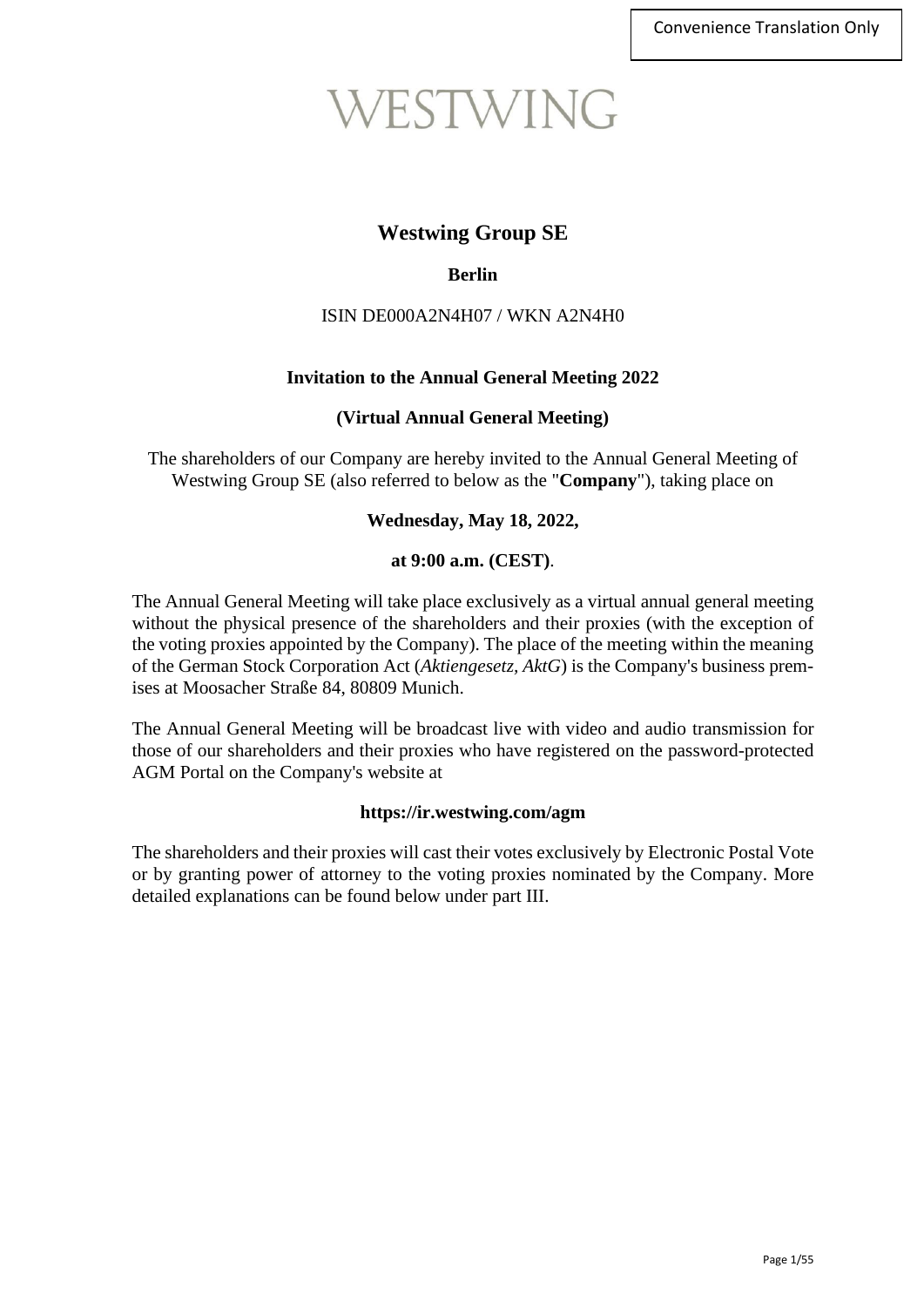## **I. Agenda**

**1. Presentation of the adopted annual financial statements and the consolidated financial statements approved by the Supervisory Board as of December 31, 2021, the combined management report for the Company and the Group for the 2021 fiscal year, the report of the Supervisory Board for the 2021 fiscal year and the explanatory report of the Management Board on the disclosures pursuant to sections 289a and 315a German Commercial Code (***Handelsgesetzbuch, HGB***) in the version applicable to the 2021 fiscal year**

The above documents will be available on the internet from the time the Annual General Meeting is convened and also during the Annual General Meeting at

## **https://ir.westwing.com/agm**

They will also be explained in more detail during the Annual General Meeting.

The Supervisory Board has approved the annual financial statements prepared by the Management Board and the consolidated financial statements. The annual financial statements have therefore been adopted in accordance with section 172 German Stock Corporation Act (*AktG*). Therefore, a resolution by the Annual General Meeting regarding this agenda item 1 is not required.

## **2. Resolution on discharge of the members of the Management Board for the 2021 fiscal year**

The Management Board and Supervisory Board propose that the members of the Management Board of Westwing Group AG (now Westwing Group SE) in office during the fiscal year 2021 be discharged from liability for this period.

## **3. Resolution on discharge of the members of the Supervisory Board for the 2021 fiscal year**

The Management Board and Supervisory Board propose that the members of the Supervisory Board of Westwing Group AG (now Westwing Group SE) in office during the fiscal year 2021 be discharged from liability for this period.

## **4. Resolution on the appointment of the auditors for the audit of the annual financial statements and consolidated financial statements and for any audit review of the condensed financial statements and the interim management report, as well as for any audit review of additional interim financial information**

a) Following the recommendation of its Audit Committee, the Supervisory Board proposes that PricewaterhouseCoopers GmbH Wirtschaftsprüfungsgesellschaft, Frankfurt am Main, Munich office, be appointed as auditors for the audit of the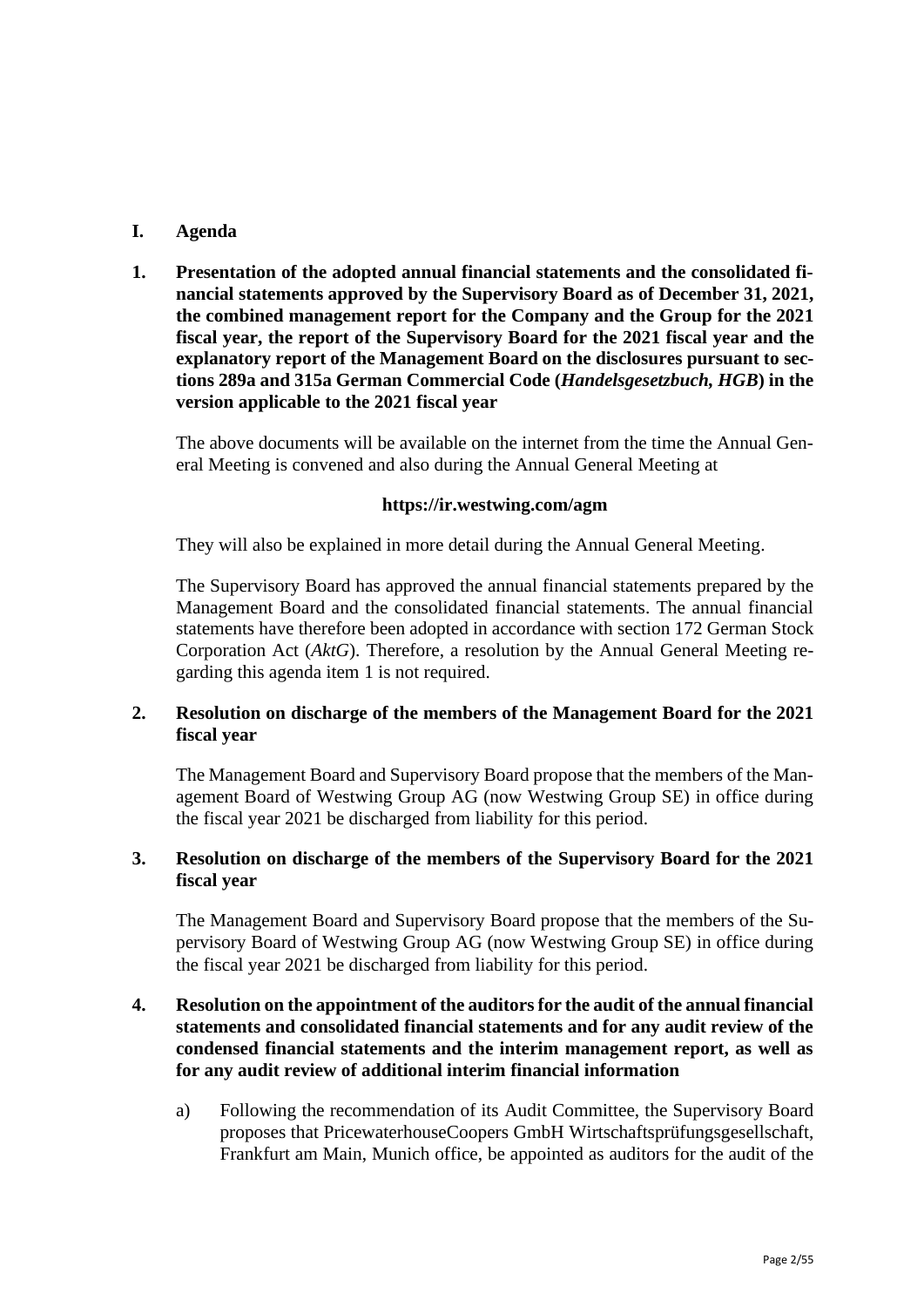annual financial statements and consolidated financial statements for the 2022 fiscal year. Following the recommendation of its Audit Committee, the Supervisory Board proposes that PricewaterhouseCoopers GmbH Wirtschaftsprüfungsgesellschaft, Frankfurt am Main, Munich office, be appointed as auditors for any audit review of additional interim financial information (section 115 (7) German Securities Trading Act (*Wertpapierhandelsgesetz*, *WpHG*)) in the 2022 fiscal year.

b) Following the recommendation of its Audit Committee, the Supervisory Board proposes that PricewaterhouseCoopers GmbH Wirtschaftsprüfungsgesellschaft, Frankfurt am Main, Munich office, be appointed as auditors for any audit review of additional interim financial information (section 115 (7) German Securities Trading Act (*WpHG*)) in the 2023 fiscal year until the next annual general meeting.

The audit committee explained that its recommendation is free from influence by a third party and that no clause restricting its choice within the meaning of article 16 (6) of the EU Audit Regulation was imposed on it (Regulation (EU) No 537/2014 of the European Parliament and of the Council of 16 April 2014 on specific requirements regarding statutory audit of public-interest entities and repealing Commission Decision 2005/909/EC).

## **5. Resolution on the approval of the remuneration report for the 2021 fiscal year prepared and audited in accordance with section 162 German Stock Corporation Act (***AktG***)**

Pursuant to section 162 German Stock Corporation Act (*AktG*), the Management Board and Supervisory Board are required to prepare an annual report on the compensation granted and owed to the members of the Management Board and Supervisory Board in the past fiscal year (remuneration report) and to submit this to the Annual General Meeting for approval in accordance with section 120a (4) German Stock Corporation Act (*AktG*).

The remuneration report prepared by the Management Board and Supervisory Board for the 2021 fiscal year was audited by the auditors PricewaterhouseCoopers GmbH Wirtschaftsprüfungsgesellschaft, Frankfurt am Main, Munich office, in accordance with the requirements of section 162 (3) German Stock Corporation Act (*AktG*). The auditor's opinion is attached to the remuneration report.

The remuneration report is reproduced below in part II.1.

The Management Board and the Supervisory Board propose that the remuneration report of Westwing Group SE for the 2021 fiscal year, prepared and audited in accordance with section 162 German Stock Corporation Act (*AktG*), be approved.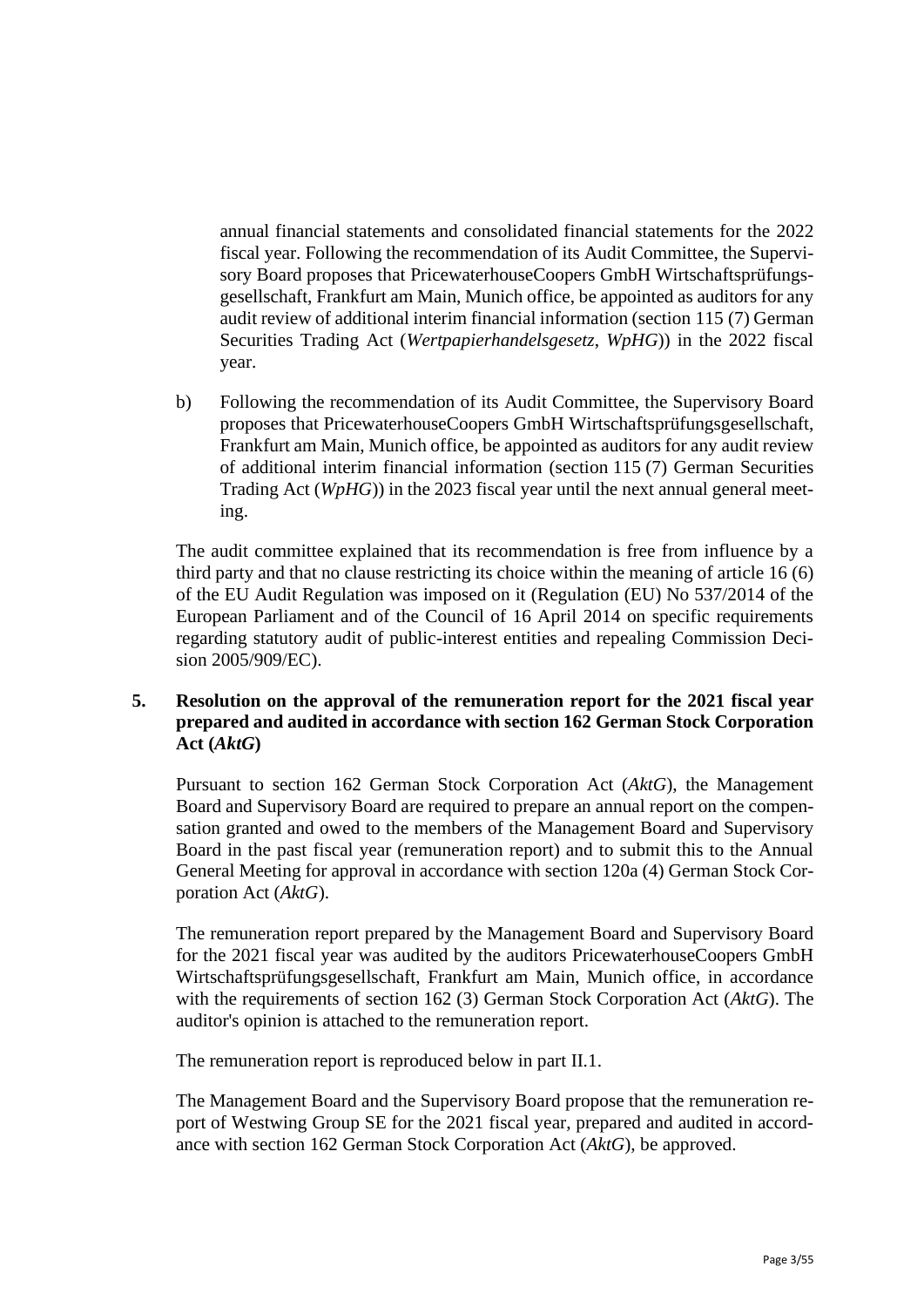## **6. Resolution on the adjustment of the compensation of the Supervisory Board together with the amendment of section 15 of the Articles of Association and resolution on the compensation system for the members of the Supervisory Board**

The compensation of the Supervisory Board determined to date and the compensation system for Supervisory Board members confirmed by Annual General Meeting on August 5, 2021 shall be amended with effect from January 1, 2022, and compensation for two newly established committees of the Supervisory Board shall be introduced. A Nomination Committee and a Remuneration Committee were established by resolutions of the Supervisory Board at the end of December 2021. Both committees met for the first time in the 2022 fiscal year. To adequately reflect the importance and time required for committee work, (i) the members of the Remuneration Committee shall receive an additional EUR 7,500.00 per year, its chairman EUR 15,000.00, (ii) and the members of the Nomination Committee shall receive an additional EUR 3,000.00 per year, its chairman EUR 5,000.00.

The adjusted abstract compensation system with the disclosures pursuant to sections 113 (3) sentence 3, 87a (1) German Stock Corporation Act (*AktG*) is reproduced below under part II.2.

The Management Board and the Supervisory Board are of the opinion that the level of compensation and the structure of the compensation system for the Supervisory Board are appropriate in view of the duties of the members of the Supervisory Board and the situation of the Company, and that the Supervisory Board receives compensation that is in line with market practice and at the same time moderate.

The Management Board and Supervisory Board propose to resolve as follows:

"a) section 15 (2) of the Articles of Association shall be reworded as follows:

*"For their office in the Audit Committee of the Supervisory Board, the chairman of the Audit Committee shall receive an additional compensation in the amount of EUR 20,000.00 and any other member of the Audit Committee an additional compensation in the amount of EUR 10,000.00 for each fiscal year of the Company. For their office in the Remuneration Committee of the Supervisory Board, the chairman of the Remuneration Committee shall receive an additional compensation in the amount of EUR 15,000,00 and any other member of the Remuneration Committee an additional compensation in the amount of EUR 7,500.00 for each fiscal year of the Company. For their office in the Nomination Committee of the Supervisory Board, the chairman of the Nomination Committee shall receive an additional compensation in the amount of EUR 5,000.00 and any other member of the Nomination Committee an additional compensation in the amount of EUR 3,000.00 for each fiscal year of the Company."*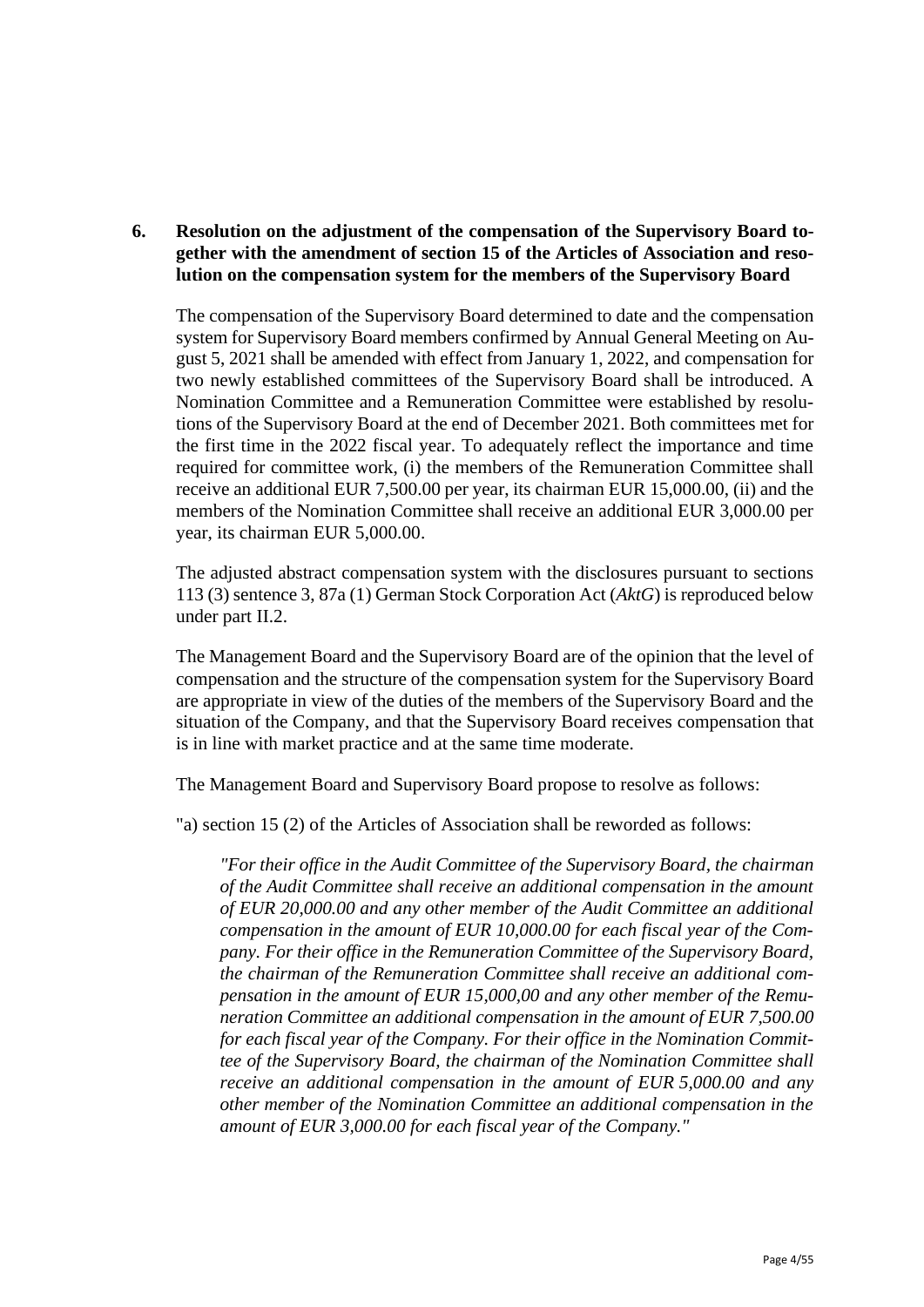b) The compensation arrangements for the members of the Supervisory Board that are specified in more detail in section 15 (2) of the Articles of Association, in the version of the above proposed resolution, and which are based on the abstract compensation system set out below under part II.2., are approved."

## **7. Resolution on the cancellation of the existing Authorized Capital 2018/V and creation of new Authorized Capital 2022/I with exclusion of subscription rights for the purpose of satisfying share purchase rights (call options) issued by the Company and the corresponding amendment of the Articles of Association**

Section 4 (3) of the Articles of Association of Westwing Group SE regulates the Authorized Capital 2018/V. The authorization of the Management Board contained therein is limited until August 6, 2023. The Authorized Capital 2018/V serves to fulfill share purchase rights (option rights) granted or promised by the Company to managing directors and employees of the Company and its direct or indirect subsidiaries ("**Beneficiaries**") in the period from February 1, 2013 up to and including August 3, 2018 prior to the change of the legal form of the Company into a stock corporation or a European stock corporation (SE). The option rights remained economically unaffected by the change of the legal form into a stock corporation and also by the change into a European stock corporation (SE) and continue to exist in an equivalent manner for granting shares in the Company. Shares created from this Authorized Capital may only be issued for this purpose. No new shares have been issued under Authorized Capital 2018/V to date.

Since the end of the term is foreseeable, The Authorized Capital 2018/V is to be cancelled and replaced by new Authorized Capital 2022/I with a smaller volume amounting to approx. 10% of the share capital.

The Management Board and Supervisory Board propose that the following be resolved:

- a) The existing authorization of August 7, 2018 under section 4 (3) of the Articles of Association to increase the registered share capital of the Company shall be revoked subject to the condition precedent of entry of the amendment to the Articles of Association proposed under c) above in the commercial register.
- b) The Management Board is authorized, with the approval of the Supervisory Board, to increase the registered share capital of the Company by up to EUR 2,090,396.00 by May 17, 2027 (inclusive) by issuing up to 2,090,396 new no-par value bearer shares on one or more occasions against contributions in cash and/or in kind ("Authorized Capital 2022/I").

Shareholders' subscription rights are excluded.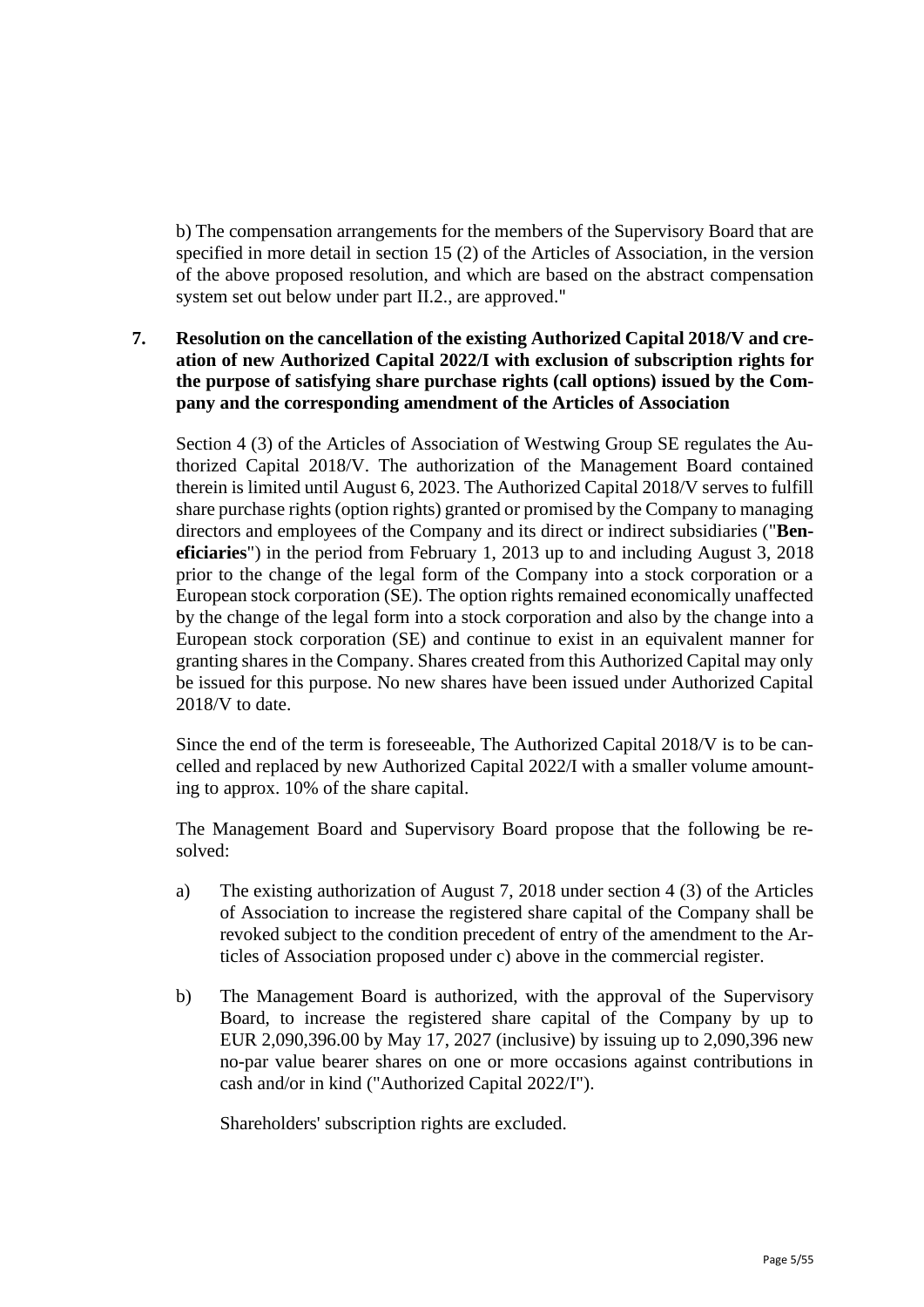Authorized Capital 2022/I serves to fulfill share purchase rights (option rights) granted or promised by the Company to Beneficiaries prior to the transformation of the Company into a stock corporation respectively a European company (SE) in the period from February 1, 2013 up to and including August 3, 2018. The Beneficiaries can exercise their share purchase rights with respect to the Company within contractually defined periods by paying an exercise price. In addition, certain further contractually defined events must occur.

The shares created from Authorized Capital 2022/I may only be issued for this purpose. The capital increase is to be carried out only to the extent that the holders of the share purchase rights issued exercise their purchase rights. Subject to the following paragraph, the new shares shall participate in the profits of the Company from January 1 of the year in which they are issued.

The issue price of the new shares must be at least EUR 1.00 and may be paid in cash and/or in kind, including claims against the Company. The Management Board is authorized to determine the further details of the capital increase and its implementation with the approval of the Supervisory Board; this also includes the determination of the profit entitlement of the new shares which, in deviation from article 9 (1) c) ii) SE Regulation in conjunction with section 60 (2) German Stock Corporation Act (*AktG*), may also be determined for a fiscal year which has already ended.

The Management Board is hereby authorized to determine the further details of the capital increase and its implementation with the approval of the Supervisory Board. To the extent that a member of the Management Board is a Beneficiary of the option rights, such determination shall be made exclusively by the Supervisory Board.

The total pro-rata amount of share capital represented by the new shares issued may not exceed 10% of the Company's registered share capital existing at the time of the resolution on Authorized Capital 2022/I or - if one of these amounts is lower - at the time Authorized Capital 2022/I becomes effective or is exercised. To protect shareholders against dilution, shares issued or transferred from authorized capital, conditional capital or treasury shares to members of the Management Board and current or former employees of the Company or its subsidiaries within the meaning of section 15 German Stock Corporation Act (*AktG*) under share participation programs since the resolution on Authorized Capital 2022/I are to be counted towards this 10% limit.

The Supervisory Board is authorized to amend the wording of the Articles of Association accordingly after utilization of Authorized Capital 2022/I or expiration of the period for utilization of Authorized Capital 2022/I.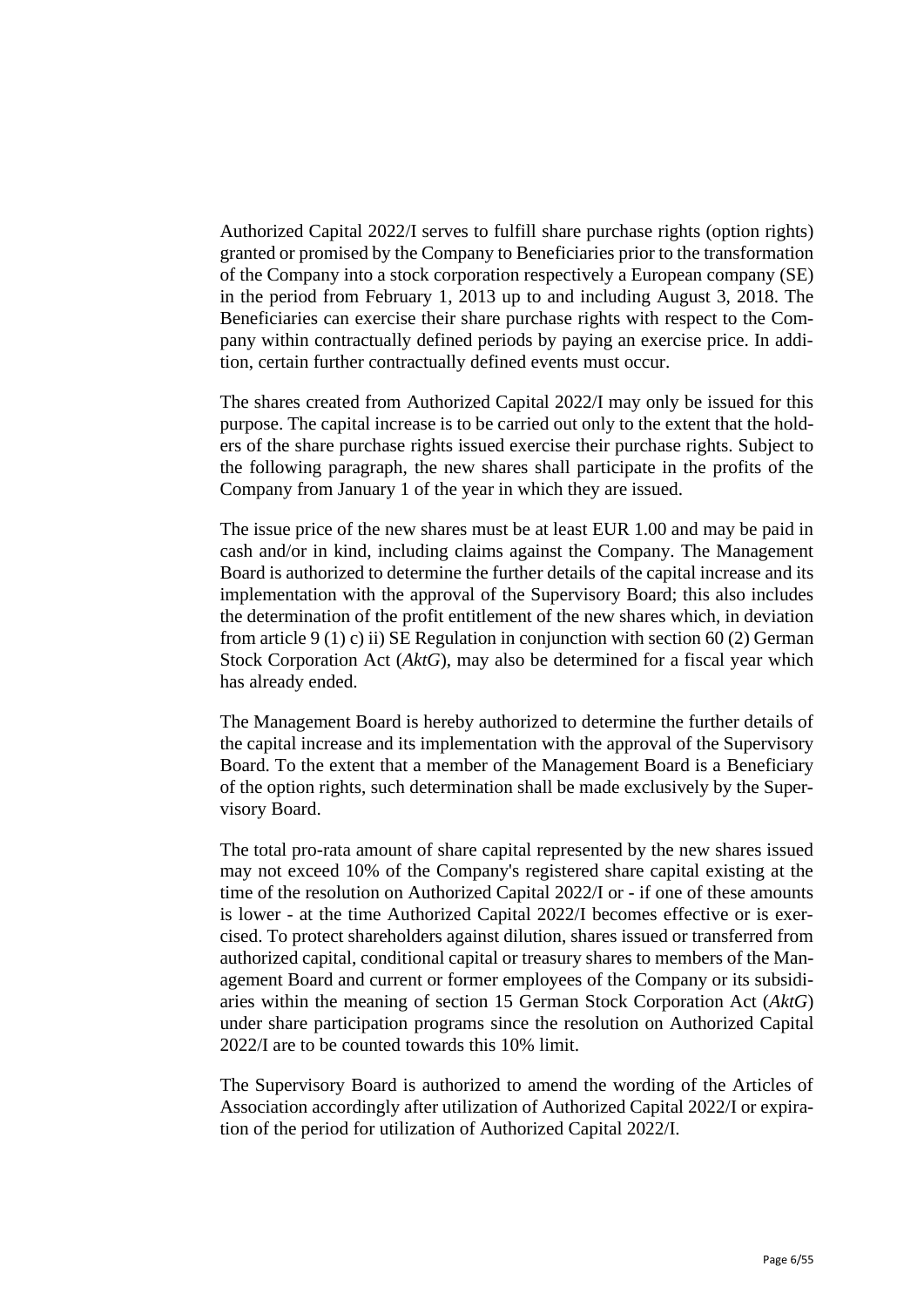c) Amendment to the Articles of Association

Section 4 (3) of the Articles of Association of the Company shall be reworded as follows:

"The Management Board is authorized, with the approval of the Supervisory Board, to increase the registered share capital of the Company by up to EUR 2,090,396.00 by May 17, 2027 (inclusive) by issuing, on one or more occasions, up to 2,090,396 new no-par value bearer shares against cash and/or noncash contributions ("Authorized Capital 2022/I").

Shareholders' subscription rights are excluded.

Authorized Capital 2022/I serves to fulfill share purchase rights (option rights) granted or promised by the Company to Beneficiaries prior to the transformation of the Company into a stock corporation respectively a European company (SE) in the period from February 1, 2013 up to and including August 3, 2018. The Beneficiaries can exercise their share purchase rights with respect to the Company within contractually defined periods by paying an exercise price. In addition, certain other contractually defined events must occur.

The shares created from Authorized Capital 2022/I may only be issued for this purpose. The capital increase is to be carried out only to the extent that the holders of the share purchase rights issued exercise their purchase rights. Subject to the following paragraph, the new shares shall participate in the profits of the Company from January 1 of the year in which they are issued.

The Management Board is hereby authorized to determine the further details of the capital increase and its implementation with the approval of the Supervisory Board, this also includes the determination of the profit entitlement of the new shares which, in deviation from article  $9(1)$  c) ii) SE Regulation in conjunction with section 60 (2) German Stock Corporation Act (*AktG*), may also be determined for a fiscal year which has already ended. As far as a member of the Management Board is a beneficiary, the Supervisory Board shall make these determinations.

The Supervisory Board is authorized to amend the wording of the Articles of Association accordingly after the utilization of Authorized Capital 2022/I or expiration of the period for the utilization of Authorized Capital 2022/I.".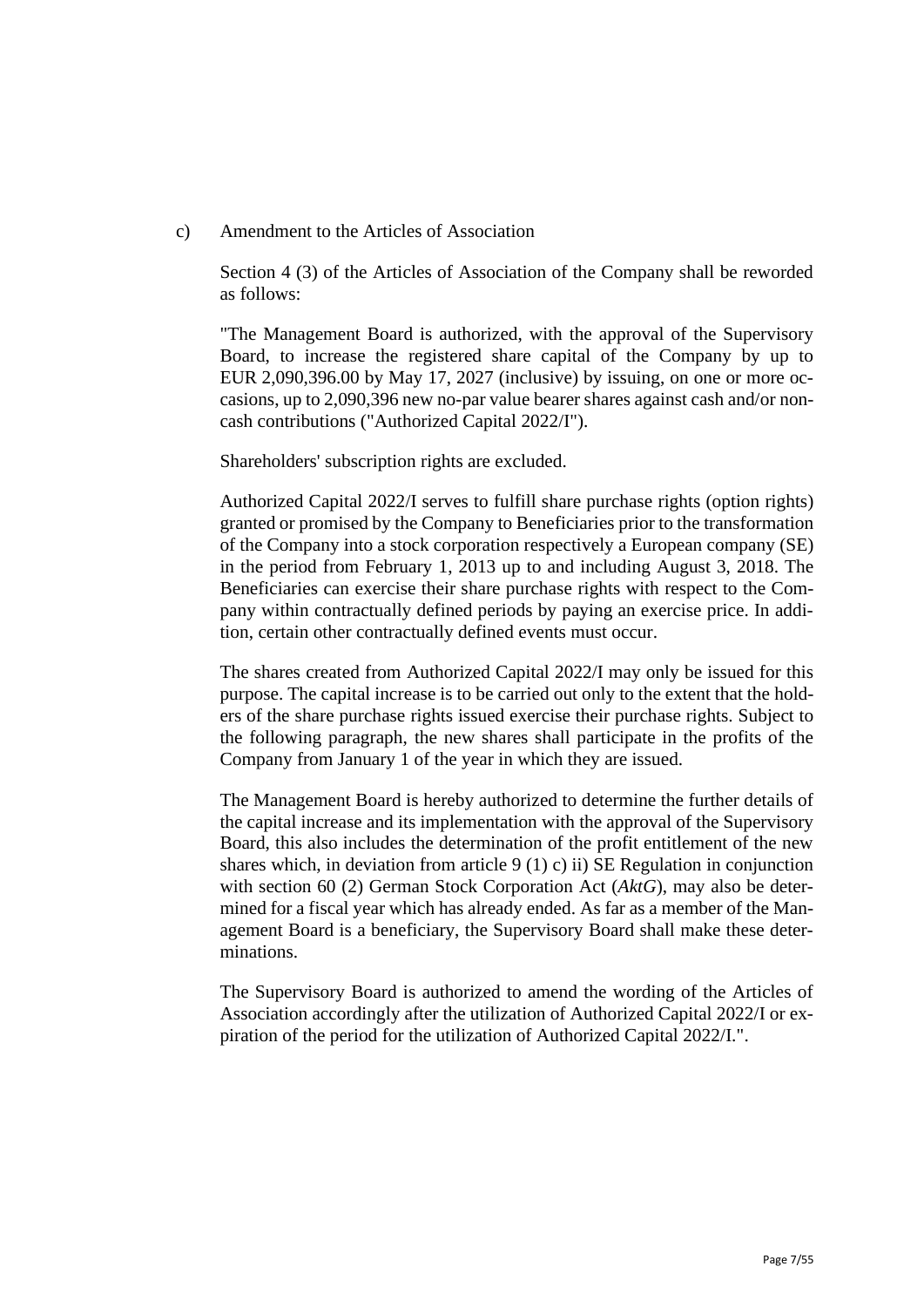## **Report of the Management Board to the Annual General Meeting on item 7 of the agenda pursuant to article 5 SE Regulation in conjunction with sections 203 (2), 186 (4) sentence 2 German Stock Corporation Act (***AktG***)**

The Management Board has prepared a written report on item 7 of the agenda for the Annual General Meeting on May 18, 2022 on the reasons for the possible exclusion of subscription rights in accordance with article 5 SE Regulation in conjunction with sections 203 (2), 186 (4) sentence 2 German Stock Corporation Act (*AktG*), which is published in this invitation to the Annual General Meeting below under part II.3 and is accessible from the convening of the Annual General Meeting on the website

## **https://ir.westwing.com/agm.**

The report will also be accessible during the Annual General Meeting.

## **8. Resolution on cancellation of the existing Authorized Capital 2018/VI and creation of new Authorized Capital 2022/II with the authorization to exclude the subscription rights and the corresponding amendment of the Articles of Association**

Section 4 (4) of the Articles of Association of Westwing Group SE regulates the Authorized Capital 2018/VI. The authorization of the Management Board contained therein is limited until September 20, 2023. Due to partial discontinuation of its purpose, the Authorized Capital 2018/VI of Westwing Group SE in the amount of EUR 2,847,853.00 shall be replaced by the new Authorized Capital 2022/II in the amount of EUR 4,180,792.00 (this corresponds to approx. 20% of the current registered share capital).

In order to maintain flexibility and to enable the Company to continue to respond flexibly to financing requirements in the future and to strengthen its equity base at short notice if necessary, the existing Authorized Capital 2018/IV is to be replaced by a new Authorized Capital 2022/II, which in turn provides for the possibility of excluding subscription rights in certain cases - in particular under the (simplified) conditions pursuant to sections 203 (1) sentence 1, 186 (3) sentence 4 German Stock Corporation Act (*AktG*). In this context, the volume of the new Authorized Capital 2022/II is to be adjusted to current circumstances and amount to EUR 4,180,792.00 (corresponding to around 20% of the current registered share capital).

The Management Board and the Supervisory Board propose that the following be resolved:

a) The authorization of September 21, 2018 to increase the registered share capital of the Company, as set out in section 4 (4) of the Articles of Association, shall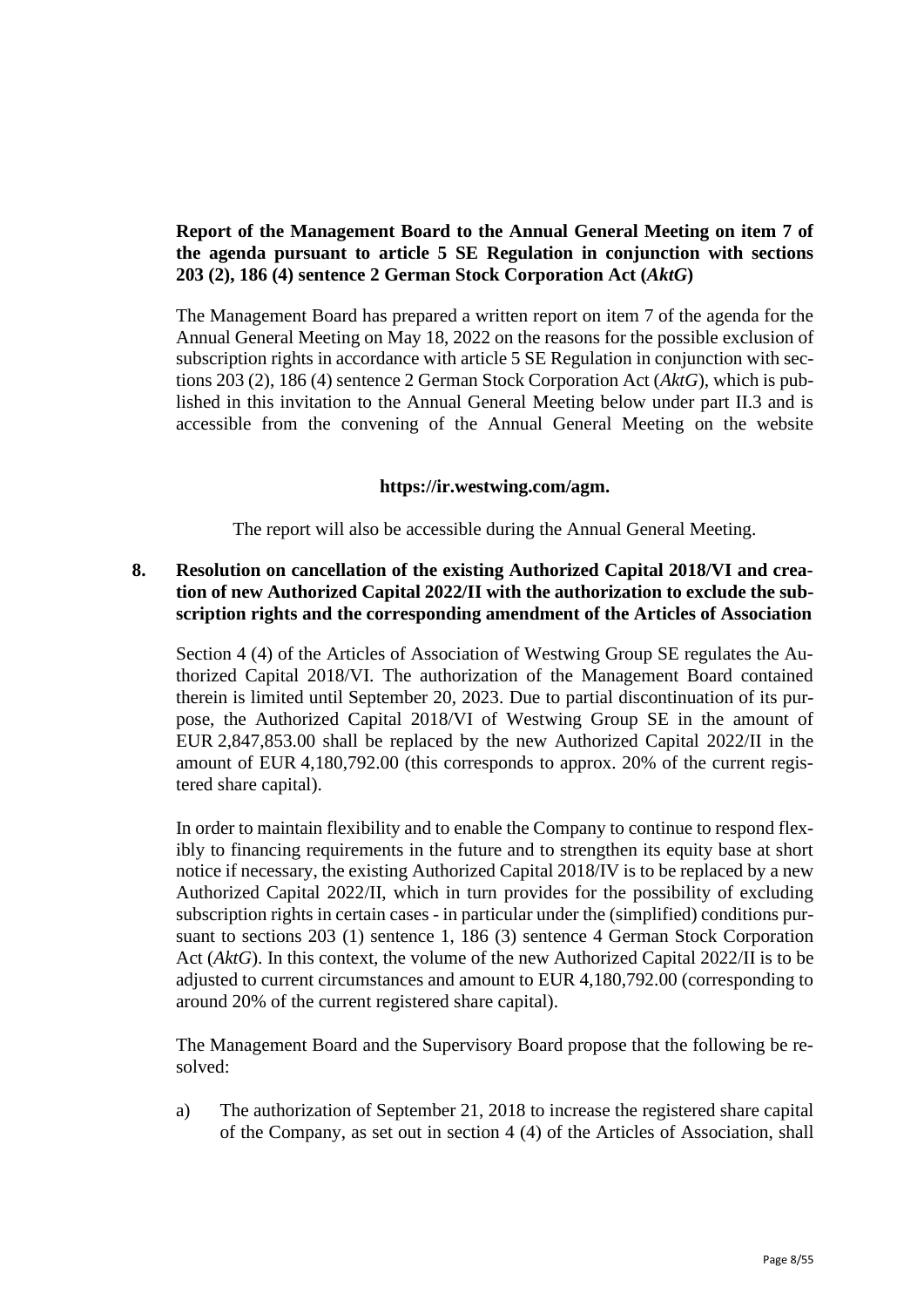be revoked, subject to the condition precedent that the amendment to the Articles of Association proposed under c) is entered in the commercial register.

b) The Management Board is authorized, with the approval of the Supervisory Board, to increase the registered share capital of the Company by up to EUR 4,180,792.00 by May 17, 2027 (inclusive) by issuing up to 4,180,792 new registered no-par value shares against cash contributions and/or contributions in kind on one or more occasions ("Authorized Capital 2022/II"). Shareholders are generally entitled to subscription rights. The new shares may also be issued to one or more banks or other companies named in article 5 SE Regulation in conjunction with section 186 (5) sentence 1 German Stock Corporation Act (*AktG*) with the obligation to offer them to the shareholders (indirect subscription right) or may also be granted in part by way of a direct subscription right (for example to shareholders entitled to subscribe who have entered into a fixed subscription agreement in advance) or otherwise by way of an indirect subscription right in accordance with article 5 SE Regulation in conjunction with section 186 (5) German Stock Corporation Act (*AktG*).

The Management Board is authorized, with the approval of the Supervisory Board, to exclude shareholders' subscription rights:

- for fractional amounts:
- if the capital increase is made against contributions in kind;
- if the capital increase is effected against cash contributions and the total share of registered share capital represented by the new shares does not exceed either 10% of the registered share capital existing at the time of registration of this authorization or 10% of the registered share capital existing at the time of issue of the new shares, provided that the issue price of the new shares is not significantly lower than the stock market price of the Company's shares of the same class and rights already listed at the time the Management Board finally determines the issue price. All shares issued or sold under exclusion of subscription rights in accordance with or by analogous application of section 186 (3) sentence 4 German Stock Corporation Act (*AktG*) from the time of registration of this authorization shall be counted towards the aforementioned maximum amount; or
- if it is necessary for protection against dilution in order to grant holders of conversion rights and option rights issued or to be issued by the Company or by its Group companies within the meaning of section 18 German Stock Corporation Act (*AktG*) a subscription right to new shares to the extent to which they would be entitled after exercising their conversion right and option right.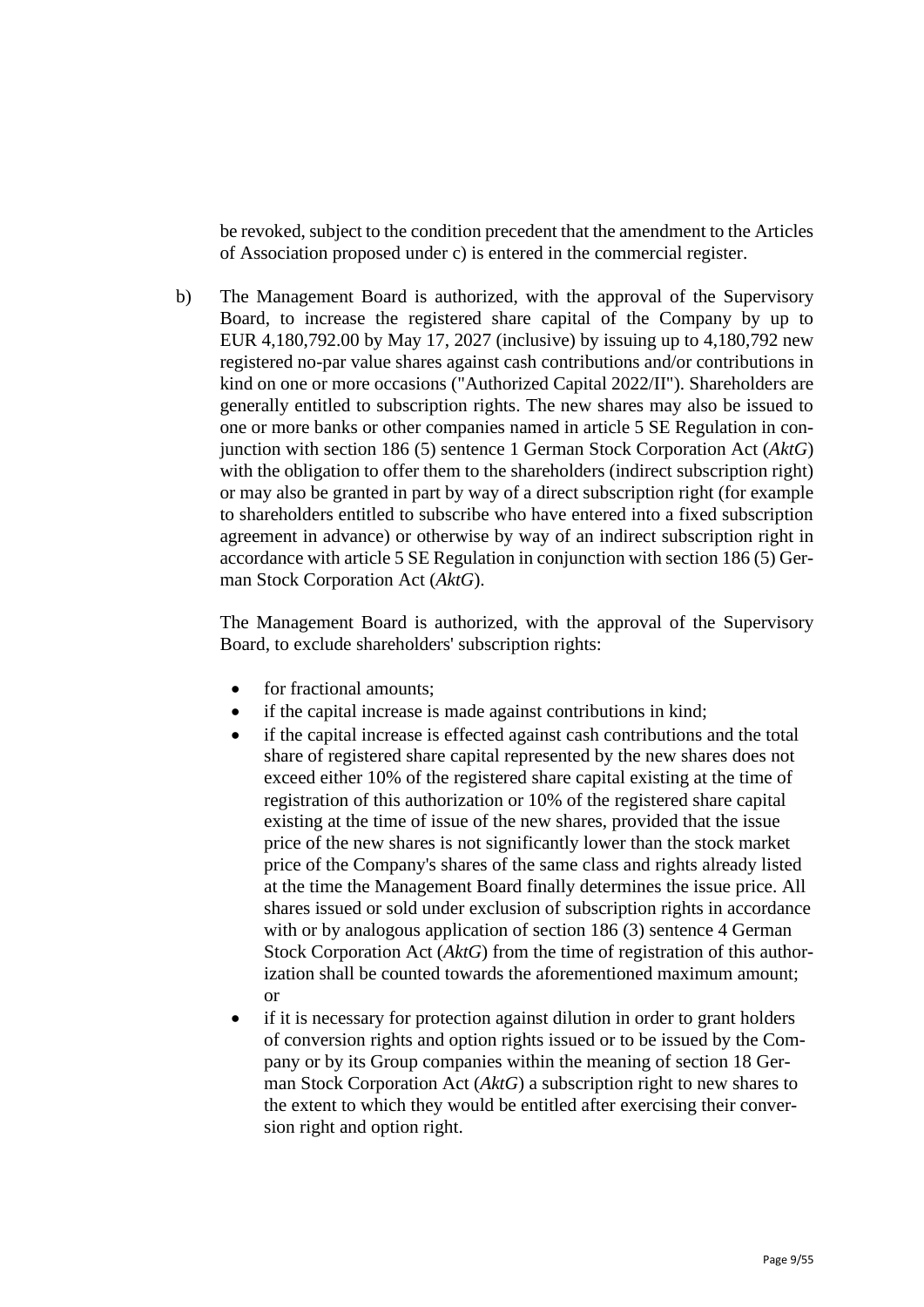The Management Board is authorized, with the approval of the Supervisory Board, to determine the further details of the implementation of capital increases from Authorized Capital 2022/II.

c) Amendment to the Articles of Association

Section 4 (4) of the Articles of Association of the Company shall be reworded as follows:

"The Management Board is authorized, with the approval of the Supervisory Board, to increase the registered share capital of the Company by up to EUR 4,180,792.00 by May 17, 2027 (inclusive) by issuing up to 4,180,792.00 new registered no-par value shares against cash contributions and/or contributions in kind on one or more occasions ("Authorized Capital 2022/II"). Shareholders are generally entitled to subscription rights. The new shares may also be issued to one or more banks or other companies named in article 5 SE Regulation in conjunction with section 186 (5) sentence 1 German Stock Corporation Act (*AktG*) with the obligation to offer them to the shareholders (indirect subscription right) or may also be granted in part by way of a direct subscription right (for example to shareholders entitled to subscribe who have entered into a fixed subscription agreement in advance) or otherwise by way of an indirect subscription right in accordance with article 5 SE Regulation in conjunction with section 186 (5) German Stock Corporation Act (*AktG*).

The Management Board is authorized, with the approval of the Supervisory Board, to exclude shareholders' subscription rights:

- for fractional amounts:
- if the capital increase is made against contributions in kind;
- if the capital increase is effected against cash contributions and the total share of share capital represented by the new shares does not exceed either 10% of the share capital existing at the time of registration of this authorization or 10% of the share capital existing at the time of issue of the new shares, provided that the issue price of the new shares is not significantly lower than the stock market price of the Company's shares of the same class and rights already listed at the time the Management Board finally determines the issue price. All shares issued or sold under exclusion of subscription rights in accordance with or by analogous application of section 186 (3) sentence 4 German Stock Corporation Act (*AktG*) from the time of registration of this authorization shall be counted towards the aforementioned maximum amount; or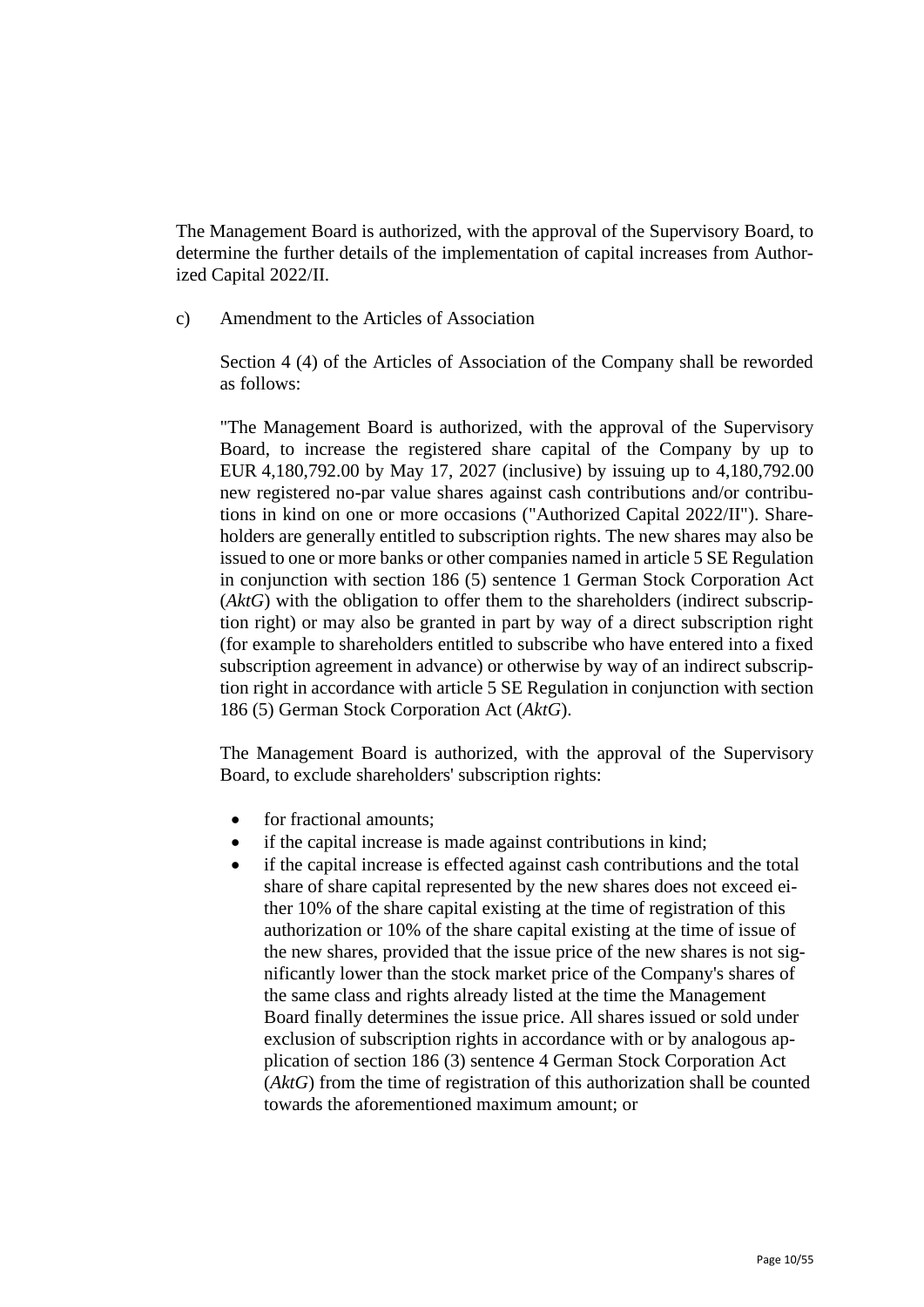if it is necessary for protection against dilution in order to grant holders of conversion rights and option rights issued or to be issued by the Company or by its Group companies within the meaning of section 18 German Stock Corporation Act (*AktG*) subscription rights to new shares to the extent to which they would be entitled after exercising their conversion rights and option rights.

The Management Board is authorized, with the approval of the Supervisory Board, to determine the further details of the implementation of capital increases from Authorized Capital 2022/II.

The Supervisory Board is authorized to amend the wording of section 4 (1), 4 of the Articles of Association after the full or partial implementation of the registered share capital increase in accordance with the respective utilization of Authorized Capital 2022/II and, if Authorized Capital 2022/II I is not or not fully utilized by May 17, 2027 (inclusive), after the expiration of the authorization period."

## **Report of the Management Board to the Annual General Meeting on item 8 of the agenda pursuant to article 5 SE Regulation in conjunction with sections 203 (2), 186 (4) sentence 2 German Stock Corporation Act (***AktG***)**

With regard to item 8 of the agenda for the Annual General Meeting on May 18, 2022, the management board has submitted a written report on the reasons for the possible exclusion of subscription rights pursuant to article 5 SE Regulation in conjunction with section 203 (2), 186 (4) sentence 2 German Stock Corporation Act (*AktG)*, which is provided below under II and will be available on the website

## **https://ir.westwing.com/agm**

from the time the Annual General Meeting is convened. The report will also be accessible during the Annual General Meeting.

## **9. Resolution on the approval of a Profit and Loss Transfer Agreement with Westwing Bitterfeld Logistics GmbH**

Westwing Group SE and Westwing Bitterfeld Logistics GmbH, with its registered office in Munich, entered into a Profit and Loss Transfer Agreement ("Agreement") on March 28, 2022. Westwing Bitterfeld Logistics GmbH is a wholly-owned subsidiary of Westwing Group SE without any outside shareholders. The Agreement serves the purpose of establishing a tax group relationship within the meaning of sections 14 et seq. German Corporation Tax Act (*KStG*) between Westwing Group SE and Westwing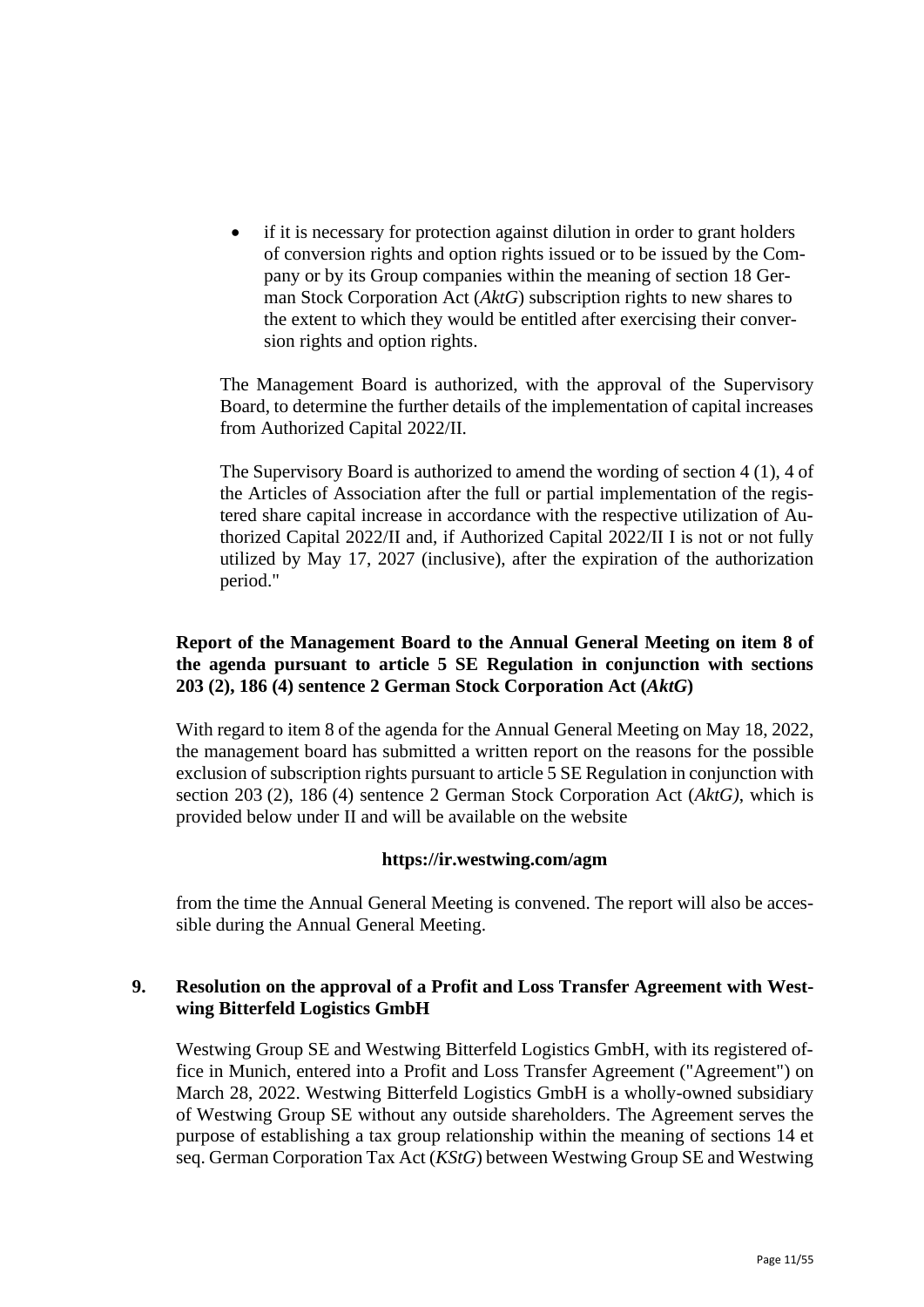Bitterfeld Logistics GmbH. The content of the Agreement is published in this invitation to the Annual General Meeting below under part II.

The Agreement requires the approval of the shareholders' meeting of Westwing Bitterfeld Logistics GmbH and the approval of the shareholders' meeting of Westwing Group SE in order to become effective.

The Management Board and the Supervisory Board propose to adopt the following resolution:

"The entering into of the Profit and Loss Transfer Agreement between Westwing Group SE, as controlling company, and Westwing Bitterfeld Logistics GmbH with registered office in Munich, as dependent company, dated March 28, 2022, is approved."

The following documents will be available on the Company's website at

## **https://ir.westwing.com/agm**

from the day on which the Annual General Meeting is convened. They will also be available during the Annual General Meeting:

- Profit and Loss Transfer Agreement between Westwing Group SE and Westwing Bitterfeld Logistics GmbH,
- the joint report of the Management Board of Westwing Group SE and the management of Westwing Bitterfeld Logistics GmbH on the Profit and Loss Transfer Agreement drawn up pursuant to article 9 (1) c) ii) SE Regulation in conjunction with section 293a German Stock Corporation Act (*AktG*),
- the annual and consolidated financial statements of Westwing Group SE (previously Westwing Group AG) and the combined management reports for Westwing Group SE and the Group (previously: Westwing Group AG), respectively, for the 2019, 2020 and 2021 fiscal years,
- the unaudited annual financial statements of Westwing Bitterfeld Logistics GmbH for the 2021 short fiscal year.

## **10. Resolution on the approval of a Profit and Loss Transfer Agreement with Westwing Delivery Service GmbH**

Westwing Group SE and Westwing Delivery Service GmbH, with its registered office in Munich, entered into a Profit and Loss Transfer Agreement ("Agreement") on March 28, 2022. Westwing Delivery Service GmbH is a wholly-owned subsidiary of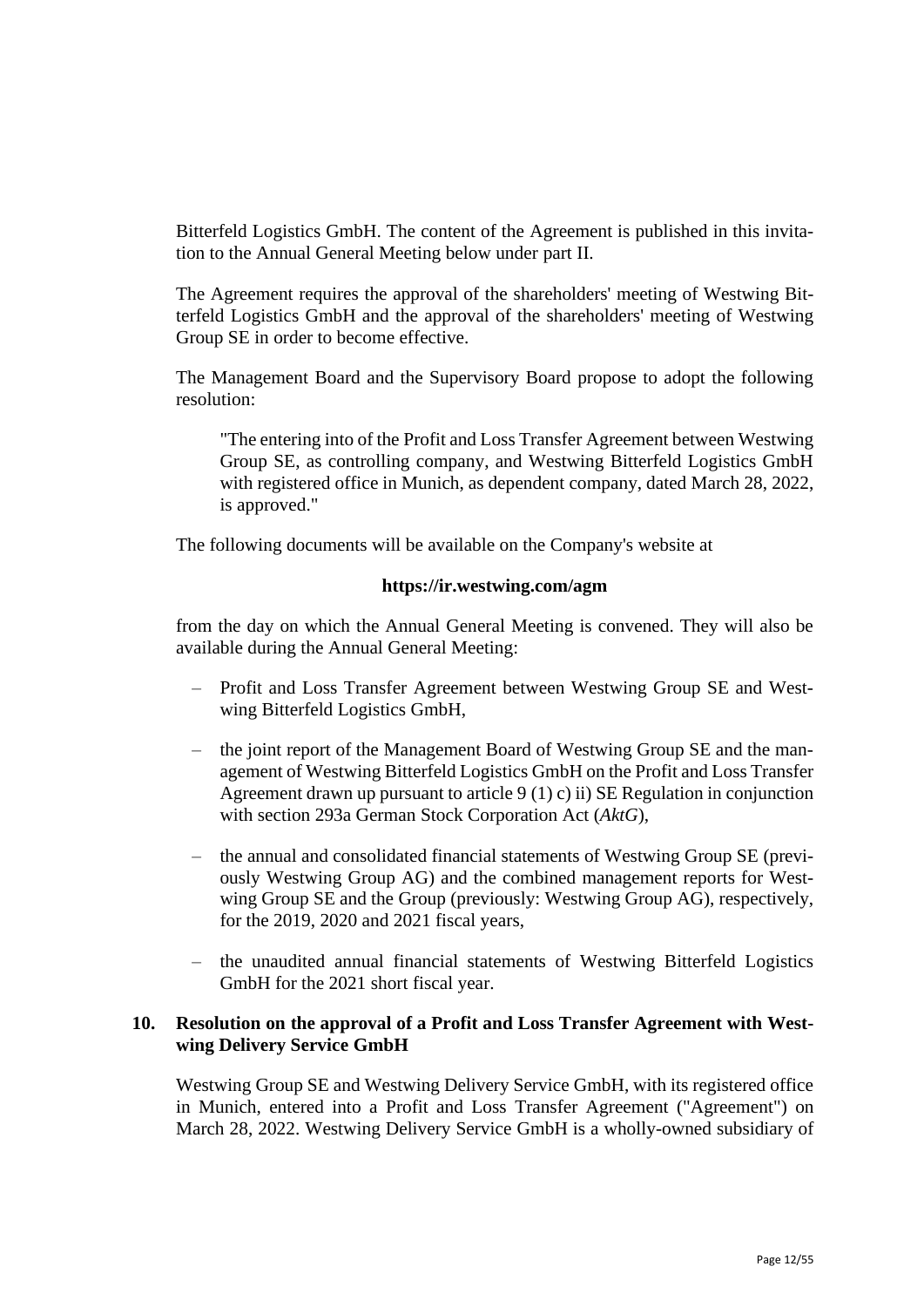Westwing Group SE without any outside shareholders. The Agreement serves the purpose of establishing a tax group relationship within the meaning of sections 14 et seq. German Corporation Tax Act (*KStG*) between Westwing Group SE and Westwing Delivery Service GmbH. The content of the Agreement is published in this invitation to the Annual General Meeting below under part II.

The Agreement requires the approval of the shareholders' meeting of Westwing Delivery Service GmbH and the approval of the general meeting of Westwing Group SE in order to become effective.

The Management Board and the Supervisory Board propose to adopt the following resolution:

"The entering into of the Profit and Loss Transfer Agreement between Westwing Group SE, as controlling company, and Westwing Delivery Service GmbH with registered office in Munich, as dependent company, dated March 28, 2022, is approved."

The following documents will be available on the Company's website at

## **https://ir.westwing.com/agm**

from the day on which the Annual General Meeting is convened. They will also be available during the Annual General Meeting:

- Profit and Loss Transfer Agreement between Westwing Group SE and Westwing Delivery Service GmbH,
- the joint report of the Management Board of Westwing Group SE and the management of Westwing Delivery Service GmbH on the Profit and Loss Transfer Agreement drawn up pursuant to article 9 (1) c) ii) SE Regulation in conjunction with section 293a German Stock Corporation Act (*AktG*),
- the annual and consolidated financial statements of Westwing Group SE (previously Westwing Group AG) and the combined management reports for Westwing Group SE (previously Westwing Group AG), respectively, for the 2019, 2020 and 2021 fiscal years,
- the unaudited annual financial statements of Westwing Delivery Service GmbH for the 2021 short fiscal year.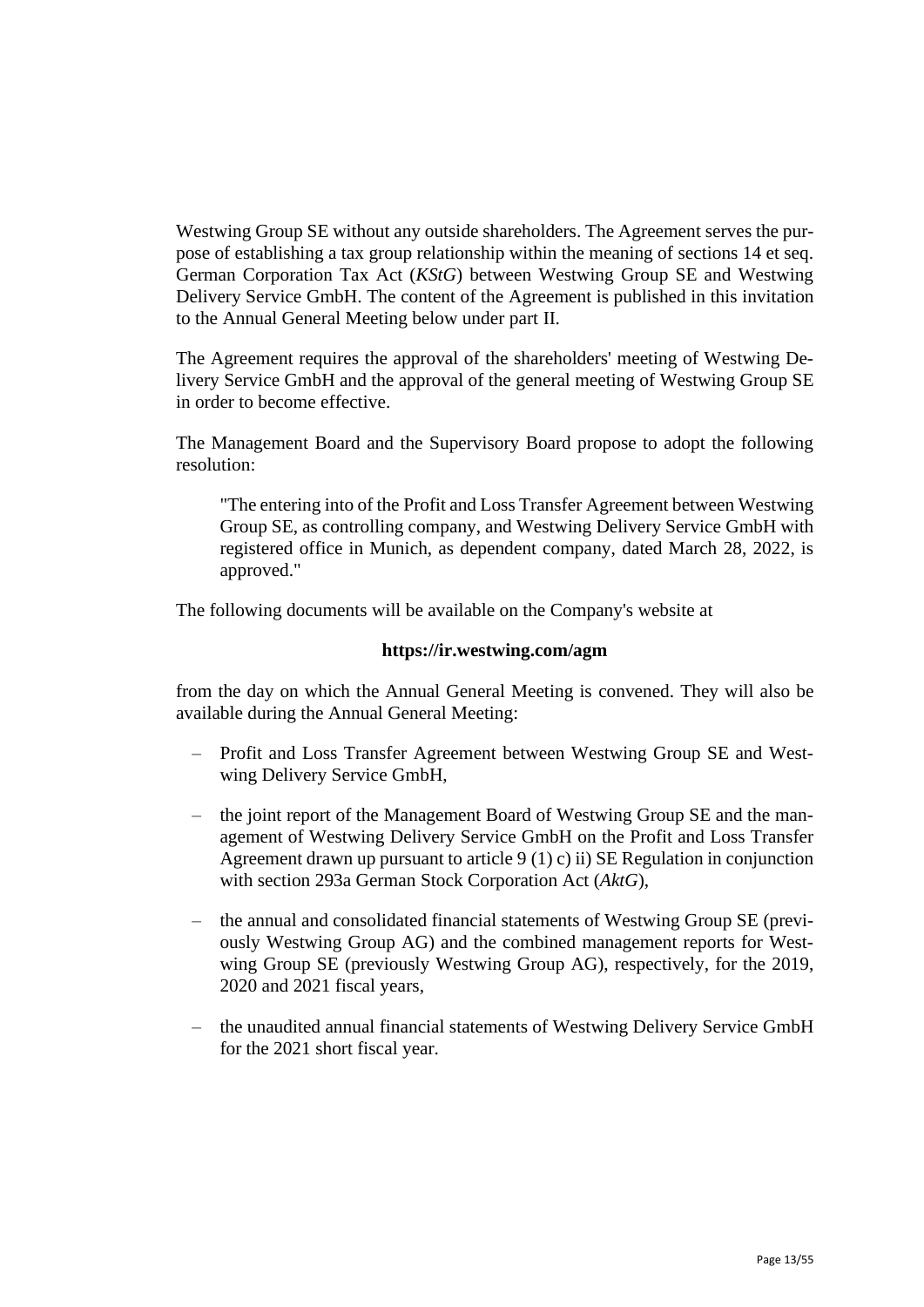## **11. Elections to the Supervisory Board**

Supervisory Board member Thomas Harding, who was last re-elected as a representative of the shareholders by the Annual General Meeting on August 5, 2021, has resigned from the Supervisory Board with effect from the end of the Annual General Meeting on May 18, 2022. Thomas Harding was elected for the period until the end of the Annual General Meeting 2023, which resolves on discharge for the 2022 fiscal year.

Ms. Susanne Samwer is now to be elected by the Annual General Meeting to the Supervisory Board of the Company as a shareholder representative.

Pursuant to sections 95 sentence 2, 96 (1), 101 (1) German Stock Corporation Act (AktG) and section 10 (1) of the Articles of Association, the Supervisory Board of Westwing Group SE shall consist 5 members to be elected by the Annual General Meeting.

If a Supervisory Board member elected by the Annual General Meeting leaves the Supervisory Board before the end of their term, a successor shall be elected for the remainder of the term of office of the Supervisory Board member leaving office in accordance with section 10 (3) sentence 1 of the Articles of Association, unless the Annual General Meeting resolves a different term of office.

The Supervisory Board proposes to resolve as follows:

"Ms. Susanne Samwer,

resident in Munich, Germany, self-employed Director Finance for HZG Additive Manufacturing Tech Fund, Coburg, Germany,

is elected as a member of the Supervisory Board of Westwing Group SE.

The term of office shall run from the end of the Annual General Meeting on May 18, 2022 until the end of the Annual General Meeting that resolves on discharge for the 2022 fiscal year."

The aforementioned election proposal is based on the recommendation of the Nomination Committee of the Supervisory Board and takes into account the objectives resolved by the Supervisory Board for its composition and the competence profile prepared by the Supervisory Board for the board as a whole; it is also in line with the diversity concept pursued by the Company.

Ms. Samwer's curriculum vitae, which provides information in particular on her relevant knowledge, skills and professional experience, is available from the day of the convening of the Annual General Meeting at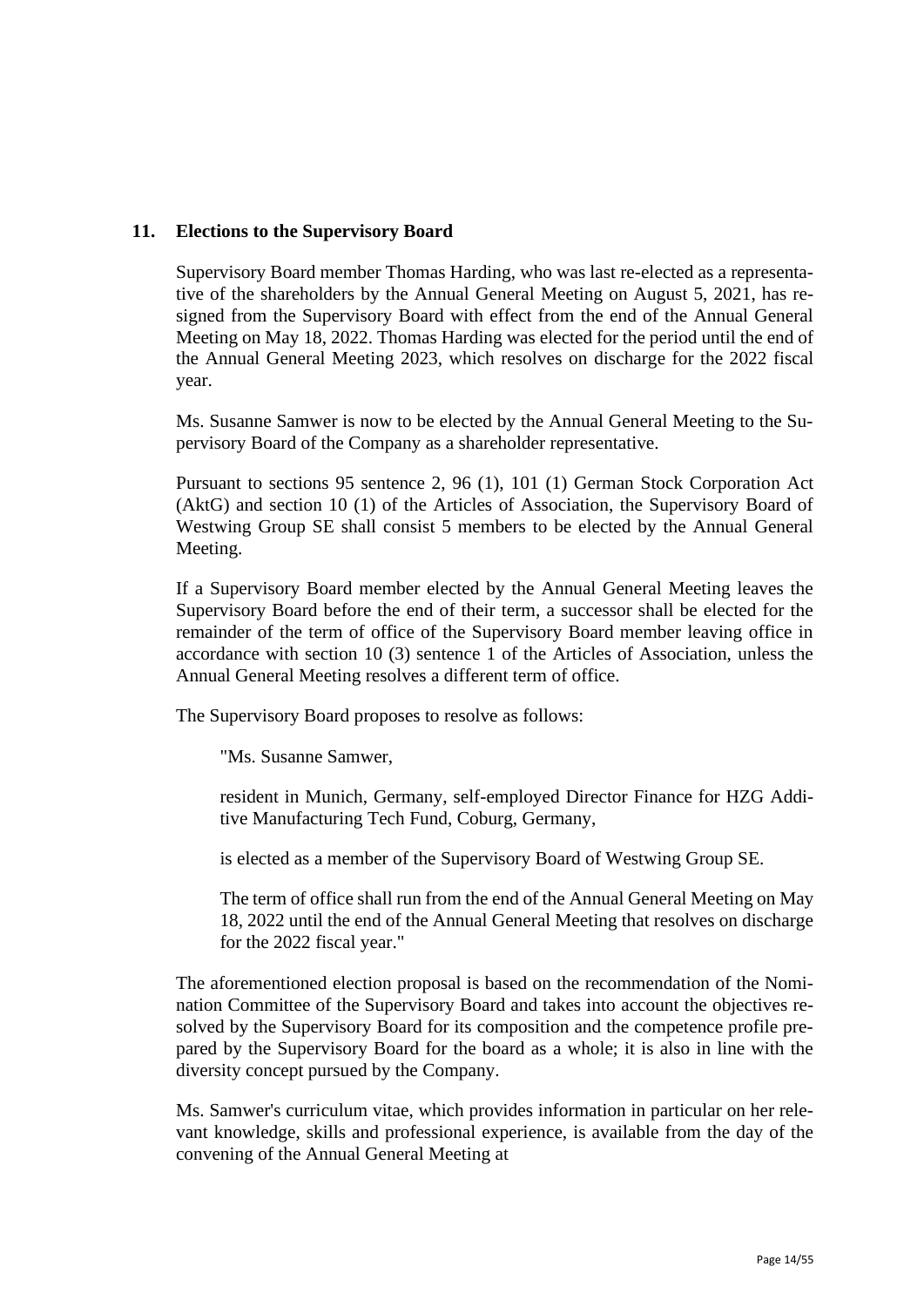## **https://ir.westwing.com/agm**

## **Information pursuant to section 125 (1) sentence 5 German Stock Corporation Act (AktG)**

At the time the convening of this Annual General Meeting is announced, Ms. Samwer is not a member of any other legally required supervisory boards and not in any comparable German or foreign supervisory bodies of business enterprises.

## **Disclosures in accordance with the recommendations of the German Corporate Governance Code**

The information deemed relevant by the Supervisory Board for this election relating to the personal and business relationships of the proposed candidate to the Company, the corporate bodies of the Company and any shareholder holding a significant interest in the Company is disclosed as follows:

Ms. Samwer is the wife of Oliver Samwer, the Chief Executive Officer (CEO) of Rocket Internet SE, which in turn holds more than 25% of the votes in Westwing Group SE at the time the Annual General Meeting is convened.

Ms. Samwer believes that she has sufficient time to perform her duties on the Supervisory Board of Westwing Group SE.

## **II. Reports**

## **1. Information on agenda item 5: remuneration report of Westwing Group SE**

## **Remuneration Report for der Westwing Group AG (now Westwing Group SE) pursuant to Section 162 of the AktG**

## **Contents**

| $\mathbf{I}$ |               |  |
|--------------|---------------|--|
| A.           |               |  |
|              |               |  |
|              | a.            |  |
|              | $\mathbf b$ . |  |
|              |               |  |
|              |               |  |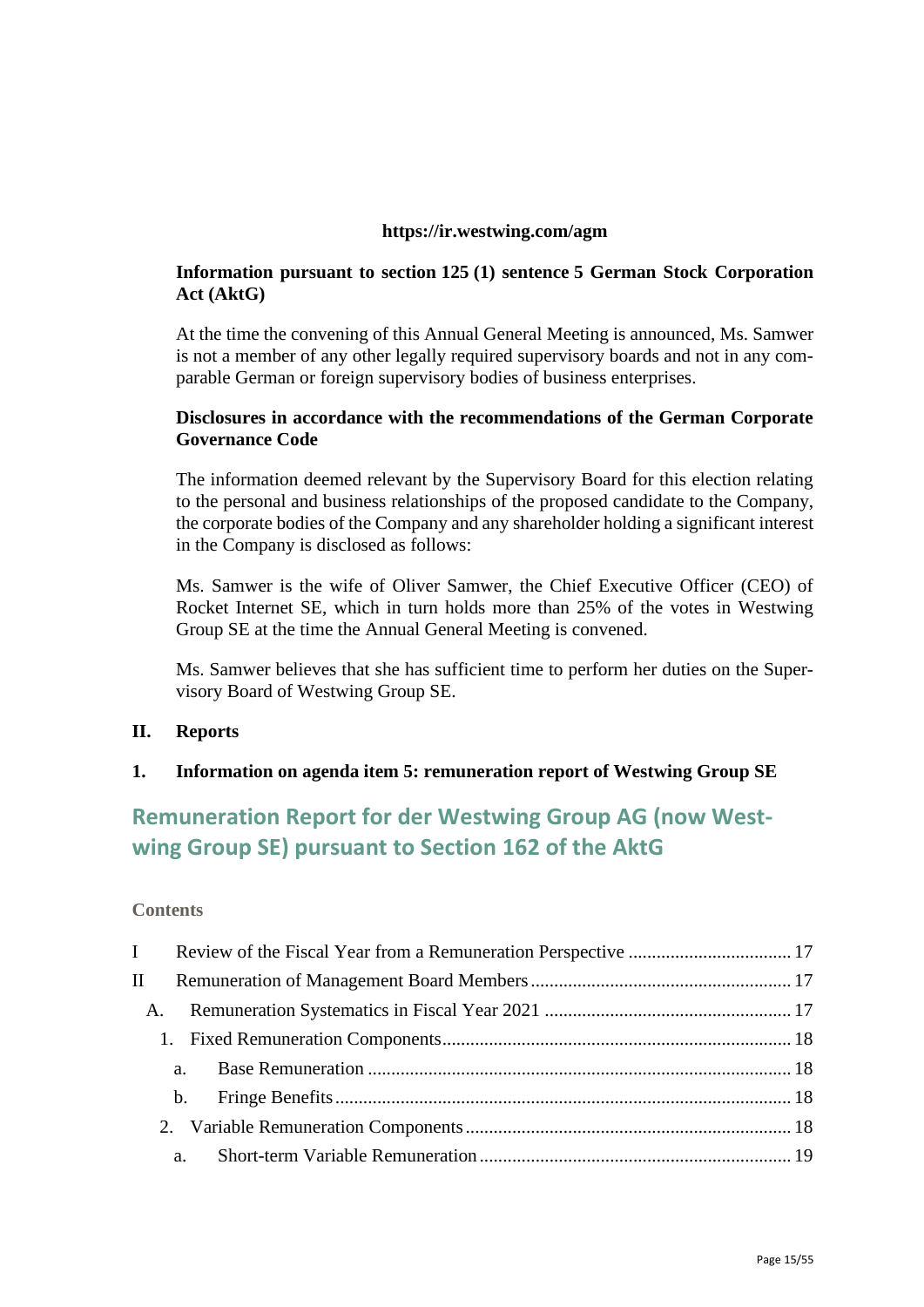|           | $\mathbf b$ .                                                                                                                                         |    |
|-----------|-------------------------------------------------------------------------------------------------------------------------------------------------------|----|
| 3.        |                                                                                                                                                       |    |
|           | a.                                                                                                                                                    |    |
|           | $\mathbf b$ .                                                                                                                                         |    |
|           | $\mathbf{C}$ .                                                                                                                                        |    |
|           | Post-contractual Non-compete, Waiting Allowance and Severance<br>$\mathbf{d}$ .                                                                       |    |
| <b>B.</b> |                                                                                                                                                       |    |
| $1_{-}$   |                                                                                                                                                       |    |
|           | Remuneration Granted, and Remuneration Awarded and Due, in Fiscal<br>a.                                                                               |    |
|           | Market Remuneration Review for Management Board Remuneration  26<br>$\mathbf{b}$ .                                                                    |    |
| 2.        |                                                                                                                                                       |    |
| 3.        | Information on Relative Changes in Management Board Remuneration and the<br>Remuneration of the Rest of the Workforce, and on the Company's Financial |    |
| Ш         |                                                                                                                                                       |    |
| A.        |                                                                                                                                                       |    |
| <b>B.</b> |                                                                                                                                                       |    |
| 1.        |                                                                                                                                                       |    |
| 2.        | Information on Relative Changes in Supervisory Board Remuneration, the<br>Remuneration of the Rest of the Workforce, and on the Company's Financial   | 28 |
| IV        | Opinion of the Independent Auditor on the Audit of the Remuneration Report                                                                            | 29 |

## **Introduction**

This Remuneration Report explains in detail the **remuneration awarded and due** for former and current members of the Management Board and the Supervisory Board of Westwing Group AG (now Westwing Group SE) in fiscal year 2021. It complies with the requirements of section 162 of the German Stock Corporation Act (Aktiengesetz – AktG) as well as, to the extent that no deviations have been disclosed with the German Corporate Governance Code, in the version of December 16, 2019, which entered into force by publication in the Federal Gazette on March 20, 2020 (the "Code 2020").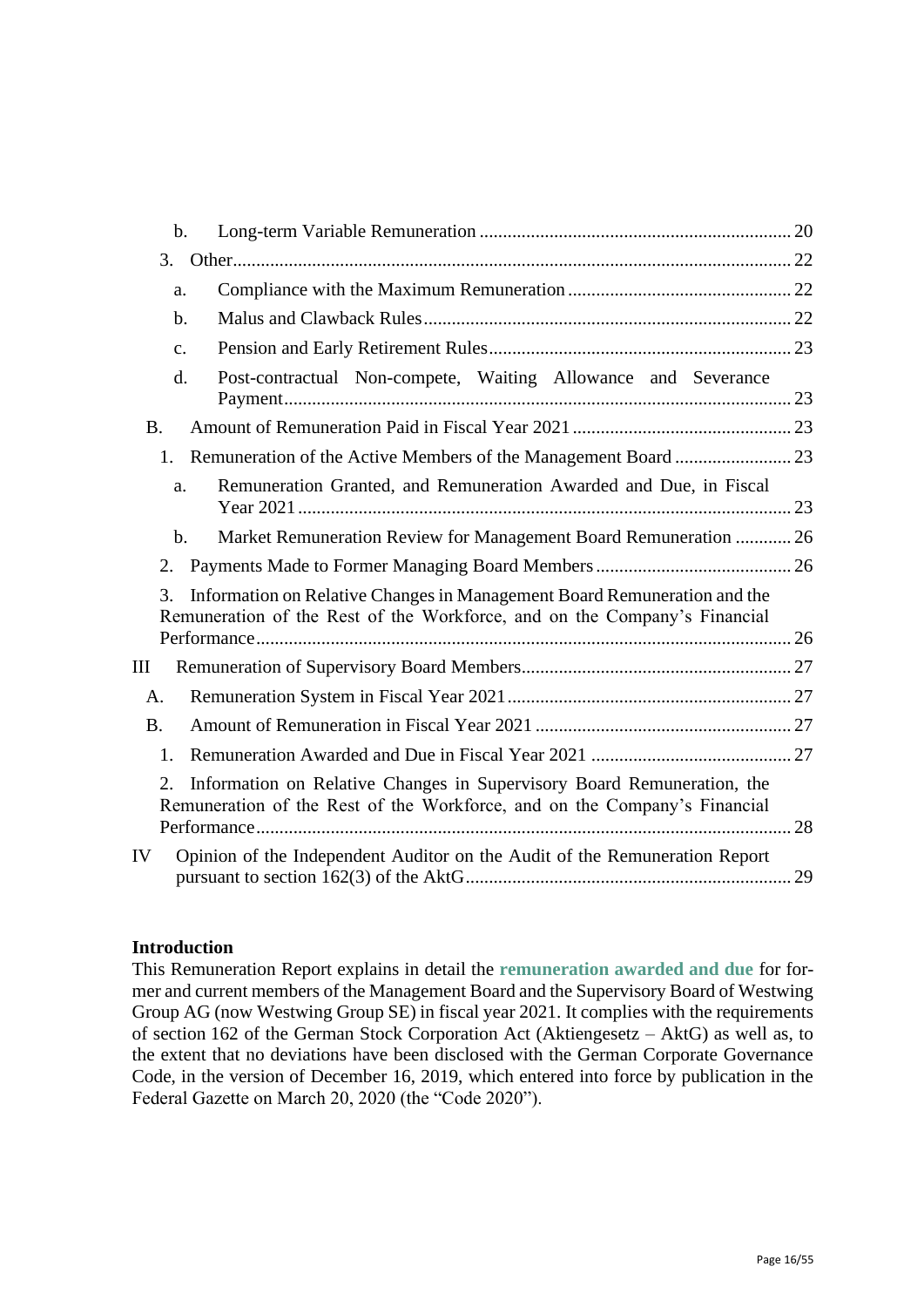## **I Review of the Fiscal Year from a Remuneration Perspective**

Following the German Act Implementing the Second Shareholder Rights Directive (Gesetz zur Umsetzung der zweiten Aktionärsrechterichtlinie – ARUG II), the Supervisory Board of Westwing Group AG (now Westwing Group SE) revised the remuneration system for the members of the Management Board. This revised Management Board remuneration system takes into account the statutory requirements and the recommendations of the German Corporate Governance Code regarding the remuneration system and supports Westwing Group AG's (now Westwing Group SE's) long-term, sustainable development. In line with section 120a (1) of the AktG, the new remuneration system for the members of the Management Board was submitted to the shareholders of Westwing Group AG (now Westwing Group SE) for approval at the Annual General Meeting on August 5, 2021, and was approved by 95.98% of the votes cast.

The remuneration system supports the Company's goal of achieving profitable growth by providing for variable remuneration performance criteria and creating incentives for sustainable, forward-looking activity while also aiming to add value for Westwing's customers, employees, and shareholders, and for the environment in general. Allowing the Management Board members to participate in both the Company's short-term success and – with a much higher weighting – its long-term success creates incentives for ensuring Westwing's sustainable long-term development. What is more, the variable, performance-driven remuneration components are largely granted in the form of share-based payments in order to align the actions of the Management Board members with the interests of Westwing's shareholders.

For a detailed description of how the system is designed, please see the information on the remuneration system for the members of the Management Board of Westwing Group AG (now Westwing Group SE) on Westwing Group AG's (now Westwing Group SE's) website. The remuneration system for the members of the Management Board resolved by the General Meeting on August 5, 2021, was not applied in fiscal year 2021, since it only applies to contracts entered on or after September 1, 2021.

The Remuneration Report was prepared jointly by the Management Board and the Supervisory Board and audited by the auditors.

## **II Remuneration of Management Board Members**

## **A. Remuneration Systematics in Fiscal Year 2021**

Since the remuneration system for members of the Management Board was not applied in fiscal year 2021, the following sections describe the existing methodologies governing the remuneration components that were relevant for the members of the Management Board in fiscal year 2021. These are based on the **remuneration awarded and due** (pursuant to section 162(1) sentence 1 of the AktG). The remuneration awarded and due is the remuneration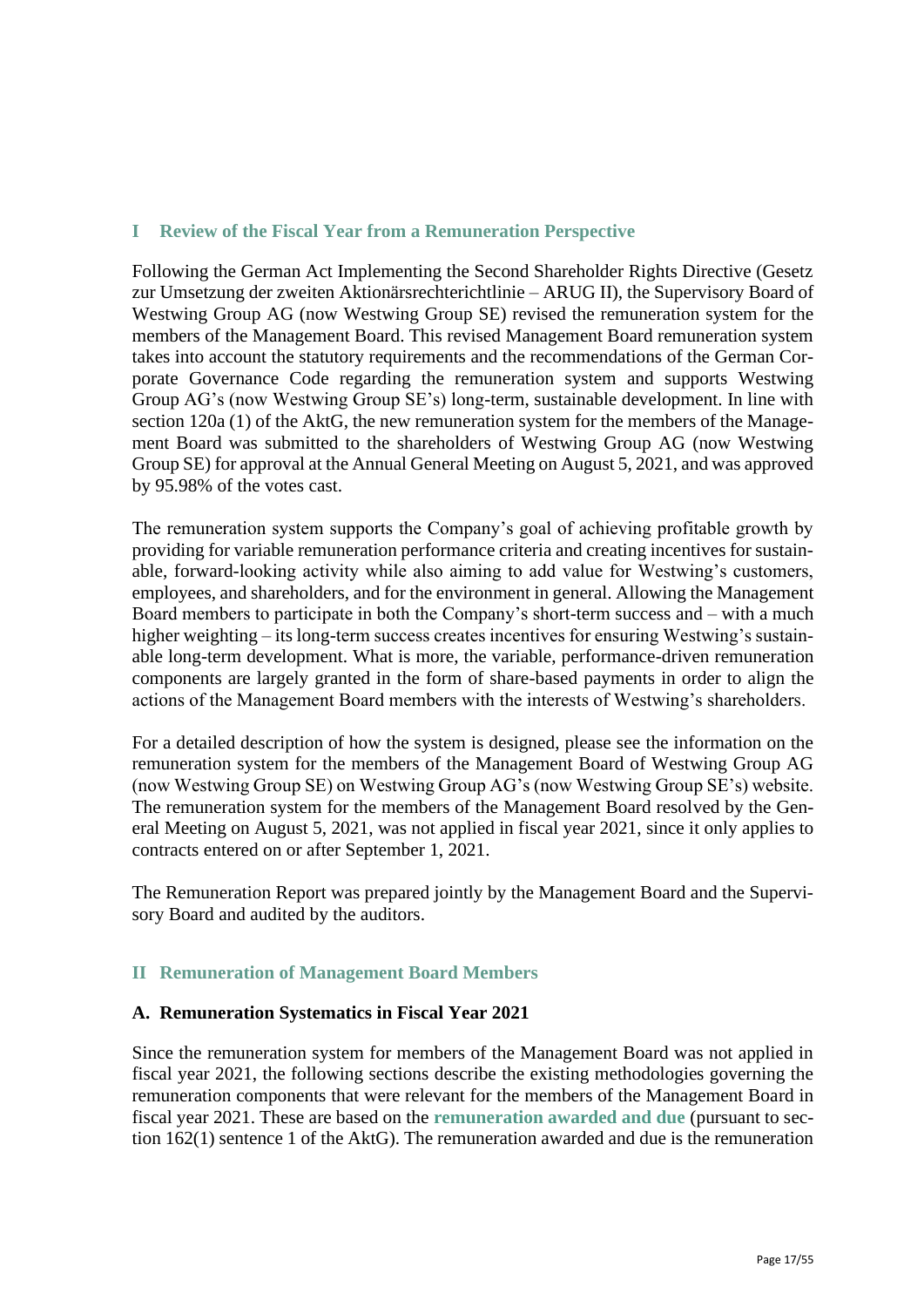received by the members of the Management Board in fiscal year 2021, plus the remuneration that fell due in fiscal year 2021 but has not (yet) been received by them. In addition, voluntary disclosures are made on the long-term variable remuneration granted in the fiscal year 2021. The **remuneration granted** is the remuneration promised to the members of the Management Board for the financial year 2021, irrespective of the date of payment.

## **1. Fixed Remuneration Components**

The fixed remuneration comprises the sum total of the base remuneration and the fringe benefits. Taken together, the two remuneration components form the basis for attracting and retaining highly qualified members of the Management Board who develop and implement Westwing's strategy.

## **a. Base Remuneration**

The members of Westwing's Management Board received a fixed annual salary that is paid out in cash in 12 equal monthly installments. If a member's contract of service begins or ends in the course of a fiscal year, the fixed annual salary for that fiscal year is awarded pro rata.

## **b. Fringe Benefits**

All members of the Management Board also receive non-cash and other benefits (fringe benefits). For example, Management Board members have a claim to a contribution to their health insurance and pension plan: Every month, Westwing pays the members of its Management Board half of the maximum contribution to the statutory pension insurance plan, plus half of their private health and long-term care insurance premiums, but no more than the maximum employer contribution payable in cases in which a compulsory statutory health and long-term care requirement exists.

Above and beyond remuneration-related fringe benefits, the Company provides for a D&O insurance with a standard market level of cover and a deductible in line with the relevant provisions of the AktG, plus a legal expenses insurance for top management, for all members of the Management Board.

## **2. Variable Remuneration Components**

The variable remuneration comprises the short-term variable remuneration (the "Short Term Incentive" or "STI") and long-term variable remuneration (the "Long Term Incentive" or "LTI"). The amount of variable remuneration is determined on the basis of the Management Board members' performance.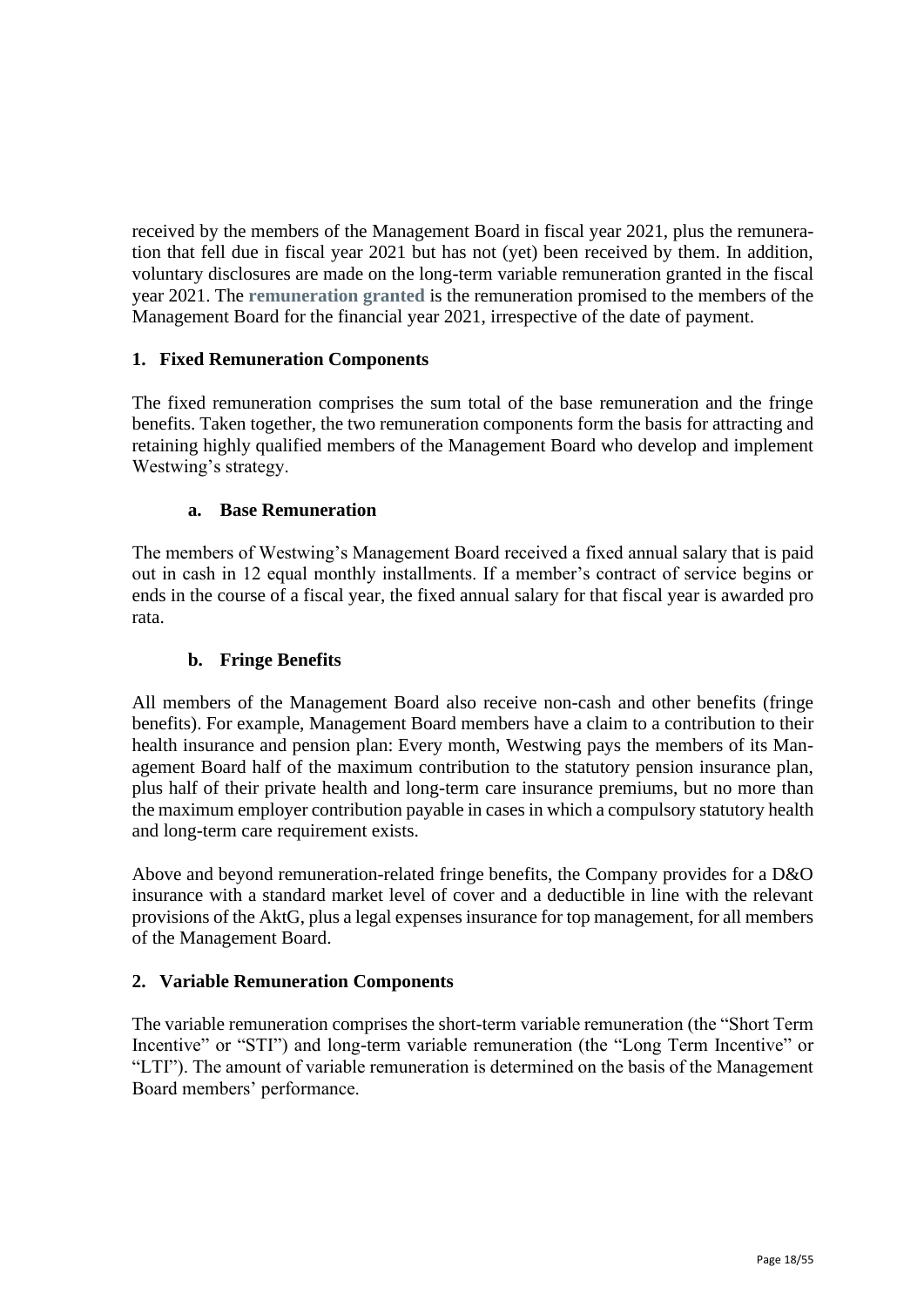## **a. Short-term Variable Remuneration**

The STI for fiscal year 2020 (which was paid out in the reporting year 2021) is a performance-based variable remuneration component with a one-year assessment period designed to incentivize the contribution made in the fiscal year to implementing the Company's strategy in practice. The short-term variable remuneration comprises three financial performance criteria, each of which contributes 1/3 to the STI's target achievement.



## Financial Performance Criteria – Revenue, Adjusted EBITDA and Total Cash Flow

The STI for fiscal year 2020 was measured using the target achievement for three financial performance criteria: revenue, Adjusted EBITDA, and total cash flow. Revenue and Adjusted EBITDA, plus the Adjusted EBITDA margin, are the most important financial performance indicators for Westwing's operations.

- **Revenue**: Revenue is defined as the approved and audited figure for revenue disclosed in the consolidated financial statements. It is the key indicator of demand for Westwing's products and hence an important factor for implementing Westwing's ambitious growth strategy. Consequently, aligning remuneration with the Company's revenue helps promote the Company's business strategy and long-term development.
- **Adjusted EBITDA**: Westwing defines EBITDA as the sum total of earnings before interest and taxes (EBIT) plus depreciation, amortization, and impairment losses. Adjusted EBITDA is calculated by adjusting EBITDA by income/expenses for share-based remuneration and non-recurring factors (such as restructuring expenses). Adjusted EBITDA represents Westwing's operating performance and hence helps promote the Company's business strategy.
- **Total cash flow**: Total cash flow is defined as the total changes in the Company's cash holdings (adjusted for effects caused by changes in equity and debt). This expresses the liquidity performance of the Company's operating business, taking investing activities into account, and hence serves as the basis for the Company's sustainable, long-term development.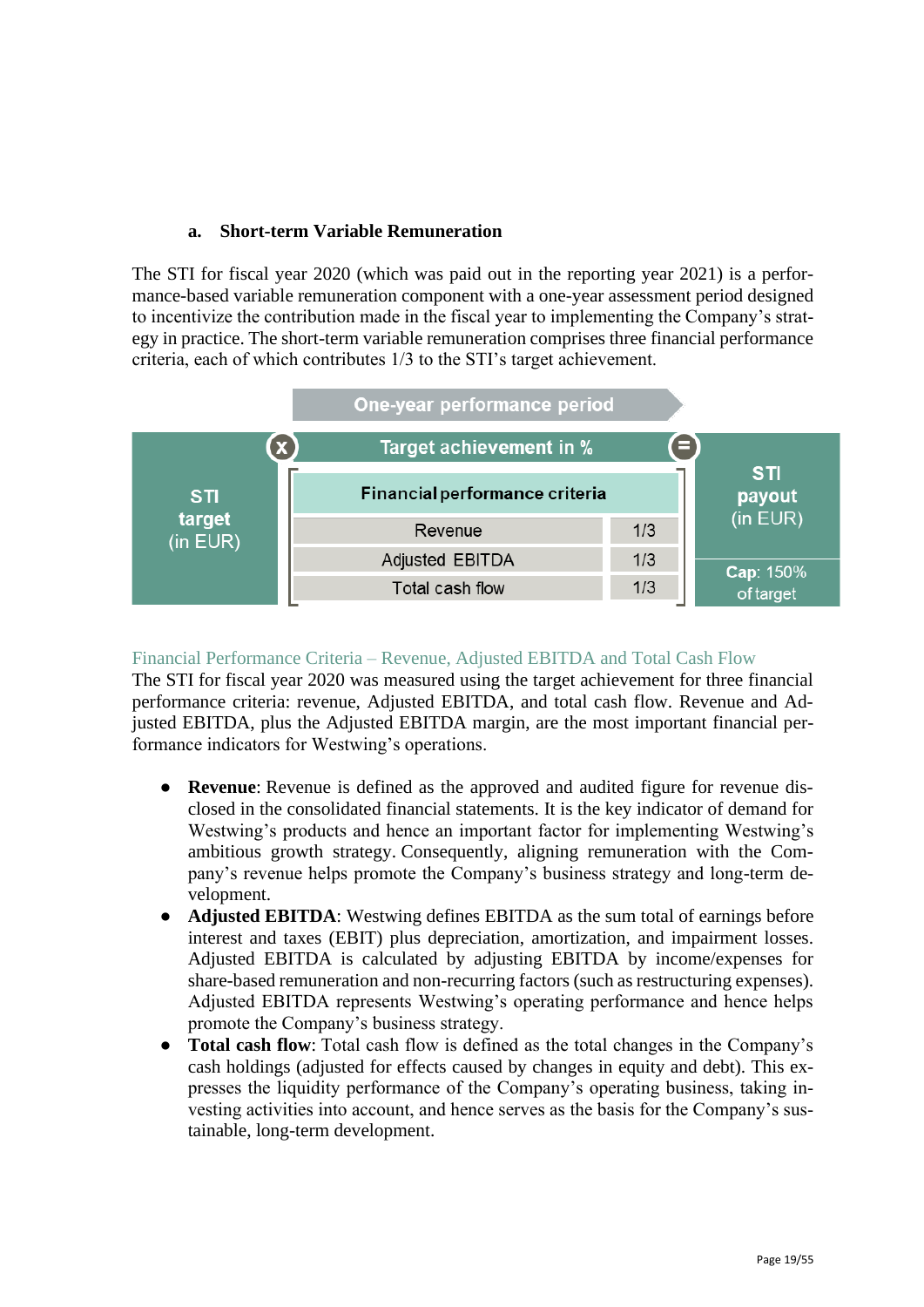The performance criteria were applied as follows in fiscal year 2020:

| <b>Thresholds</b> | <b>Revenue</b>  | <b>Adjusted EBITDA</b> | <b>Total cash flow</b> |
|-------------------|-----------------|------------------------|------------------------|
| Cap               | EUR 302 million | EUR 0                  | $EUR - 14$ million     |
| <b>Target</b>     | EUR 292 million | $EUR - 4$ million      | EUR -19 million        |
| <b>Floor</b>      | EUR 280 million | $EUR - 10$ million     | $EUR - 25$ million     |

Where the performance achieved is less than the floor, the target achievement for the performance target concerned is 0%; where the performance achieve hits or exceeds the cap it is 150%.

| <b>Performance criterion</b>               | <b>Revenue</b>  | <b>Adjusted EBITDA</b> | <b>Total cash flow</b> |
|--------------------------------------------|-----------------|------------------------|------------------------|
| <b>Actual figures for 2020</b>             | EUR 433 million | EUR 50 million         | EUR 32 million         |
| <b>Target achievement</b>                  | 150%            | 150%                   | 150%                   |
| <b>Overall target achieve-</b><br>ment     |                 | 150%                   |                        |
| <b>Payout for Stefan Smalla</b>            |                 |                        |                        |
| <b>Payout for</b><br>Sebastian Säuberlich* |                 | EUR 56k                |                        |

\*The remuneration disclosed represents the pro rata payout granted for Mr. Säuberlich's service on the Management Board from April 1, 2020

## **b. Long-term Variable Remuneration**

## **Stock Options Awarded in Fiscal Year 2021**

Sebastian Säuberlich was **granted** 45,000 cash-settled stock options (virtual stock options) on March 31, 2021. Exercising the virtual stock options entitles Sebastian Säuberlich to receive a cash payment from Westwing.

The virtual stock options granted vest in full on December 31, 2022, and can be exercised from March 31, 2025, onwards. The virtual options can only be exercised within a period of two weeks following the publication of a quarterly, half-yearly, or annual report. Virtual options that are not exercised by December 31, 2026, lapse without replacement and without compensation.

The amount in euros to paid when the virtual options are exercised is calculated by deducting the exercise price of EUR 27.30 from the relevant share price on exercise and then multiplying this figure by the number of virtual options exercised. The relevant share price when the options are exercised is the average volume-weighted closing price of Westwing's shares in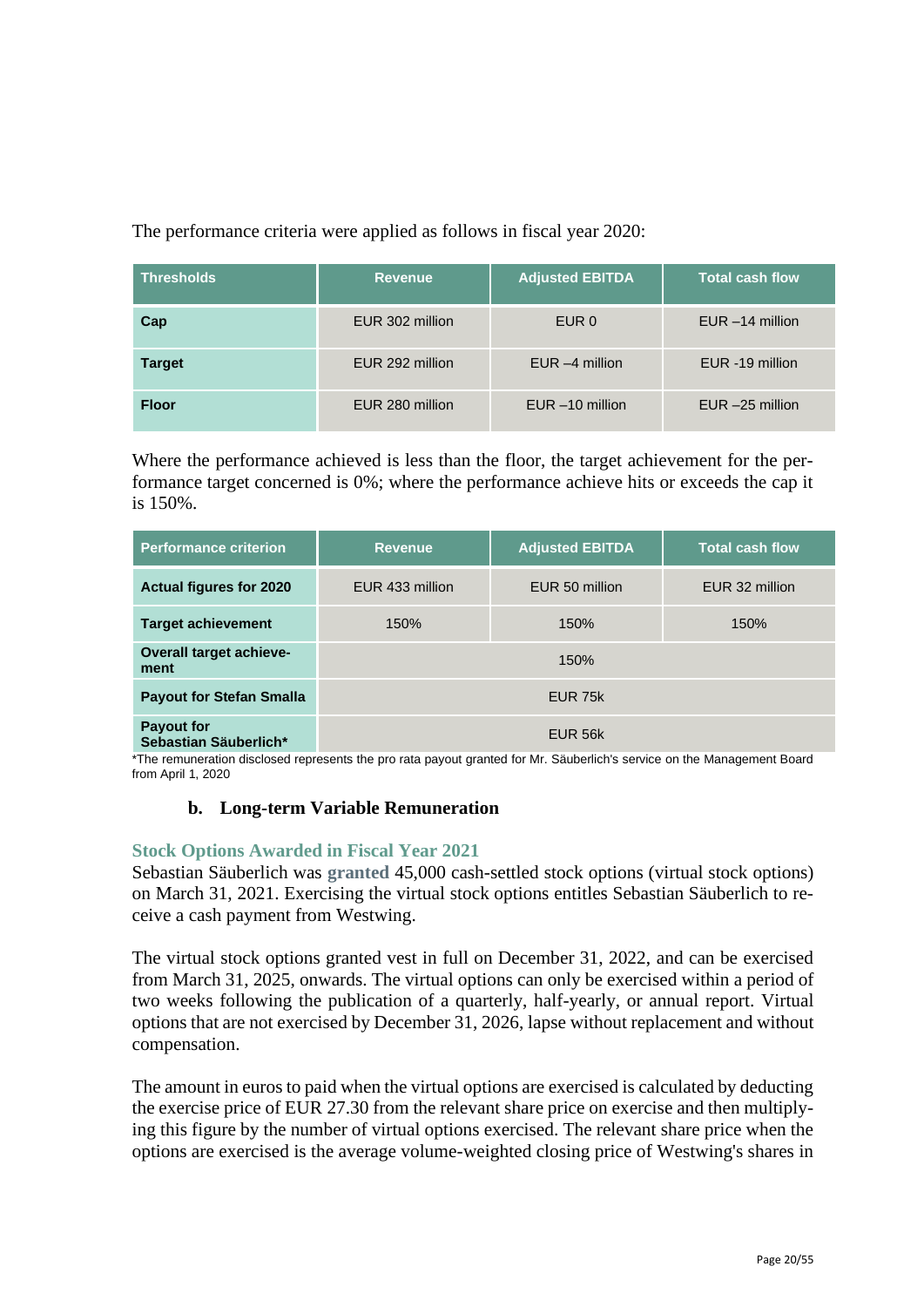XETRA trading on the Frankfurt Stock Exchange in the last 30 trading days before receipt of the exercise notice by Westwing's Supervisory Board. Since the relevant share price is capped at EUR 80.00 per virtual option, the payout per virtual stock option exercised is capped at EUR 52.70.

The following table provides an overview of the **virtual options granted** to Sebastian Säuberlich in the 2021 reporting period:

|                                                     | 2021   |
|-----------------------------------------------------|--------|
| Virtual options granted during the reporting period | 45,000 |
| <b>Exercise price per option (EUR):</b>             | 27.30  |
| Fair value per option at grant<br>$(EUR)$ :         | 10.45  |

## **Stock Options Exercised in Fiscal Year 2021**

On August 13, 2021, Sebastian Säuberlich exercised 7,350 stock options with a choice of settlement options on Westwing's part that were prospectively offered to him before Westwing Group AG (now Westwing Group SE) went public ("LTI 2018")<sup>1</sup>. A majority of the options exercised were prospectively offered to him on July 27, 2018, in the Roll-Up Call Option Agreement. Additional options were prospectively offered on August 2, 2018, in order to compensate for future dilutions resulting from the issuance of new Westwing shares. The award and exercise arrangements for these options were the same as for the options prospectively offered in the Roll-Up Call Option Agreement.

The options that were prospectively offered were granted in two tranches. In the first tranche, the options were granted successively ("time-based tranche"). In view of their long-term incentive character, the options in the time-based tranche were granted to Sebastian Säuberlich in 13 intervals, starting on January 1, 2018, and thereafter at the start of every quarter. The last options were granted on January 21, 2021. After granting, the options were subject in each case to a one-year lock-up period in which they could not be exercised. The options granted in the second tranche were linked to the occurrence of a liquidity event or IPO ("exit tranche"). To emphasize their long-term incentive effect, the options in the exit tranche were not granted until January 1, 2021, regardless of the timing of the liquidity event or the IPO. The options in the exit tranche were not subject to a lock-up period following their grant.

Originally, Sebastian was prospectively offered a total of 54 options at an exercise price of EUR 1.00 under the time-based tranche and the exit tranche. The number of options and the exercise price were adjusted due to the IPO and a share split; as a result, a total of 8,100 options were granted with an exercise price of EUR 1.00/150 per option.

<sup>&</sup>lt;sup>1</sup> In the course of the IPO and the share split, the LTI 2018 replaced all employee share programs in existence in the period up to July 27, 2018.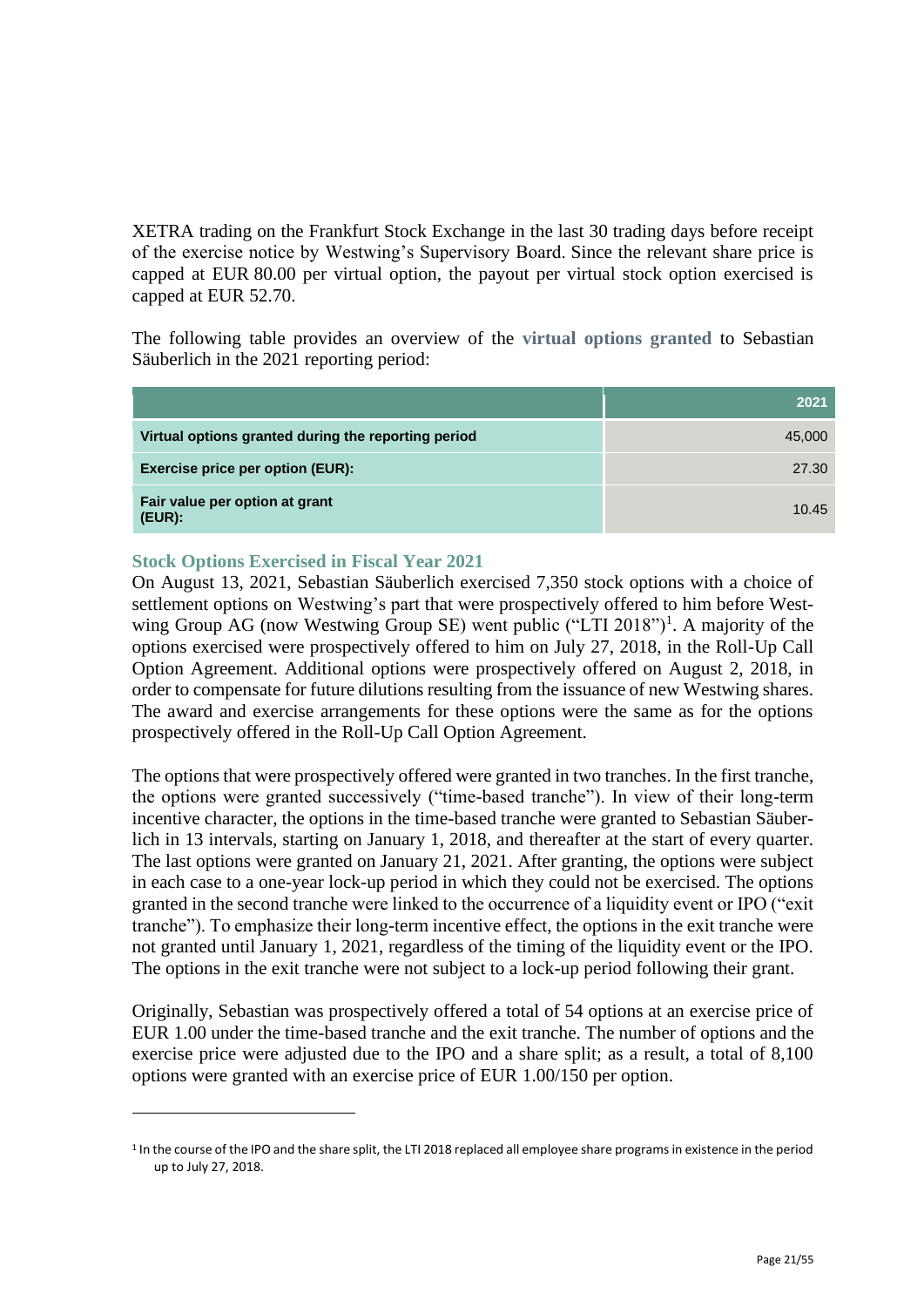After the lock-up period expired, Sebastian Säuberlich was able to exercise the options that had been granted at the earliest one year after the liquidity event or the IPO had taken place and only within a period of two weeks following the publication of a quarterly, half-yearly, or annual report.

Westwing could choose to settle the options exercised in shares of the Company or in an economic equivalent (e.g., in cash). If the options were to be settled in actual shares this had to happen within four weeks of the options being exercised. In the case of a cash settlement, the award value was to be determined on the basis of the average volume-weighted closing price of Westwing's shares in XETRA trading on the Frankfurt Stock Exchange in the last 30 trading days before the options were exercised. This amounted to EUR 40.63 in the case of the options exercised by Sebastian Säuberlich in fiscal year 2021.

The exercise price of EUR 1.00/150 was deducted from the relevant share price and the resulting figure multiplied by the number of options exercised so as to determine the **remuneration awarded** to Sebastian Säuberlich from the options exercised in fiscal year 2021:

|                                                               | $2021*$ |
|---------------------------------------------------------------|---------|
| Options exercised in the reporting period                     | 7,350   |
| <b>Relevant share price (EUR)</b>                             | 40.63   |
| <b>Exercise price (in EUR):</b>                               | 1/150   |
| Remuneration awarded for the options exercise (EUR thousand): | 299     |

\* The table relates to stock options exercised in the fiscal year 2021 with a choice of settlement options on Westwing's part, and which were granted in prior fiscal years (prior to the commencement of Management Board service). In addition, the table relates only to the plans that are attributable to Management Board services. Plans that were fully vested (i.e. became nonforfeitable) before the Management Board member took up his office are not included.

## **3. Other**

## **a. Compliance with the Maximum Remuneration**

In the remuneration system approved by the 2021 General Meeting, the Supervisory Board set out a maximum remuneration amount for newly appointed members of the Management Board or future reappointments of existing members of the Management Board pursuant to section 87a(1) sentence 2 no. 1 of the AktG. The maximum remuneration resolved does not apply to the existing contracts of service with current Management Board members.

## **b. Malus and Clawback Rules**

The following clawback rule applies to the 45,000 cash-settled stock options (virtual stock options) granted to Sebastian Säuberlich on March 31, 2021: If Mr. Säuberlich commits a serious breach of duty or a serious breach of Westwing's internal compliance guidelines,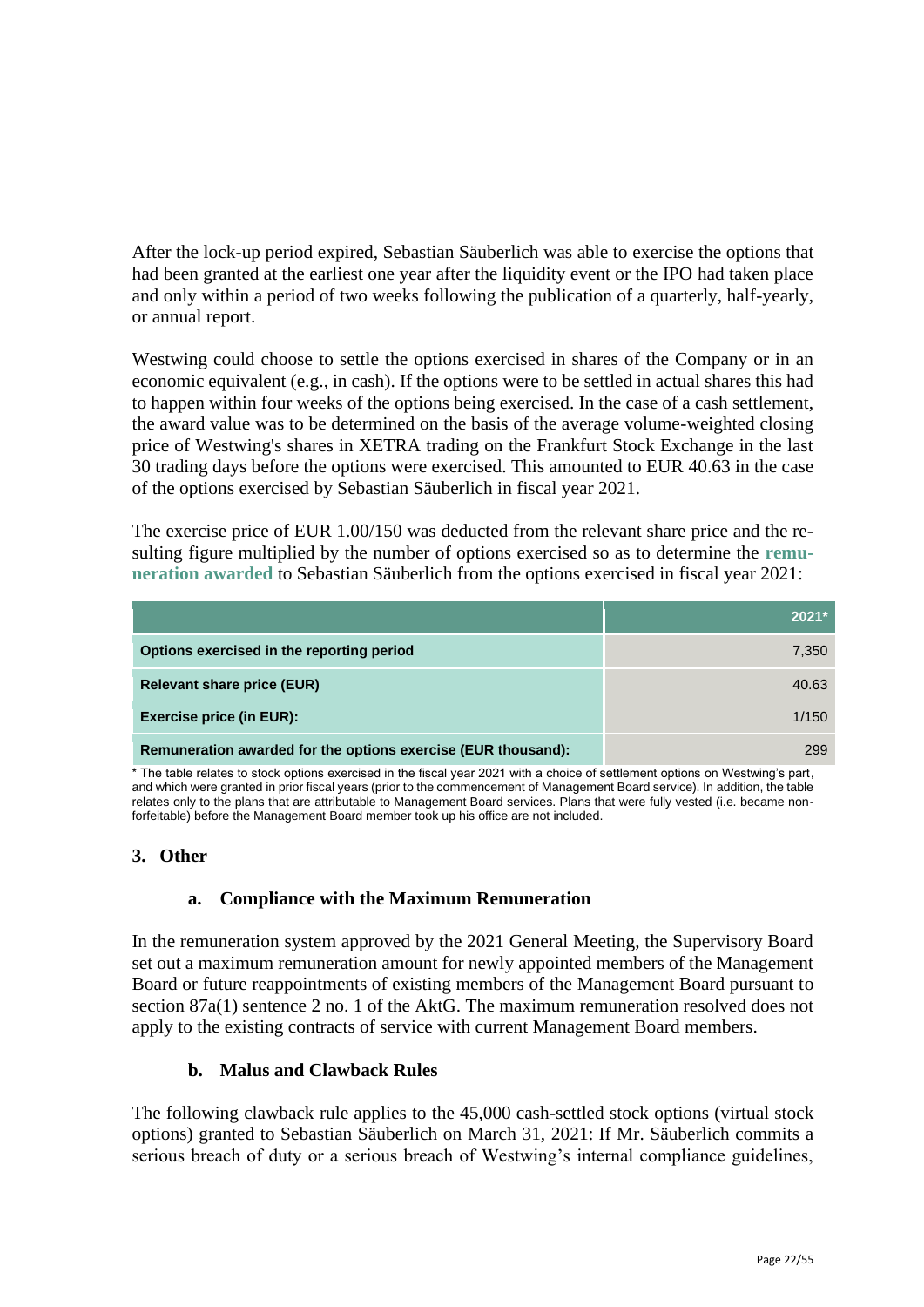Westwing is entitled to reclaim, in full or in part, remuneration that has already been awarded as a result of the exercise of virtual stock options (clawback). The Supervisory Board shall resolve this at its reasonable discretion.

From the Supervisory Board's perspective, there was no reason to retain or reclaim variable remuneration components in fiscal year 2021.

## **c. Pension and Early Retirement Rules**

There are no pension and early retirement rules in place at Westwing.

## **d. Post-contractual Non-compete, Waiting Allowance and Severance Payment**

Westwing has undertaken to compensate Stefan Smalla for the duration of a one-year postcontractual non-compete with a waiting allowance. The amount of the waiting allowance to be paid for the duration of the non-compete agreement is half of the last monthly fixed salary drawn by Stefan Smalla. Other wages or salaries must be offset against the compensation paid.

No compensation payments were made in fiscal year 2021.

If Sebastian Säuberlich's appointment is not prolonged beyond March 31, 2023, Westwing undertakes to pay him a severance payment of three gross monthly salaries.

## **B. Amount of Remuneration Paid in Fiscal Year 2021**

## **1. Remuneration of the Active Members of the Management Board**

## **a. Remuneration Granted, and Remuneration Awarded and Due, in Fiscal Year 2021**

The following tables show the remuneration granted to the members of the Management Board in fiscal year 2021. The **remuneration granted** is the remuneration that the Management Board members have been prospectively offered for fiscal year 2021, regardless of when it is paid out. In addition, the remuneration awarded and due (pursuant to section 162(1) sentence 1 of the AktG) is disclosed. The **remuneration awarded and due** comprises the remuneration received by members of the Management Board in fiscal year 2021 plus remuneration that fell due in fiscal year 2021 but has not (yet) been received.

The **remuneration granted** for fiscal year 2021 consists of the following components:

- **Base remuneration**: Granted for fiscal year 2021
- **Fringe benefits**: Granted for fiscal year 2021
- **STI**: Amount granted for fiscal year 2021 (performance period 2021) if the target achievement is 100%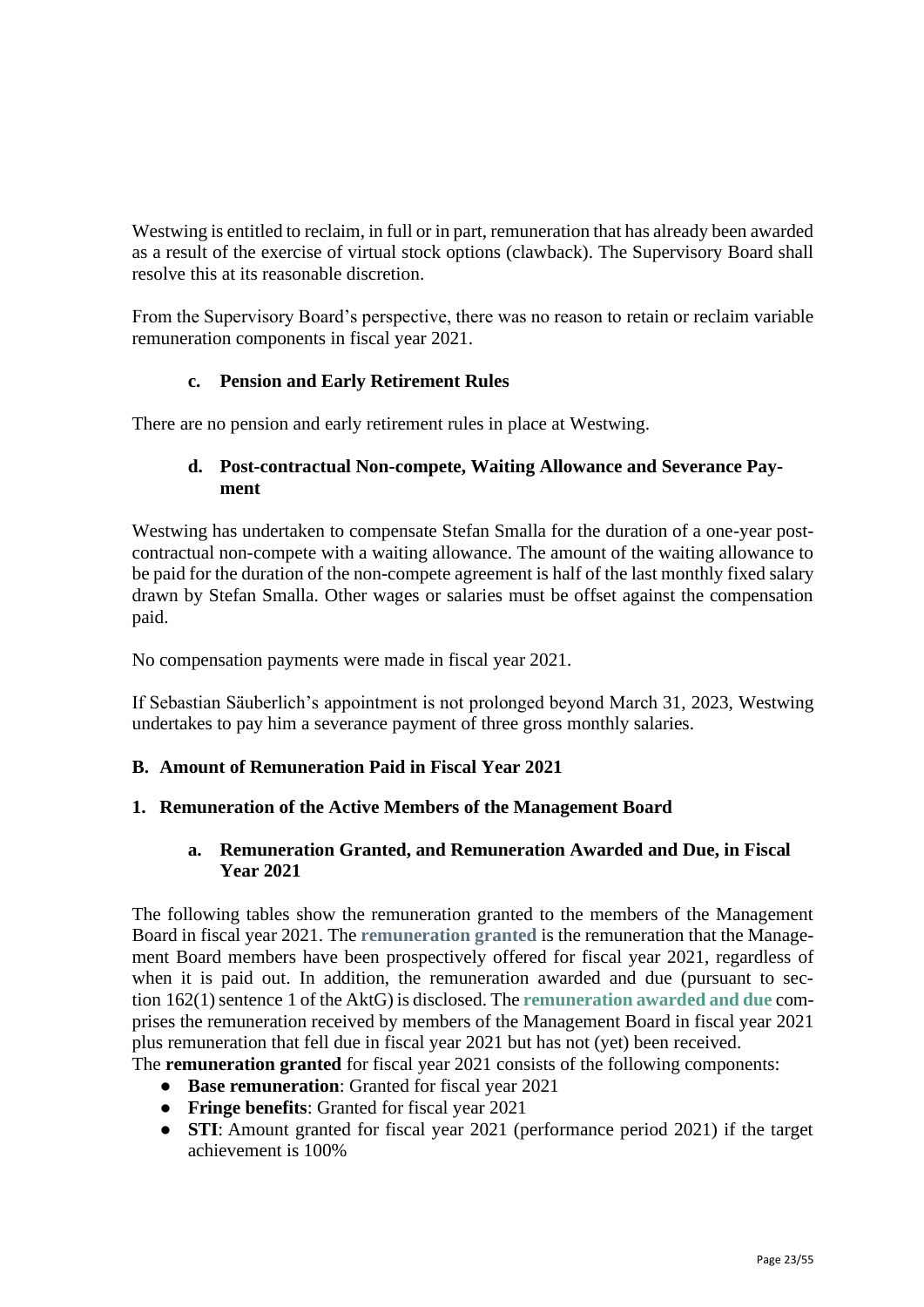● **LTI**: Fair value at grant of the virtual stock options granted in fiscal year 2021 The remuneration granted to the members of the Management Board in fiscal year 2021 is as follows:

| <b>Remuneration granted</b> |                                                       | Stefan Smalla, Chief Executive Officer |       |       |       |
|-----------------------------|-------------------------------------------------------|----------------------------------------|-------|-------|-------|
|                             |                                                       |                                        | 2021  |       | 2020  |
|                             |                                                       | EUR k                                  | %     | EUR k | $\%$  |
|                             | Base remuneration                                     | 300                                    | 83.0  | 255   | 80.5  |
|                             | Fringe benefits <sup>1</sup>                          | $12 \overline{ }$                      | 3.2   | 12    | 3.7   |
| Ξ                           | Total non-performance-related remu-<br>neration       | 312                                    | 86.2  | 267   | 84.2  |
| $+$                         | One-year variable remuneration (total)                | 50                                     | 13.8  | 50    | 15.8  |
|                             | STI for FY 2020                                       |                                        |       | 50    | 15.8  |
|                             | STI for FY 2021                                       | 50                                     | 13.8  |       |       |
|                             | Multi-year variable remuneration (total) <sup>2</sup> |                                        |       |       |       |
|                             | <b>Total remuneration</b>                             | 362                                    | 100.0 | 317   | 100.0 |

 $1$ The D&O and legal expenses insurance are not relevant to the remuneration since both are group insurance contracts that also include Management Board members.

² No new options were granted to Sebastian Smalla in fiscal years 2020 and 2021, since existing programs from past fiscal years are still in the vesting stage.

#### **Remuneration granted Sebastian Säuberlich, Chief Financial Officer (since April 1, 2020)**

|           |                                                       | ן אזי וווער איוונגן |        |           |                   |
|-----------|-------------------------------------------------------|---------------------|--------|-----------|-------------------|
|           |                                                       | 2021                |        | 2020      |                   |
|           |                                                       | EUR k               | %      | EUR $k^1$ | $\frac{9}{6}$     |
|           | Base remuneration                                     | 250                 | 31.9   | 188       | 31.9              |
| $+$       | Fringe benefits <sup>2</sup>                          | 13                  | 1.6    | 9         | 1.6               |
| $=$       | Total non-performance-related remu-<br>neration       | 263                 | 33.6   | 197       | 33.4 <sup>3</sup> |
| $\ddot{}$ | One-year variable remuneration (total)                | 50                  | 6.4    | 38        | 6.4               |
|           | STI for FY 2020                                       |                     |        | 38        | 6.4               |
|           | STI for FY 2021                                       | 50                  | 6.4    |           |                   |
|           | Multi-year variable remuneration (total) <sup>4</sup> | 470                 | 60.0   | $354^{5}$ | 60.2              |
|           | <b>Total remuneration</b>                             | 783                 | 100.03 | 5883      | 100.0             |

<sup>1</sup>The disclosed base remuneration, fringe benefits and STI for the fiscal year 2020 represent the pro rata remuneration granted for Mr. Säuberlich's service on the Management Board from April 1, 2020

²The D&O and legal expenses insurance are not relevant to the remuneration since both are group insurance contracts that also include Management Board members.

<sup>3</sup> The sum disclosed differs from the sum of the individual remuneration components due to rounding effects.

4 In addition to the cash-settled options granted in fiscal years 2020 and 2021, existing programs from past fiscal years are still in the vesting stage.

<sup>5</sup> The remuneration is based on the fair value as of June 30, 2020; the grant was made on April 1, 2020.

## The **remuneration awarded and due** pursuant to section 162(1) sentence 1 of the AktG comprises the following components for fiscal year 2021:

- **Base remuneration**: Received in fiscal year 2021
- **Fringe benefits**: Received in fiscal year 2021
- **STI**: Amount earned for fiscal year 2020 (2020 performance period) pursuant to the target achievement; received in fiscal year 2021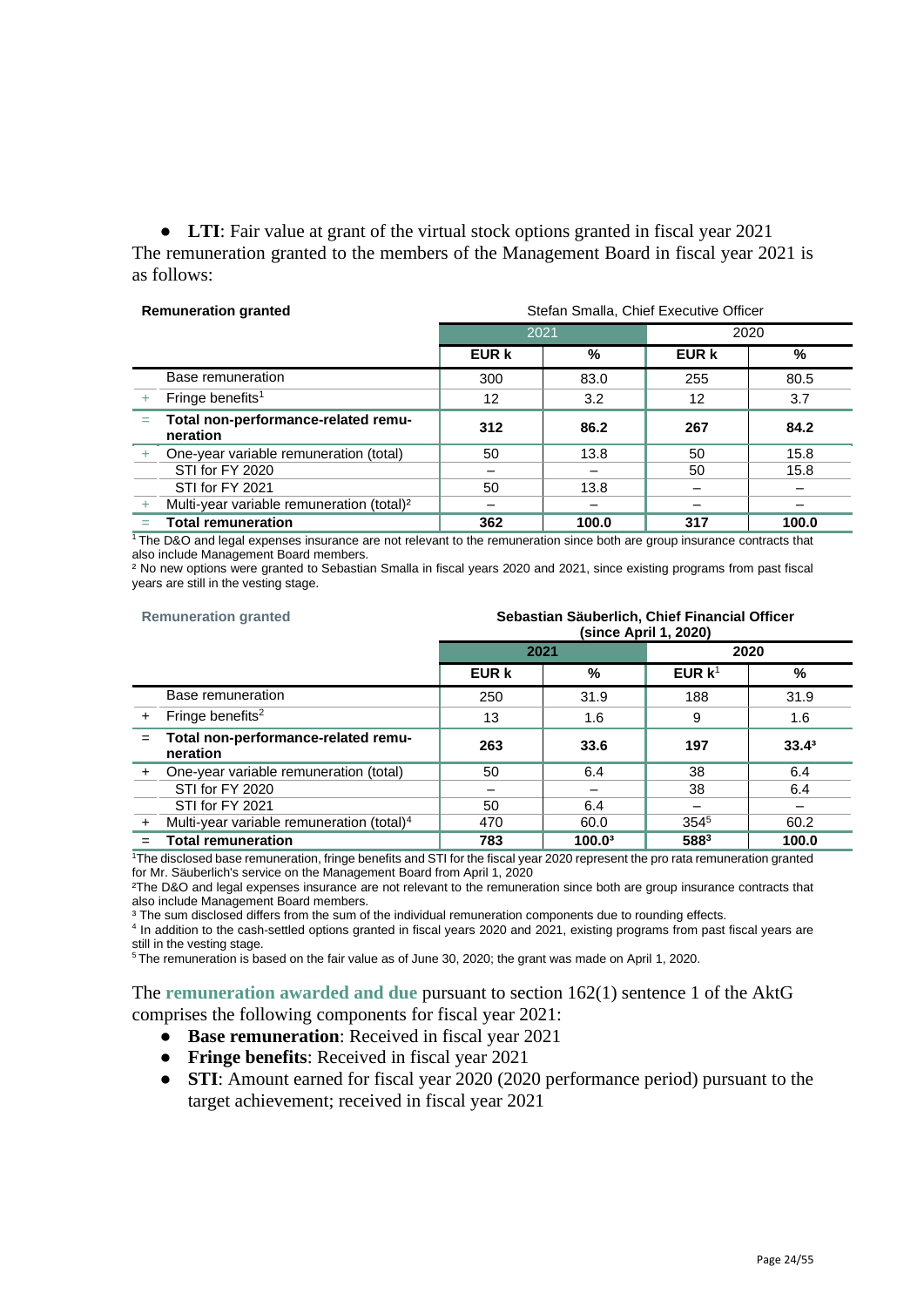● **LTI**: Remuneration received in fiscal year 2021 resulting from the exercise of stock options with a choice of settlement options on Westwing's part that had already been granted

The **remuneration awarded and due** pursuant to section 162(1) sentence 1 of the AktG that is payable to the members of the Management Board in fiscal year 2021 is as follows:<br>Beginneration awarded and due **Remuneration awarded and due Stefan Smalla, Chief Executive Officer**

| <u>KEINIKIANUI AWAIUCU ANU UUG</u> |                                                 | Stefan Smalla, Chief Executive Officer |       |                 |       |
|------------------------------------|-------------------------------------------------|----------------------------------------|-------|-----------------|-------|
|                                    |                                                 | 2021                                   |       |                 | 2020  |
|                                    |                                                 | <b>EUR k</b>                           | %     | <b>EUR k</b>    | %     |
|                                    | Base remuneration                               | 300                                    | 77.6  | 255             | 18.4  |
|                                    | Fringe benefits <sup>1</sup>                    | 12 <sup>2</sup>                        | 3.0   | 12              | 0.8   |
| $=$                                | Total non-performance-related remu-<br>neration | 312                                    | 80.6  | 267             | 19.3  |
|                                    | One-year variable remuneration (total)          | 75                                     | 19.4  |                 |       |
|                                    | STI for FY 2019                                 |                                        |       |                 |       |
|                                    | STI for FY 2020                                 | 75                                     | 19.4  |                 |       |
|                                    | Multi-year variable remuneration (total)        |                                        |       | 1.0942          | 79.0  |
|                                    | Other                                           |                                        |       | 23 <sup>3</sup> | 1.7   |
|                                    | <b>Total remuneration</b>                       | 387                                    | 100.0 | 1,384           | 100.0 |

<sup>1</sup>The D&O and legal expenses insurance are not relevant to the remuneration since both are group insurance contracts that also include Management Board members.

² The remuneration disclosed resulted from stock options exercised in fiscal year 2020 with a choice of settlement options on Westwing's part that had already been granted in past fiscal years (prior to the appointment to the Management Board). Figures show only plans which relate to Management Board services. Plans that were fully vested (i.e. became non-forfeitable) before the Management Board member took up office are not disclosed.

<sup>3</sup> Stefan Smalla's remaining vacation entitlements were settled in cash in fiscal year 2020.

#### **Remuneration awarded and due Sebastian Säuberlich, Chief Financial Officer**

|     |                                                 | ן געצט זיו ווער שטווופן |          |                |       |
|-----|-------------------------------------------------|-------------------------|----------|----------------|-------|
|     |                                                 | 2021                    |          |                | 2020  |
|     |                                                 | <b>EUR k</b>            | %        | EUR $k1$       | %     |
|     | Base remuneration                               | 250                     | 40.5     | 188            | 93.4  |
|     | Fringe benefits <sup>2</sup>                    | 13                      | 2.1      | 9              | 4.6   |
| $=$ | Total non-performance-related remu-<br>neration | 263                     | $42.5^3$ | 197            | 98.0  |
|     | One-year variable remuneration (total)          | 56                      | 9.1      |                |       |
|     | STI for FY 2019                                 |                         |          |                |       |
|     | STI for FY 2020                                 | 56                      | 9.1      |                |       |
|     | Multi-year variable remuneration (total)        | $299^{4}$               | 48.3     | 4 <sup>4</sup> | 2.0   |
|     | Other                                           |                         |          |                |       |
|     | <b>Total remuneration</b>                       | 618                     | 100.0    | 201            | 100.0 |

**(since April 1, 2020)**

 $1$ The base remuneration disclosed and the fringe benefits in fiscal year 2020 represent the pro rata awarded remuneration for Sebastian Säuberlich's activities on the Management Board as from April 1, 2020.

 $2$ The D&O and legal expenses insurance are not relevant to the remuneration since both are group insurance contracts that

also include Management Board members.

 $3$  The sum disclosed differs from the sum of the individual remuneration components given due to rounding effects.

<sup>4</sup> The remuneration disclosed results from stock options exercised in fiscal years 2020 and 2021 with a choice of settlement options on Westwing's part that had already been granted in past fiscal years (prior to the appointment to the Management Board). Only those plans attributable to his Management Board activities are disclosed. Plans that had fully vested (i.e. became non-forfeitable) before his appointment to the Management Board are not disclosed.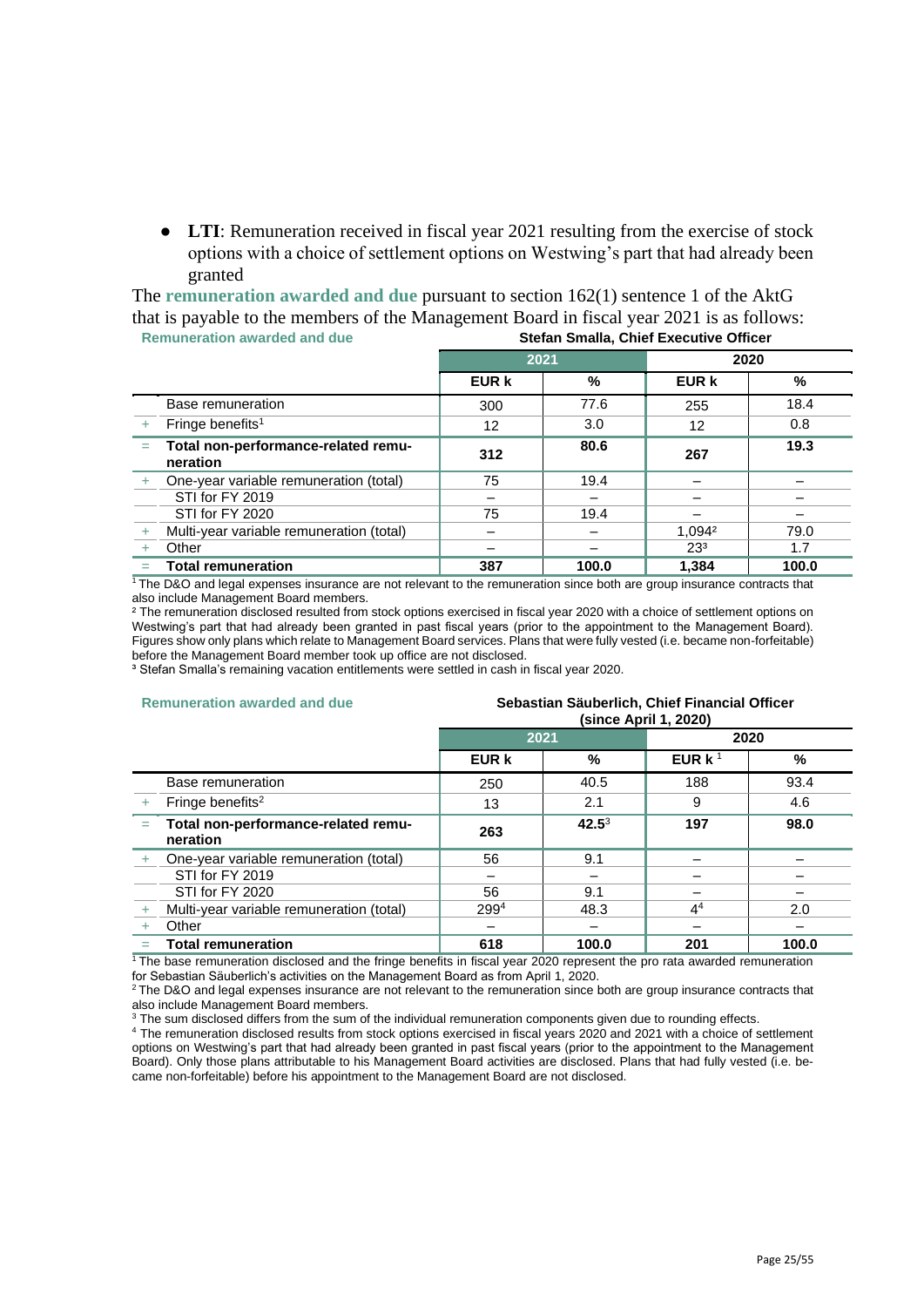## **b. Market Remuneration Review for Management Board Remuneration**

The Supervisory Board regularly reviews the appropriateness of the remuneration system and the amount of individual remuneration paid to individual members of the Management Board. Both Westwing's comparative environment (horizontal comparison) and its internal remuneration structures (vertical comparison) are taken into account when assessing the appropriateness of the amount of remuneration paid.

The market remuneration review for members of the Management Board was performed in fiscal year 2021 together with an independent remuneration specialist. The horizontal comparison was performed by defining a customized peer group. The peer group primarily consists of listed German companies in the e-commerce, technology, and IT sectors that are of a comparable size in terms of their revenue, employees, and market cap. Other peer group members comprise listed European companies that are comparable to Westwing in terms of the above-mentioned criteria.

## **2. Payments Made to Former Managing Board Members**

In 2021, no remuneration was awarded or due to former members of the Management Board.

## **3. Information on Relative Changes in Management Board Remuneration and the Remuneration of the Rest of the Workforce, and on the Company's Financial Performance**

The following table shows the changes in the remuneration paid to members of the Management Board, in Westwing's financial performance, and in workforce remuneration compared to the prior fiscal year. The remuneration paid to the members of the Management Board is based on the remuneration awarded and due. Westwing's financial performance is disclosed on the basis of the key financial indicator "Revenue" for Westwing Group AG (now Westwing Group SE). However, no meaningful comparison can be made with the financial performance for the Westwing Group AG (now Westwing Group SE), since the latter is purely a holding company. This is why the "Adjusted EBITDA margin" for the Westwing Group is also disclosed. The workforce remuneration disclosed is based on the average remuneration for the Westwing Group's white-collar and blue-collar employees in Germany (not including vocational trainees and interns). The remuneration paid to part-time staff was converted into full-time equivalents so as ensure comparability.

| Annual change                              | 2021 vs. 2020 | 2020 vs. 2019 | 2019 vs. 2018 | 2018 vs. 2017 |
|--------------------------------------------|---------------|---------------|---------------|---------------|
| Management Board remuneration <sup>1</sup> |               |               |               |               |
| Stefan Smalla                              | $-72.1\%$     | 40.9%         | 17.5%         | 334.2%        |
| Sebastian Säuberlich (since April 1, 2020) | 207.7%        |               |               |               |
|                                            |               |               |               |               |
| <b>Financial performance</b>               |               |               |               |               |
| Adjusted EBITDA margin for the Westwing    | $-7.0$ ppts   | $15.3$ ppts   | $-5.0$ ppts   | 3.1 ppts      |
| Group                                      |               |               |               |               |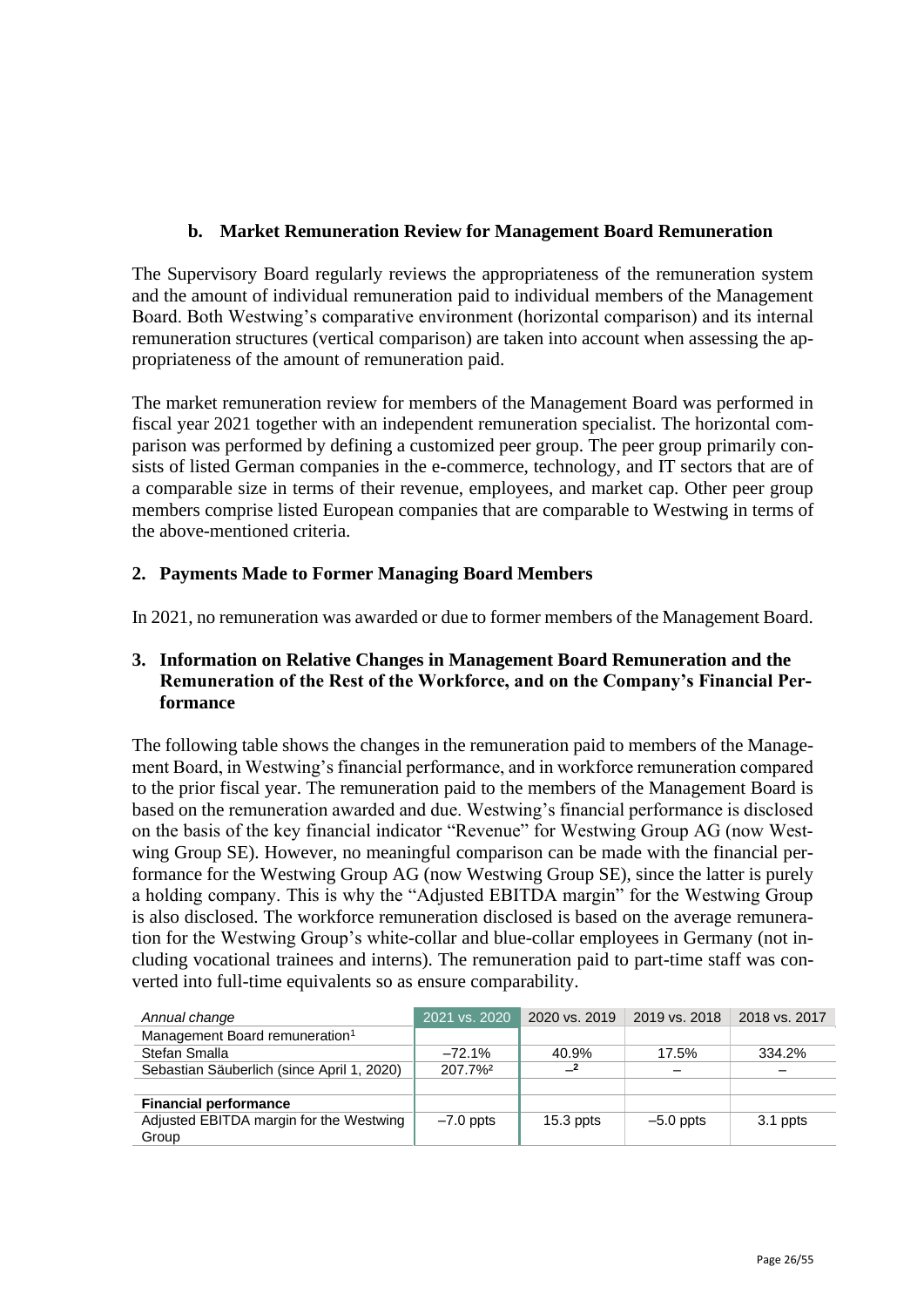| Revenue for Westwing Group AG (now<br>Westwing Group SE) | 65.8%    | 47.1% | 63.0% | 22.5% |
|----------------------------------------------------------|----------|-------|-------|-------|
|                                                          |          |       |       |       |
| Average workforce remuneration                           |          |       |       |       |
| Workforce                                                | $-3.7\%$ | 18.8% | 9.1%  | 3.1%  |

**<sup>1</sup>** The remuneration awarded and due for the fiscal years on which the rates of change are based only comprises those awarded option plans that are attributable to the members' Management Board activities. Plans that had fully vested (i.e. become non-forfeitable) before they were appointed to the Management Board and that were awarded in one of the fiscal years are not included in the remuneration.

**<sup>2</sup>** A comparison of Sebastian Säuberlich's remuneration with fiscal year 2019 is not possible since he has only been a Management Board member since fiscal year 2020. The rate of change between fiscal years 2020 and 2021 is due to the pro rata remuneration paid to Sebastian Säuberlich in fiscal year 2020.

## **III Remuneration of Supervisory Board Members**

## **A. Remuneration System in Fiscal Year 2021**

The remuneration paid to members of the Supervisory Board primarily comprises a fixed base remuneration and remuneration for work performed on one or more Supervisory Board committees. In addition, the Company reimburses the members of the Supervisory Board for out-of-pocket expenses reasonably incurred during the performance of their Supervisory Board duties, together with any potential value added tax payable on their remuneration and out-of-pocket expenses. Furthermore, the members of the Supervisory Board are included in any D&O insurance policy that has been taken out in an appropriate amount by the Company in its own interests, as far as such exists. The design of the remuneration system for members of the Supervisory Board aims to help attract and retain highly qualified Supervisory Board members. Based on the way the remuneration is designed, the Supervisory Board can advise the Management Board on strategy development and can oversee the Management Board's work.

The members of the Supervisory Board receive fixed base remuneration of EUR 25,000.00, which is payable after the end of the fiscal year concerned. The greater level of effort put in by the Chairman and Deputy Chairman of the Supervisory Board, and by the chairs and deputy chairs of committees, who carried out their service in the fiscal year 2021, is taken into account in an appropriate manner; thereby that recommendation G.17 of the German Corporate Governance Code is also complied with. The Chairman of the Supervisory Board receives fixed base remuneration of EUR 40,000.00 per fiscal year of the Company, while the Deputy receives fixed base remuneration of EUR 30,000.00. In addition, the Chairman of the Audit Committee receives a further EUR 20,000.00, and all other members of the Audit Committee receive a further EUR 10,000.00, for each fiscal year of the Company as remuneration for their work on the committee.

## **B. Amount of Remuneration in Fiscal Year 2021**

#### **1. Remuneration Awarded and Due in Fiscal Year 2021**

The following amounts of remuneration represent the remuneration awarded and due (pursuant to section 162(1) sentence 1 of the AktG). The **remuneration awarded and due** is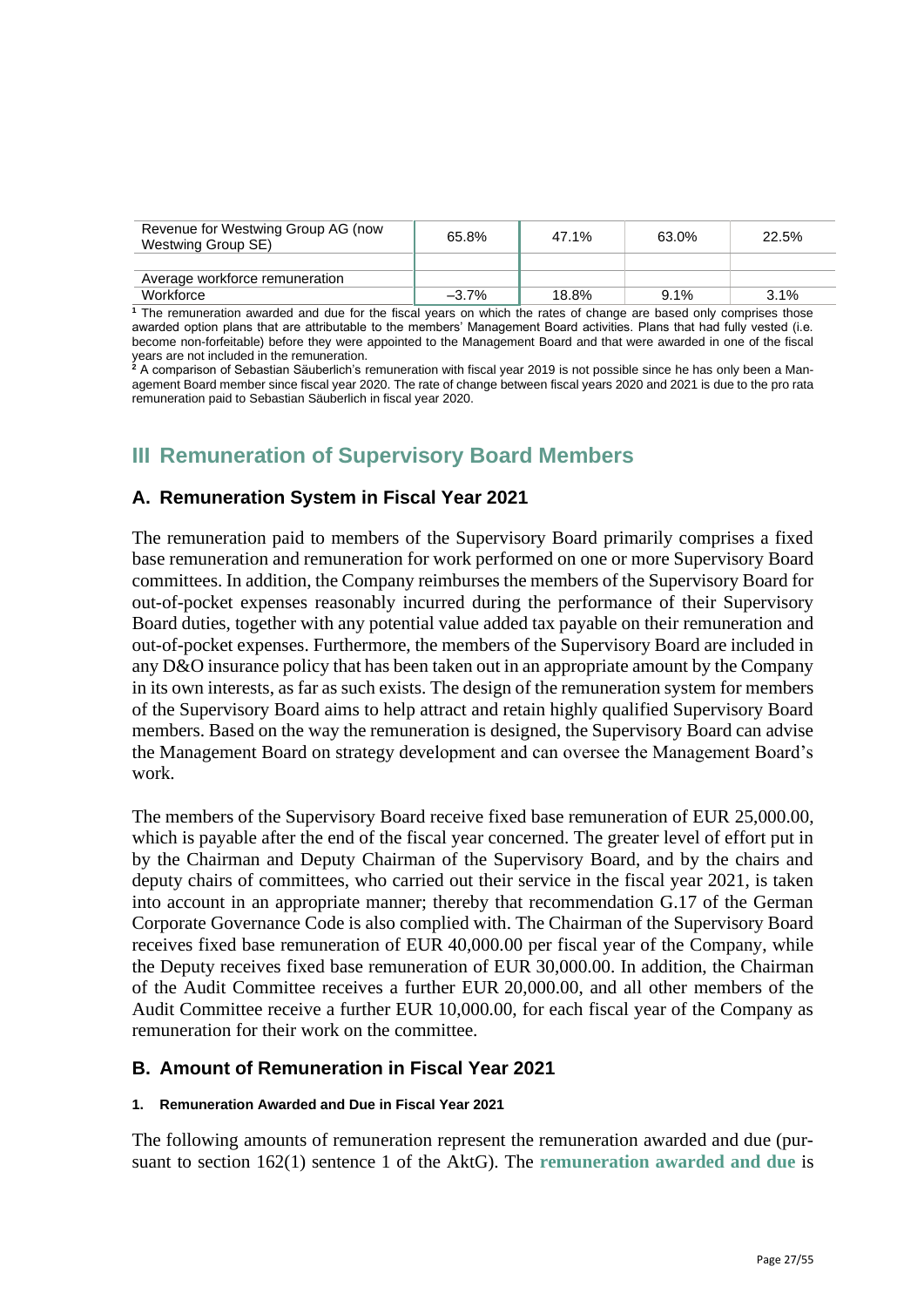the remuneration received by the members of the Supervisory Board in fiscal year 2021 plus the remuneration that fell due in fiscal year 2021 but that has not (yet) been received by them. The following table shows the Supervisory Board members' remuneration for fiscal year 2020 that was **awarded and due** in fiscal year 2021:

|                            | <b>Fixed</b><br>base remuneration for fiscal<br><b>vear 2020</b> |       | <b>Remuneration for</b><br>committee work |      | Total<br>remuneration |
|----------------------------|------------------------------------------------------------------|-------|-------------------------------------------|------|-----------------------|
|                            | EUR k                                                            | %     | EUR k                                     | %    | <b>EUR k</b>          |
| Christoph Barchewitz       | 40                                                               | 80.0  | 10                                        | 20.0 | <b>EUR 50</b>         |
| Dr. Antonella Mei-Pochtler | 30                                                               | 100.0 |                                           | 0.0  | <b>EUR 30</b>         |
| Michael Hoffmann           | 25                                                               | 55.6  | 20                                        | 44.4 | <b>EUR 45</b>         |
| Thomas Harding             | 25                                                               | 71.4  | 10                                        | 28.6 | <b>EUR 35</b>         |
| Total remuneration $1$     | 120                                                              |       | 40                                        |      | 160                   |

<sup>1</sup> Since Mareike Wächter has only been a member of the Supervisory Board since August 18, 2021, the remuneration for her work on this body will only be awarded and become due in fiscal year 2022. The amounts of remuneration given do not include reimbursements of withholding tax and value added tax.

## **2. Information on Relative Changes in Supervisory Board Remuneration, the Remuneration of the Rest of the Workforce, and on the Company's Financial Performance**

The following table shows the changes in the remuneration paid to members of the Supervisory Board, in Westwing's financial performance, and in workforce remuneration compared to the prior fiscal year. The remuneration paid to the members of the Supervisory Board is based on the **remuneration awarded and due**. Westwing's financial performance is disclosed on the basis of the key financial indicator "Revenue" for Westwing Group AG (now Westwing Group SE). However, no meaningful comparison can be made with the financial performance for the Westwing Group AG (now Westwing Group SE), since the latter is purely a holding company. This is why the "Adjusted EBITDA margin" for the Westwing Group is also disclosed. The workforce remuneration disclosed is based on the average remuneration for the Westwing Group's white-collar and blue-collar employees in Germany (not including vocational trainees and interns). The remuneration paid to part-time staff was converted into full-time equivalents so as ensure comparability.

| Annual change                                                | 2021 vs. 2020 | 2020 vs. 2019 | 2019 vs. 2018 | 2018 vs. 2017 |
|--------------------------------------------------------------|---------------|---------------|---------------|---------------|
| Supervisory Board remuneration <sup>1</sup>                  |               |               |               |               |
| <b>Christoph Barchewitz</b>                                  | 0.0%          | 140.0%        | $-2$          |               |
| Dr. Antonella Mei-Pochtler                                   | 0.0%          | 140.0%        | $-2$          |               |
| Michael Hoffmann                                             | 0.0%          | 140.0%        | $-2$          |               |
| Thomas Harding                                               | 0.0%          | 140.0%        | $-2$          |               |
|                                                              |               |               |               |               |
| <b>Financial performance</b>                                 |               |               |               |               |
| Adjusted EBITDA margin for the<br><b>Westwing Group</b>      | $-7.0$ ppts   | $15.3$ ppts   | $-5.0$ ppts   | 3.1 ppts      |
| Revenue for the Westwing Group AG<br>(now Westwing Group SE) | 65.8%         | 47.1%         | 63.0%         | 22.5%         |
|                                                              |               |               |               |               |
| Average workforce remuneration                               |               |               |               |               |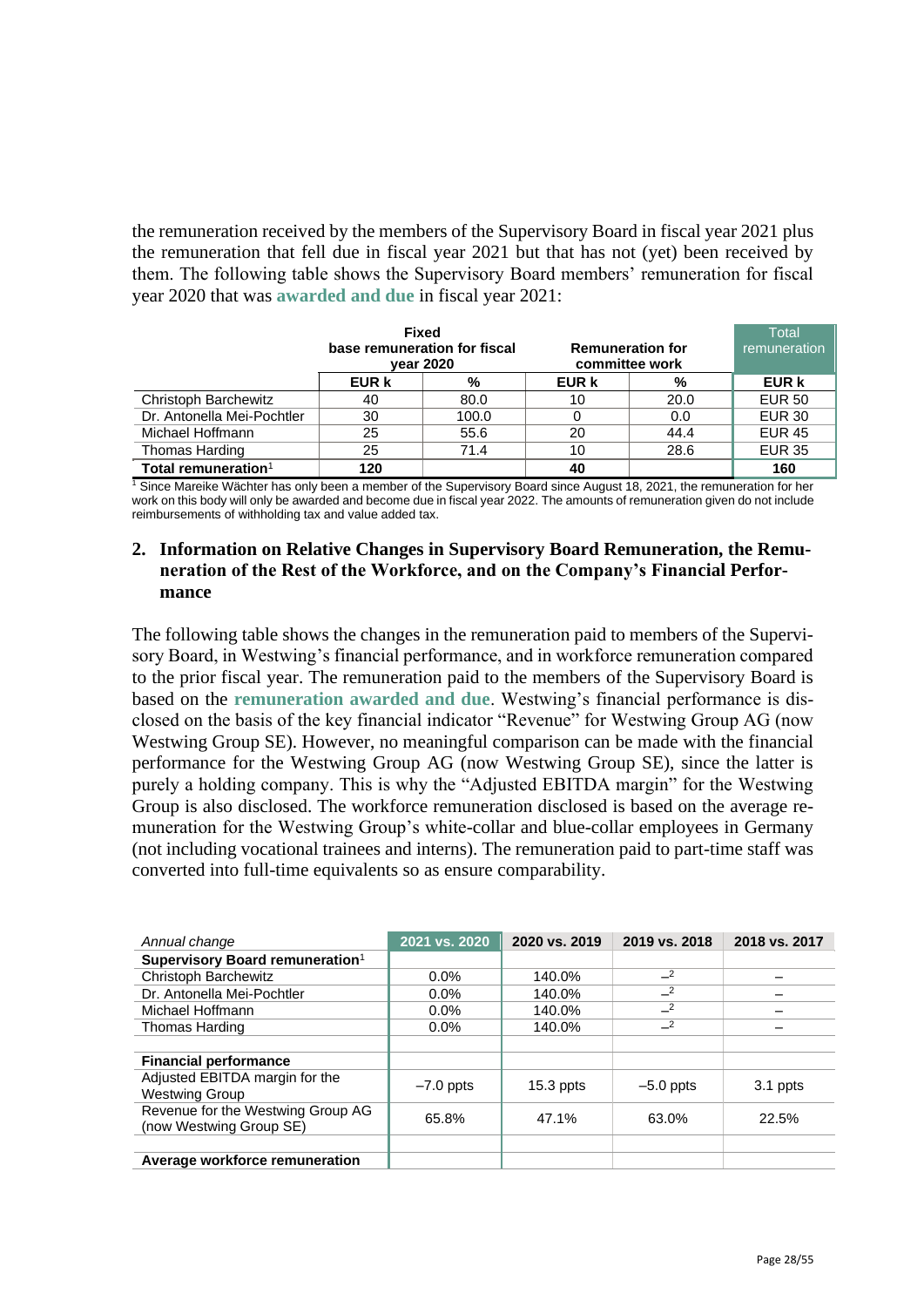| Workforce                                                                                                                          | 7% | 18.8% | $9.1\%$ | $-3.1%$ |
|------------------------------------------------------------------------------------------------------------------------------------|----|-------|---------|---------|
| <sup>1</sup> Since Mareike Wächter has only been a member of the Supervisory Board since August 18, 2021, the remuneration for her |    |       |         |         |

work on this body will only be awarded and become due in fiscal year 2022. The remuneration awarded and due for the fiscal years on which the rates of change are based does not take into account any additional value-added tax; likewise, any withholding tax to be withheld is not taken into account.

<sup>2</sup> Since the Supervisory Board members were elected for the first time in fiscal year 2018, their remuneration was paid for the first time in 2019. Consequently, it is not possible to compare this remuneration with fiscal year 2018.

## **IV Opinion of the Independent Auditor on the Audit of the Remuneration Report pursuant to section 162(3) of the AktG**

To Westwing Group SE, Berlin

## **Opinion**

We have formally audited the remuneration report of the Westwing Group SE, Berlin, for the fiscal year from January 1, 2021 to December 31, 2021 to determine whether the disclosures pursuant to section 162(1) and (2) of the AktG have been made in the remuneration report. In accordance with section 162(3) of the AktG, we have not audited the content of the remuneration report.

In our opinion, the information required by section 162(1) and (2) of the AktG has been disclosed in all material respects in the accompanying remuneration report. Our opinion does not cover the content of the remuneration report.

#### **Basis for the opinion**

We conducted our formal audit of the remuneration report in accordance with section 162(3) of the AktG and IDW Auditing Standard: The formal audit of the remuneration report in accordance with section 162(3) of the AktG (IDW PS 870). Our responsibility under that provision and that standard is further described in the "Auditor's Responsibilies" section of our auditor's report. As an audit firm, we have complied with the requirements of the IDW Quality Assurance Standard: Requirements to quality control for audit firms. We have complied with the professional duties pursuant to the the Professional Code for German Public Auditors and German Chartered Auditors, including the requirements for independence.

## **Responsibility of the Management Board and the Supervisory Board**

The management board and the supervisory board are responsible for the preparation of the remuneration report, including the related disclosures, that complies with the requirements of section 162 of the AktG. They are also responsible for such internal control as they determine necessary to enable the preparation of a remuneration report, including the related disclosures, that is free from material misstatement, whether due to fraud or error.

#### **Auditor's Responsibilities**

Our objective is to obtain reasonable assurance about whether the information required by section 162(1) and (2) of the AktG has been disclosed in all material respects in the remuneration report and to express an opinion thereon in an auditor's report.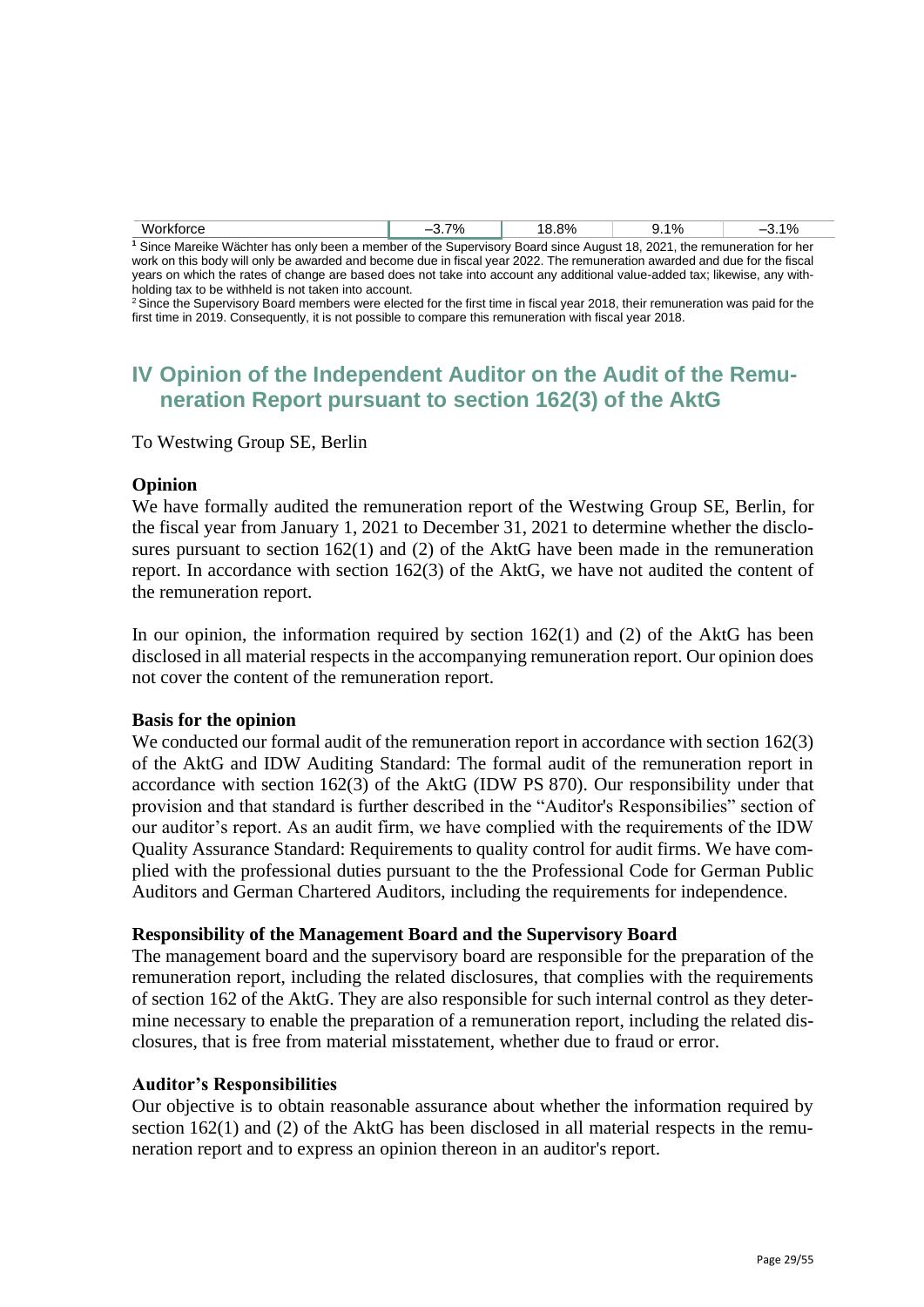We planned and performed our audit to determine, through comparison of the disclosures made in the remuneration report with the disclosures required by section 162(1) and (2) of the AktG, the formal completeness of the remuneration report. In accordance with section 162(3) of the AktG, we have not audited the accuracy of the disclosures, the completeness of the content of the individual disclosures, or the appropriate presentation of the remuneration report.

Munich, March 28, 2022

PricewaterhouseCoopers GmbH Wirtschaftsprüfungsgesellschaft

Dietmar Eglauer Michael Popp Wirtschaftsprüfer Wirtschaftsprüfer

(German Public Auditor) (German Public Auditor)

## **2. Information on agenda item 6: compensation system for the members of the Supervisory Board**

## **Information in accordance with sections 113 (3) sentence 3, 87a (1) sentence 2 German Stock Corporation Act (***AktG***)**

The compensation system for the members of the Supervisory Board is based on the statutory requirements and takes into account the recommendations and suggestions of the German Corporate Governance Code (GCGC).

The compensation of the members of the Supervisory Board should be balanced overall and commensurate with their responsibilities and tasks and with the situation of the Company. The individual amount of the fixed annual compensation takes into account the specific function and responsibility of the members of the Supervisory Board. At the same time, the compensation should make the assumption of a position as a member or the chairman of the Supervisory Board or a committee appear sufficiently attractive to attract and retain suitably qualified candidates for the Supervisory Board. This is a prerequisite to ensure the best possible supervision of and advice to the Management Board, which in turn makes a major contribution to a successful business strategy and the long-term success of the Company.

In accordance with the recommendation in G.18 GCGC, the current compensation arrangements do not provide for performance-related compensation, but for purely fixed compensation for the members of the Supervisory Board. This is the best way for the Supervisory Board to provide independent advice and supervision for the Management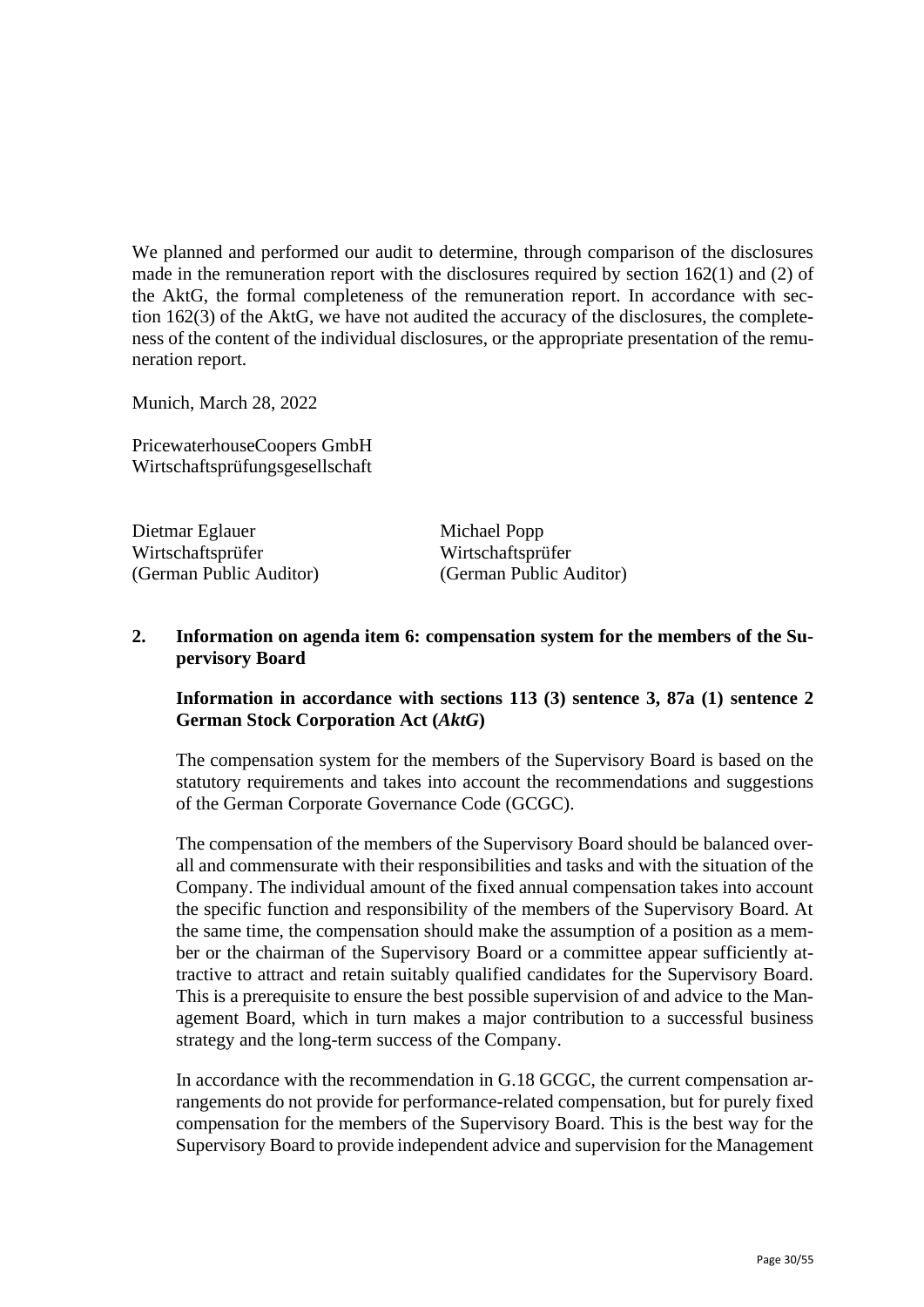Board. The extent of the workload and liability risk of the members of the Supervisory Board does not generally develop in parallel with the business success of the Company or the earnings situation of the Company. On the contrary, it is often precisely in difficult times, when variable compensation may decline, that the members of the Supervisory Board are required to perform their advisory and supervisory functions with greater intensity. Variable compensation components and financial or non-financial performance criteria are not provided for.

The compensation of the members of the Supervisory Board consists of fixed basic compensation of EUR 25,000.00 payable after the end of the respective fiscal year. In addition, the Company reimburses the members of the Supervisory Board for expenses reasonably incurred by them in the exercise of their Supervisory Board position as well as for any value-added tax payable on their compensation and expenses. Furthermore, the members of the Supervisory Board are included in a D&O insurance policy maintained by the Company at an appropriate level in the interest of the Company.

Appropriate allowance is made for the greater time commitment of the chairman and deputy chairman of the Supervisory Board and of the chairman and members of committees, so that the recommendation in G.17 GCGC is also complied with:

The chairman of the Supervisory Board receives a fixed basic compensation of EUR 40,000.00 and each deputy chairman a fixed basic compensation of EUR 30,000.00 for the respective fiscal year of the Company. For their work on the Audit Committee of the Supervisory Board, the chairman of the Audit Committee receives EUR 20,000.00 and each other member of the Audit Committee receives EUR 10,000.00 for the respective fiscal year of the Company.

With effect from January 1, 2022 compensation shall be introduced for two newly established committees of the Supervisory Board; these are the Nomination Committee and the Remuneration Committee, which met for the first time in the 2022 fiscal year. To take appropriate account of the importance and time involved in committee work, (i) the members of the Remuneration Committee shall receive an additional EUR 7,500.00 per year, its chairman EUR 15,000.00; (ii) the members of the Nomination Committee an additional EUR 3,000,00 per year, its chairman EUR 5,000.00.

| Role                           | Compensation in EUR p.a. |
|--------------------------------|--------------------------|
| <b>Ordinary Member</b>         | 25,000.00                |
| <b>Supervisory Board Chair</b> | 40,000.00                |

After the adjustment, the committee compensation will therefore be as follows: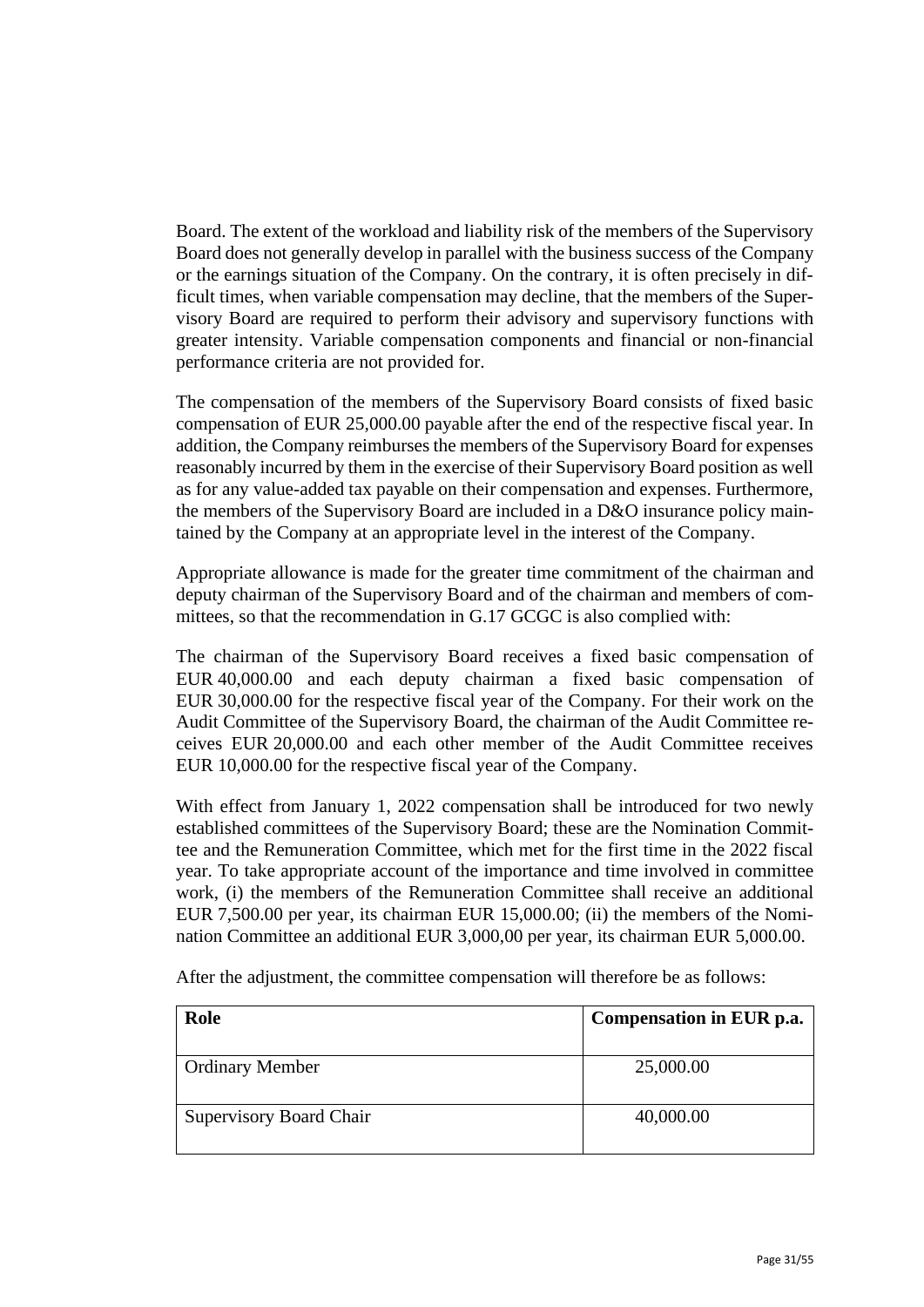| <b>Supervisory Board Deputy Chair</b> | 30,000.00    |
|---------------------------------------|--------------|
| <b>Audit Committee Member</b>         | $+10,000.00$ |
| <b>Audit Committee Chair</b>          | $+20,000.00$ |
| <b>Remuneration Committee Member</b>  | $+7,500.00$  |
| <b>Remuneration Committee Chair</b>   | $+15,000.00$ |
| <b>Nomination Committee Member</b>    | $+3,000.00$  |
| Nomination Committee Chair            | $+5,000.00$  |

Unless otherwise specified at the time of their election, the members of the Supervisory Board are elected for a period terminating at the end of the Annual General Meeting that resolves on the formal discharge of the members for the fourth fiscal year following the commencement of their term of office.

Due to the change of the legal form of the Company into a European company (*Societas Europaea*, SE), the members of the Supervisory Board were appointed until the end of the first Annual General Meeting that resolves on the discharge for the first fiscal year of Westwing Group SE. The fiscal year in which the term of office begins is not included in this calculation.

Subject to the relevant statutory provisions, members of the Supervisory Board may be dismissed and may resign from office without good cause by giving one month's notice in writing to the chairman of the Supervisory Board – or, in the event of resignation by the chairman, to his/her deputy. The chairman of the Supervisory Board or, in the event of resignation from office by the chairman of the Supervisory Board, his/her deputy, may shorten the period of notice or waive compliance with the period of notice. There is no further compensation in the event of resignation or any provision regarding compensation after the term of office. Members of the Supervisory Board who hold the position on the Supervisory Board and/or a committee of the Supervisory Board or who hold the office of chairman or deputy chairman for only part of a full fiscal year will receive a corresponding portion of the compensation.

Supervisory Board compensation is reviewed by the Supervisory Board and Management Board on a regular basis, but at least every four years. For this purpose, a horizontal market comparison with supervisory board compensation in other companies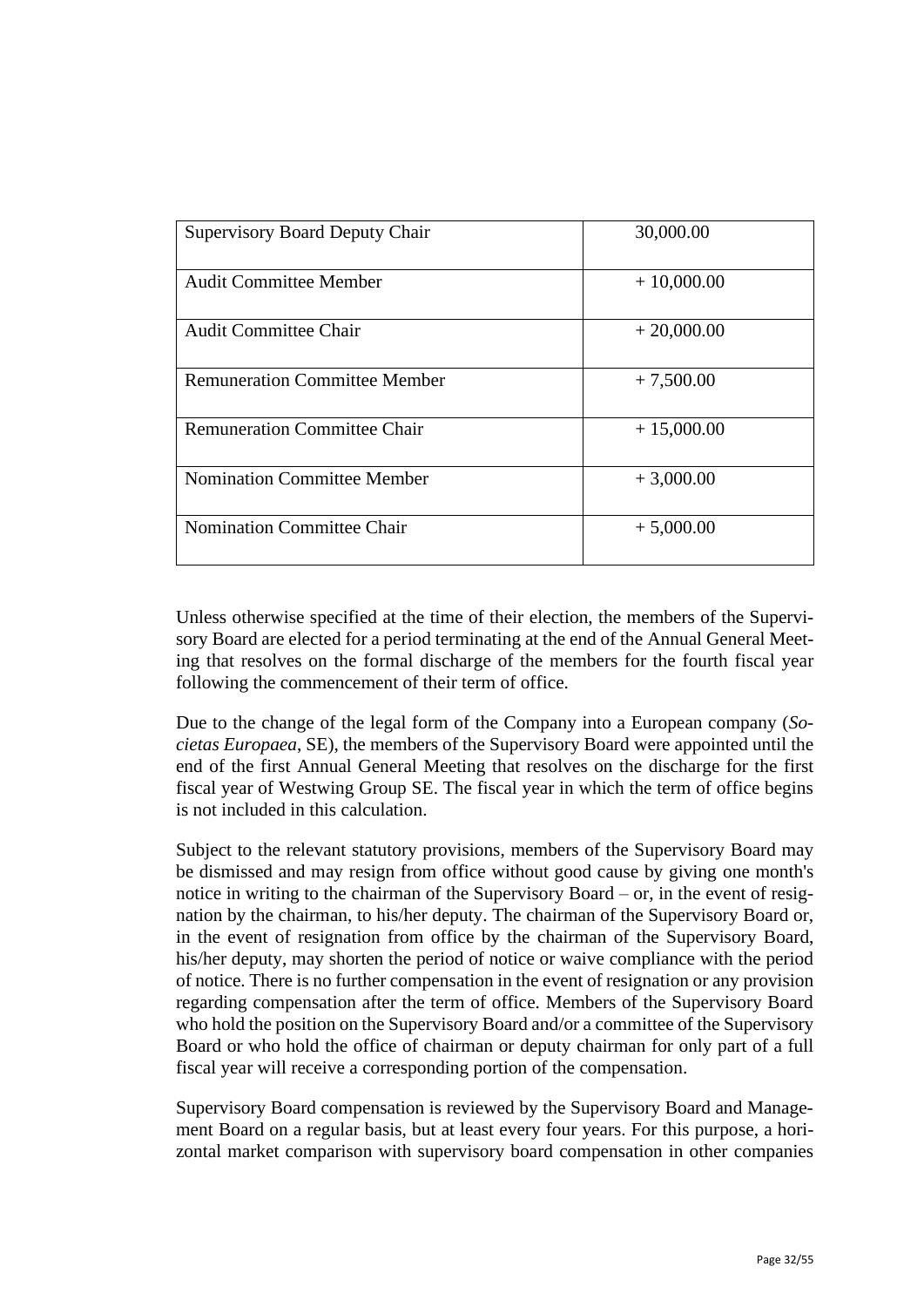may be drawn up. The Supervisory Board may be assisted in this by an independent external compensation expert.

In the event of significant changes, but no later than every four years, the compensation system and the compensation of the members of the Supervisory Board are to be submitted to the Annual General Meeting for resolution. The Annual General Meeting may confirm the respective existing system of Supervisory Board compensation or adopt a resolution to amend it. Corresponding resolution proposals to the Annual General Meeting are submitted by the Management Board and Supervisory Board in accordance with the legally regulated division of responsibilities to ensure mutual control between the two bodies. The rules for dealing with conflicts of interest set out in the Rules of Procedure for the Management Board and the Supervisory Board are observed in the procedures for setting up, implementing and reviewing the compensation system. The Annual General Meeting has the authority to decide on the ultimate structure of the compensation. Thus a system of checks and balances is already enshrined in the statutory regulations.

The compensation of the members of the Supervisory Board is governed by section 15 of the Articles of Association of the Company, which will be worded as follows after the corresponding resolution by the Annual General Meeting on the 2021 fiscal year:

## **§ 15 Compensation**

- (1) The members of the Supervisory Board shall receive a fixed base compensation for each fiscal year of the Company in the amount of EUR 25,000.00. The chairman of the Supervisory Board shall receive a fixed base compensation for each fiscal year of the Company in the amount of EUR 40,000.00 and each deputy chairman a fixed base compensation in the amount of EUR 30,000.00.
- (2) For their office in the Audit Committee of the Supervisory Board the chairman of the Audit Committee shall receive an additional compensation in the amount of EUR 20,000.00 and any other member of the Audit Committee an additional compensation in the amount of EUR 10,000.00 for each fiscal year of the Company. For their office in the Remuneration Committee of the Supervisory Board the chairman of the Remuneration Committee shall receive an additional compensation in the amount of EUR 15,000,00 and any other member of the Remuneration Committee an additional compensation in the amount of EUR 7,500,00 for each fiscal year of the Company. For their office in the Nomination Committee of the Supervisory Board the chairman of the Nomination Committee shall receive an additional compensation in the amount of EUR 5,000,00 and any other member of the Nomination Committee an additional compensation in the amount of EUR 3,000,00 for each fiscal year of the Company.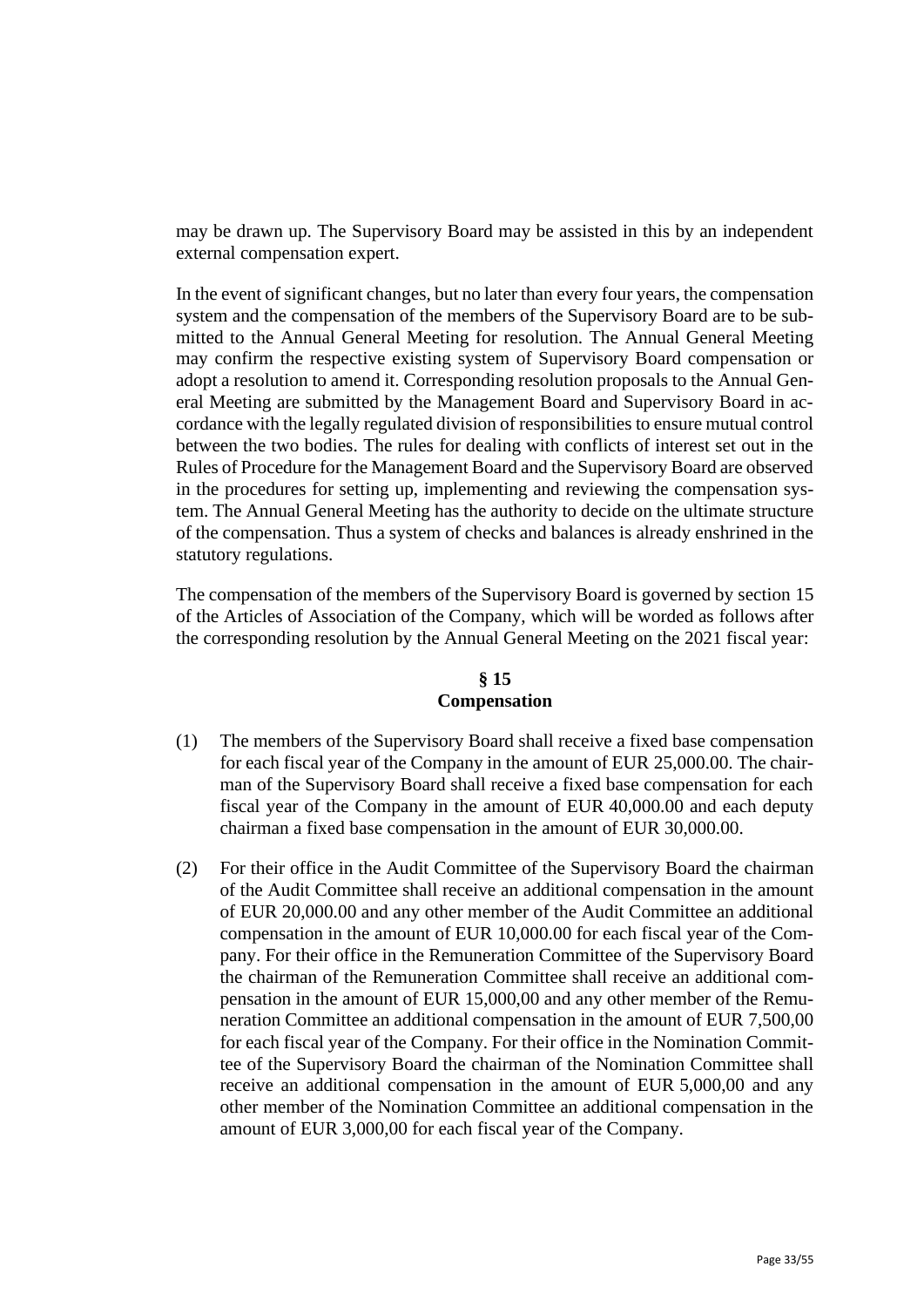- (3) The compensation is payable after the end of the respective fiscal year. Members of the Supervisory Board who hold their office in the Supervisory Board or in a committee of the Supervisory Board or who hold the office as chairman or deputy chairman only during a part of the fiscal year shall receive a corresponding portion of the compensation.
- (4) In addition to the compensation paid pursuant to the foregoing paragraphs, the Company shall reimburse the members of the Supervisory Board for their reasonable out-of-pocket expenses incurred in the performance of their duties as Supervisory Board members as well as the value added tax on their compensation and out-of-pocket expenses.
- (5) The Supervisory Board members shall be included, where there is one, in a D&O liability insurance for board members maintained by the Company in the Company's interests that will provide reasonable coverage against financial damage. The premiums for this insurance policy are paid by the Company.

## **3. Report from the Management Board to the Annual General Meeting on agenda item 7 pursuant to article 5 SE Regulation in conjunction with sections 203 (2), 186 (4) sentence 2 German Stock Corporation Act (***AktG***)**

With regard to item 7 of the agenda for the Annual General Meeting on May 18, 2022, the Management Board has submitted a written report on the reasons for the exclusion of subscription rights in accordance with article 5 SE Regulation in conjunction with sections 203 (2), 186 (4) sentence 2 German Stock Corporation Act (*AktG*). The report has the following content:

In the period from February 1, 2013 up to and including 3 August 2018, prior to the change of the legal form of the Company into a stock corporation (and a European stock corporation (SE)), the Management Board and the Supervisory Board of the Company granted or promised share purchase rights to managing directors and employees of the Company and its direct or indirect subsidiaries ("**Beneficiaries**"). The Beneficiaries can exercise their share purchase rights against the Company within contractually defined periods by paying an exercise price. In addition, certain other contractually defined events must occur. In the period from February 1, 2013 up to and including August 3, 2018, the following share purchase rights were issued or granted

– In view of the IPO, Westwing Group GmbH, a legal predecessor of the Company established a new long-term incentive program (the "**Long Term Incentive Program 2019**"), under which the Company granted the members of the Management Board and other key employees of the Company and its direct or indirect subsidiaries as Beneficiaries a total of 2,333,250 options to purchase shares of the Company (share purchase rights) on the basis of generally standardized terms and conditions.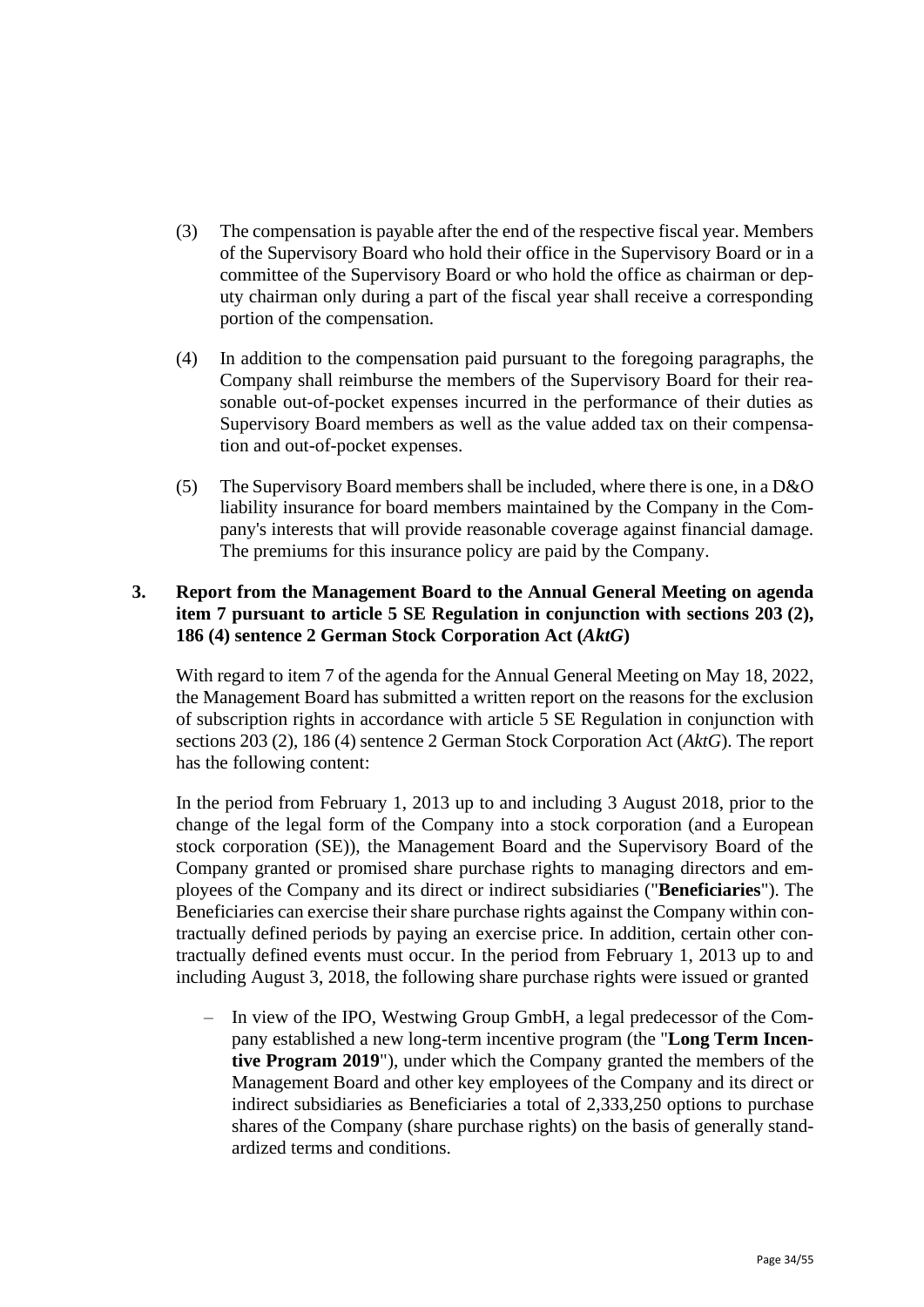- Of these 2,333,250 share purchase rights, 2,112,000 share purchase rights (the "**First Tranche**") were granted on essentially the same terms and conditions to members of the Management Board and 19 other key employees of the Group, while 221,250 share purchase rights (the "**Second Tranche**") were granted to an additional 56 key employees of the Group.
- The Beneficiaries may exercise their share purchase rights in whole or in part no earlier than twelve months after the occurrence of a liquidity event or an IPO and a listing of the shares of the Company. The exercise price and the nominal value of the shares underlying the share purchase rights shall be adjusted in the event of pure capital increases, capital decreases and changes in the number of shares issued without a capital measure. The Company may require the exercise of the share purchase rights upon the occurrence of a liquidity event (which generally does not include an initial public offering). The share purchase rights lapse if the Beneficiary concerned does not exercise the share purchase rights within two weeks of such a request. In addition, after a period of 48 months following the occurrence of a liquidity event or an IPO, the Beneficiary is obligated, at the Company's request, to exercise all share purchase rights not yet exercised. The Company may, at its discretion, at any time satisfy share purchase rights or claims for delivery of shares under the share purchase rights by granting virtual shares or comparable instruments or cash settlement for the equivalent value of the share purchase rights.
- Westwing Group GmbH, a legal predecessor of the Company, has established another long-term incentive program (the "**Long Term Incentive Program 2016**") under which the Company granted members of the Management Board and other key employees of the Group as Beneficiaries a total of 434,850 options to purchase shares in the Company (share purchase rights) on the basis of generally standardized terms and conditions.

The share purchase rights granted under the Long Term Incentive Program 2016 can be exercised twelve months after the occurrence of a liquidity event or an IPO or listing of the shares of the Company. The exercise price and the nominal value of the shares underlying the share purchase rights shall be adjusted in the event of pure capital increases, capital decreases and changes in the number of shares issued without a capital measure. The Company may require the exercise of the share purchase rights upon the occurrence of a liquidity event (this does not normally include an IPO). The share purchase rights lapse if the Beneficiary concerned does not exercise the share purchase rights within two weeks of such a request. In addition, after a period of 48 months following the occurrence of a liquidity event or an IPO, the Beneficiary is obligated, at the request of the Company, to exercise all share purchase rights not yet exercised. The Company may, at its discretion, at any time satisfy share purchase rights or claims for delivery of shares under the share purchase rights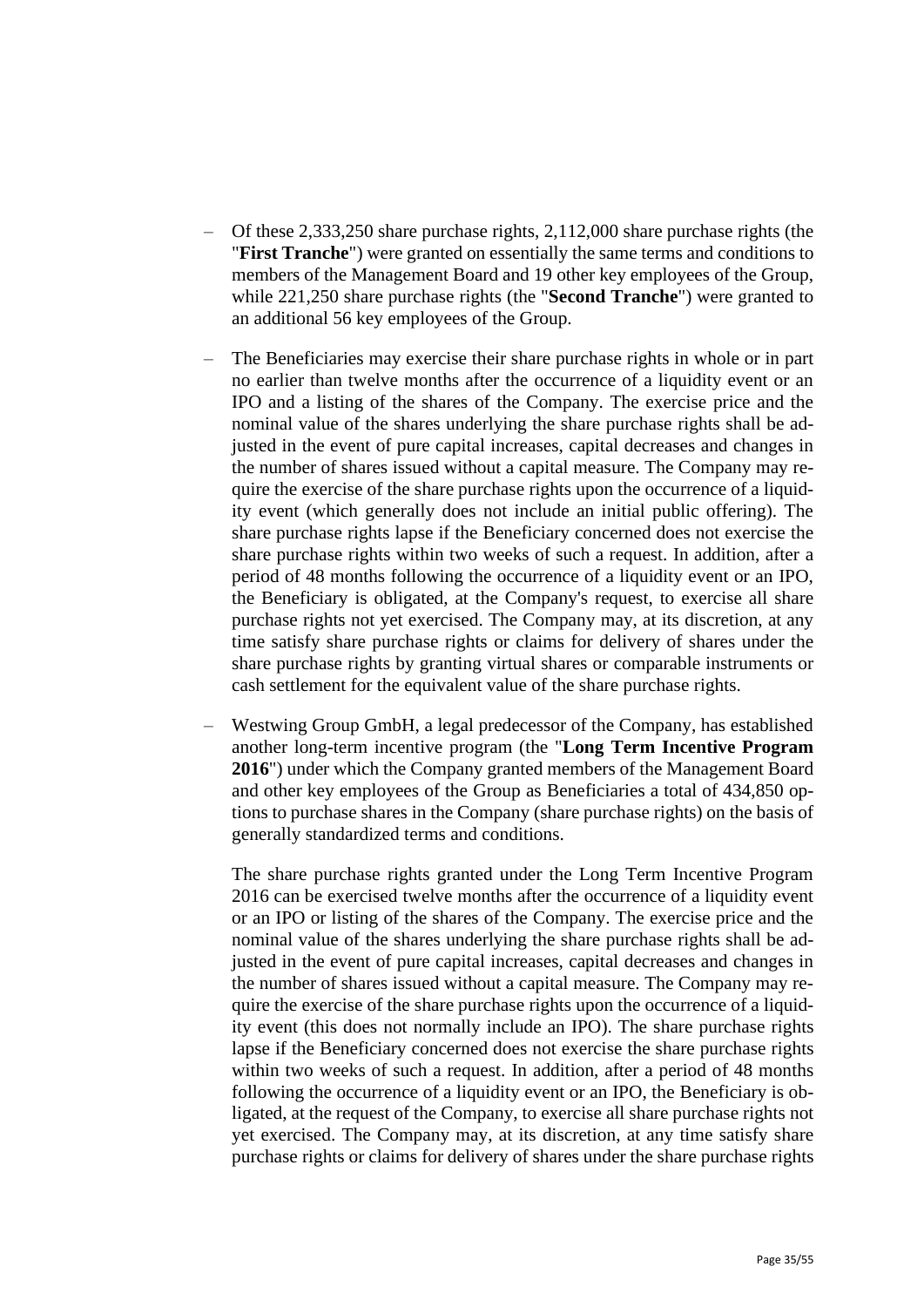by granting virtual shares or comparable instruments or cash settlement for the equivalent value of the share purchase rights.

The exercise prices of the share purchase rights under both programs vary depending on the issue date and range from EUR 1.00 to EUR 34.86.

In order to satisfy claims under these programs by delivering new shares in the Company, the Annual General Meeting of the Company held on June 5, 2018 authorized the Management Board, with the approval of the Supervisory Board, to increase the registered share capital by a total of up to EUR 8,000,000.00 against contributions in cash and/or in kind ("**Authorized Capital 2018/V**"). To date, no new shares have been issued under Authorized Capital 2018/IV. Due to partial utilization of Authorized Capital 2018/I, Authorized Capital 2018/III, Authorized Capital 2018/IV and Authorized Capital 2018/V, the authorized capital no longer exists in the legally permissible amount of half of the current registered share capital and the Company also no longer has the option of issuing shares without share purchase rights to the legally permissible extent. In addition, Authorized Capital 2018/V will expire on August 6, 2023. In order to enable the Company to back the share purchase rights with shares of the Company, the existing Authorized Capital 2018/V shall be cancelled, and new authorized capital shall be created to the extent permitted by the SE Regulation in conjunction with the German Stock Corporation Act (*AktG*), excluding subscription rights.

The subscription right of the shareholders is excluded for the Authorized Capital 2022/I.

The total pro rata amount of registered share capital attributable to the new shares issued may not exceed 10% of the Company's registered share capital existing at the time of the resolution on Authorized Capital 2022/I or - if either of these amounts is lower - at the time Authorized Capital 2022/I becomes effective or is exercised. To protect shareholders against dilution, shares issued or transferred under participation programs from authorized capital, conditional capital or treasury shares to members of the Management Board and employees of the Company and to members of the management and employees of affiliated companies within the meaning of article 15 German Stock Corporation Act (*AktG*) since the resolution on Authorized Capital 2022/I shall be counted towards this 10% limit.

The Management Board is to be authorized to determine the further details of the capital increase and its implementation with the approval of the Supervisory Board; this also dividend entitlement of the new shares which, in deviation from article 9 (1) c) ii) SE Regulation in conjunction with section 60 (2) German Stock Corporation Act (*AktG*), may also be determined for a fiscal year which has already ended.

At the same time, these restrictions also limit a dilution of the voting rights of the shareholders excluded from the subscription right. Taking all these circumstances into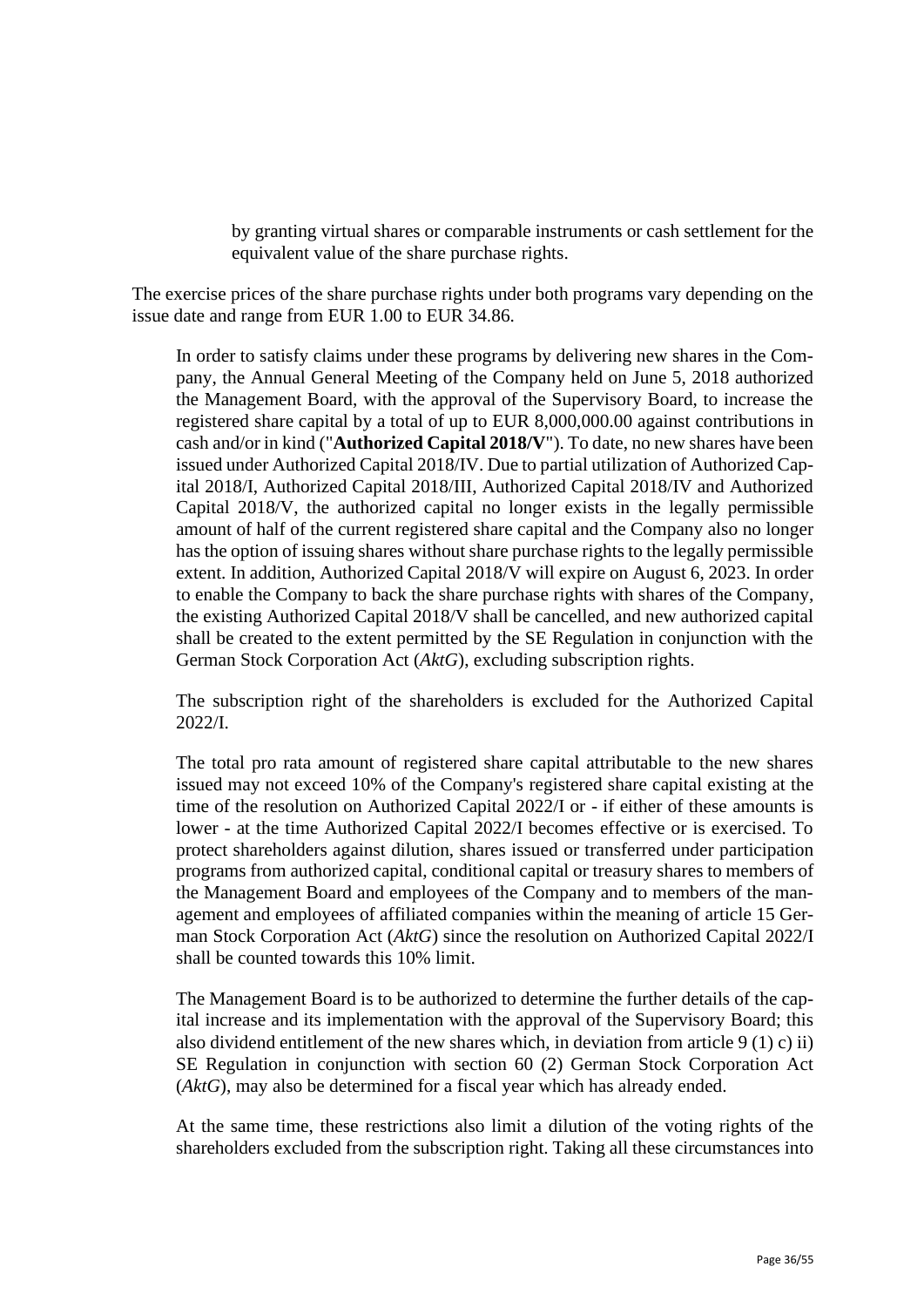account, this exclusion of subscription rights is necessary, suitable, appropriate and in the interests of the Company within the limits described.

If the Management Board issues shares from the new Authorized Capital 2022/I excluding subscription rights, it will report on this at the next Annual General Meeting.

## **4. Report from the Management Board to the Annual General Meeting on agenda item 8 pursuant to article 5 SE Regulation in conjunction with sections 203 (2), 186 (4) sentence 2 German Stock Corporation Act (***AktG)*

With regard to item 8 of the agenda for the Annual General Meeting on May 18, 2022, the Management Board has submitted a written report on the reasons for the exclusion of the subscription right pursuant to article 5 SE Regulation in conjunction with sections 203 (2) sentence 2, 186 (4) sentence 2 German Stock Corporation Act (*AktG*). The report has the following content:

The Authorized Capital 2018/VI shall be replaced by a new Authorized Capital in the amount of EUR 4,180,792.00 ("Authorized Capital 2022/II") due to the partial discontinuation of its purpose.

The resolution of the Annual General Meeting is requested in order to maintain flexibility and enable the Company to be able to react flexibly to future financing requirements - within the scope of the authorization – at short notice and to be able to strengthen equity at short notice if necessary.

In principle, shareholders are entitled to subscription rights when Authorized Capital 2022/II is utilized. To enable the management to make optimum and flexible use of this possibility in the interest of the Company, the resolution is to provide authorization to exclude subscription rights for various purposes specified in the proposed resolution:

Firstly, the proposed authorization provides that the management is to be entitled to exclude shareholders' subscription rights if fractional amounts arise as a result of the subscription ratio. The exclusion of subscription rights with regard to any fractional amounts only serves to enable the authorization to be utilized for round amounts. The new shares excluded from shareholders' subscription rights as fractional shares will be utilized in the best possible way for the Company. As any exclusion of subscription rights is limited to fractional amounts, any potential dilutive effect is minimal.

Secondly, the management is to be authorized to exclude subscription rights if the capital is to be increased against contributions in kind. This possibility to exclude subscription rights is intended in particular to enable the Management Board, with the approval of the Supervisory Board, to acquire companies or interests in companies or other assets in return for shares in the Company or to merge with other companies, in particular by way of merger. This is intended to enable the Company to respond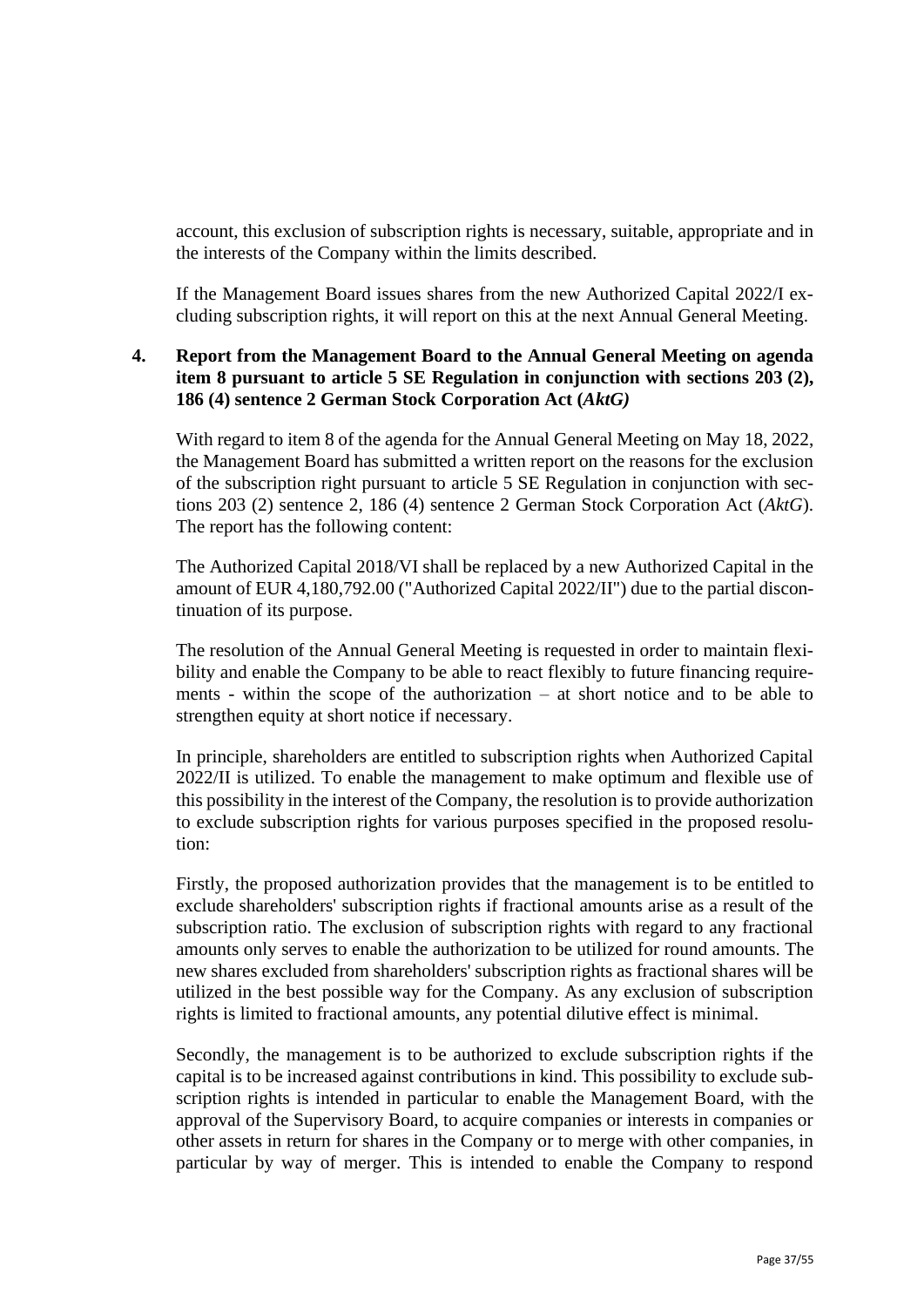quickly and flexibly on national and international markets to advantageous offers or other opportunities to acquire companies or interests in companies operating in related business areas. The need frequently arises to provide shares rather than cash as consideration. The management will only use the option of a capital increase against contributions in kind excluding subscription rights from Authorized Capital 2022/II in particular for acquisitions if the value of the newly issued shares and the value of the consideration, i.e. the company or shareholding to be acquired or other assets, are in an appropriate ratio.

Thirdly, the Management Board shall be able, with the approval of the Supervisory Board, to exclude subscription rights in the case of cash capital increases if the shares are issued at an amount which is not significantly lower than the stock market price. This option, provided for by section 186 (3) sentence 4 German Stock Corporation Act (*AktG*), is intended to enable the Company to take advantage of market opportunities quickly and flexibly and to cover capital requirements at short notice. The exclusion of subscription rights enables a placement close to the stock market price, so that the usual discount for subscription issues is not applicable. In the case of such an exclusion of subscription rights close to the stock market price, the cash capital increase may not exceed 10% of the existing registered share capital at the time it is exercised. This takes account of shareholders' needs for protection against dilution of their stock ownership. In order to maintain their ownership percentage, each shareholder may purchase shares on the market at approximately the same conditions.

Fourthly, it should be possible to exclude subscription rights to the extent necessary to grant subscription rights to new shares to the owners of conversion rights and option rights, insofar as the conditions of the respective conversion rights and option rights provide for this. To facilitate placement on the capital market, such conversion rights and option rights have anti-dilution protection which provides that the owners may be granted subscription rights to new shares in subsequent share issues, as is the case for shareholders. They are thus placed in the same position as if they were already shareholders. In order to provide the conversion rights and option rights with such protection against dilution, the subscription rights of shareholders to these shares must be excluded. This serves to facilitate the placement of the conversion rights and option rights and thus serves the interests of the shareholders in an optimum financial structure of the Company.

The other companies referred to in section 186 (5) sentence 1 German Stock Corporation Act (*AktG*) are companies operating in accordance with section 53 (1) sentence 1 or section 53b (1) sentence 1 or (7) German Banking Act (*KWG*).

There are currently no specific acquisition projects for which the possibility of excluding subscription rights under Authorized Capital 2022/II is to be used.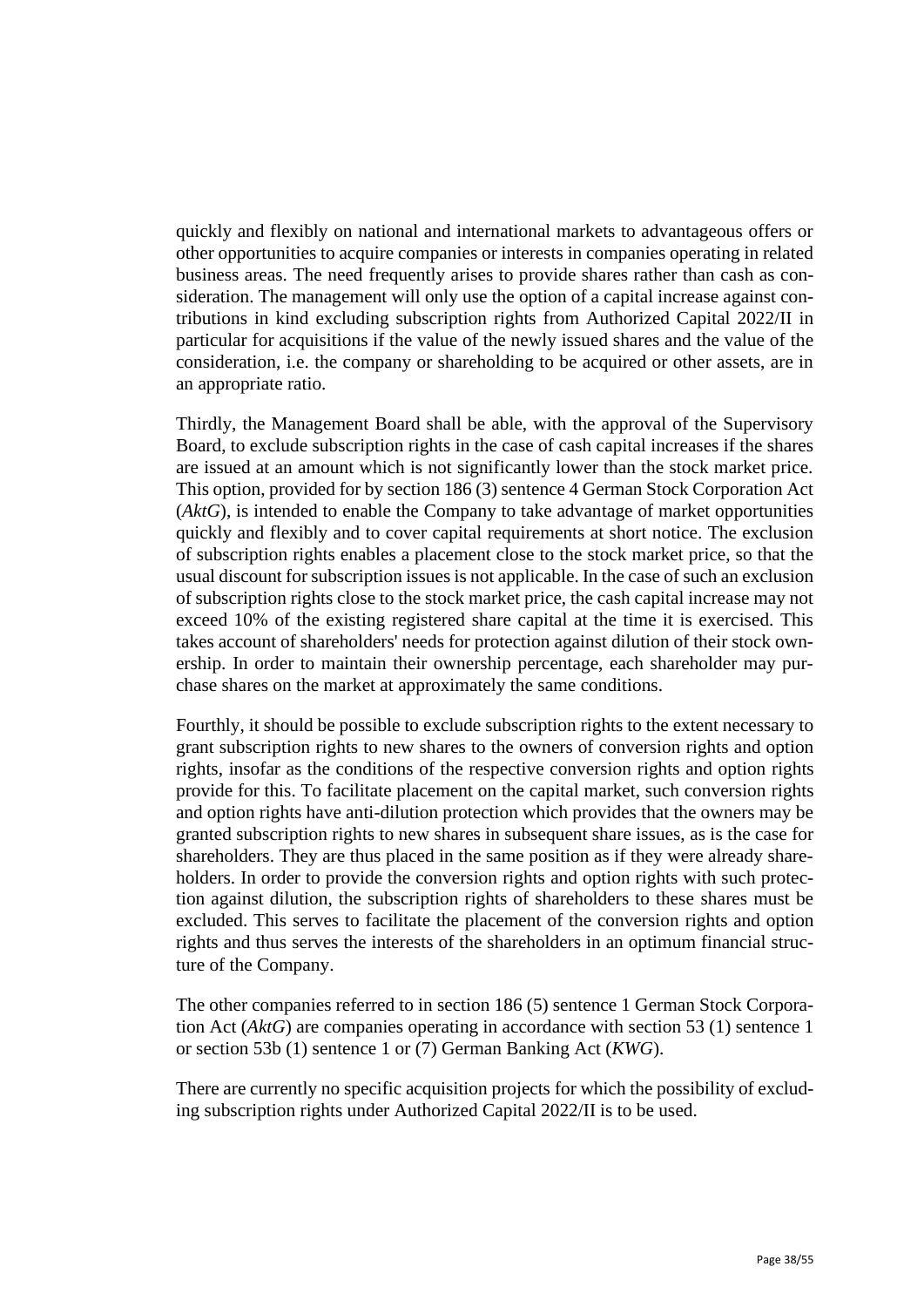The Management Board will carefully examine in each individual case whether it will make use of the authorization to increase capital excluding shareholders' subscription rights. It will only do so if, in the opinion of the Management Board and the Supervisory Board, it is in the interest of the Company and thus of its shareholders. The Management Board will report to the Annual General Meeting on each utilization of the authorization.

By its very nature, the issue amount cannot be fixed at present as there is no specific intention to use the shares. The determination of the respective issue amount is therefore by law incumbent on the Management Board with the approval of the Supervisory Board.

When considering all of the aforementioned circumstances, the Management Board as well as the Supervisory Board of Westwing Group SE - considers the exclusion of subscription rights in the aforementioned cases to be objectively justified and appropriate, also taking into account the dilutive effect to the detriment of the shareholders.

## **5. Information on agenda item 9:**

## **Profit and Loss Transfer Agreement**

## **by and between**

**Westwing Group SE**, registered with the commercial register (*Handelsregister*) of the local court (*Amtsgericht*) of Berlin (Charlottenburg) under HRB 239114 B

– hereinafter "**Controlling Company**" –

and

**Westwing Bitterfeld Logistics GmbH**, registered with the commercial register of the local court of Munich under HRB 265507

– hereinafter "**Dependent Company**" –

– both a "**Contractual Party**" and together the "**Contractual Parties**" –

## **§ 1**

## **Preliminary note**

The Controlling Company owns all shares in the Dependent Company. The Dependent Company remains legally independent.

The following Profit and Loss Transfer Agreement (hereinafter the "**Agreement**") is entered into for the purpose of establishing a tax group relationship (*Organschaftsverhältnis*) within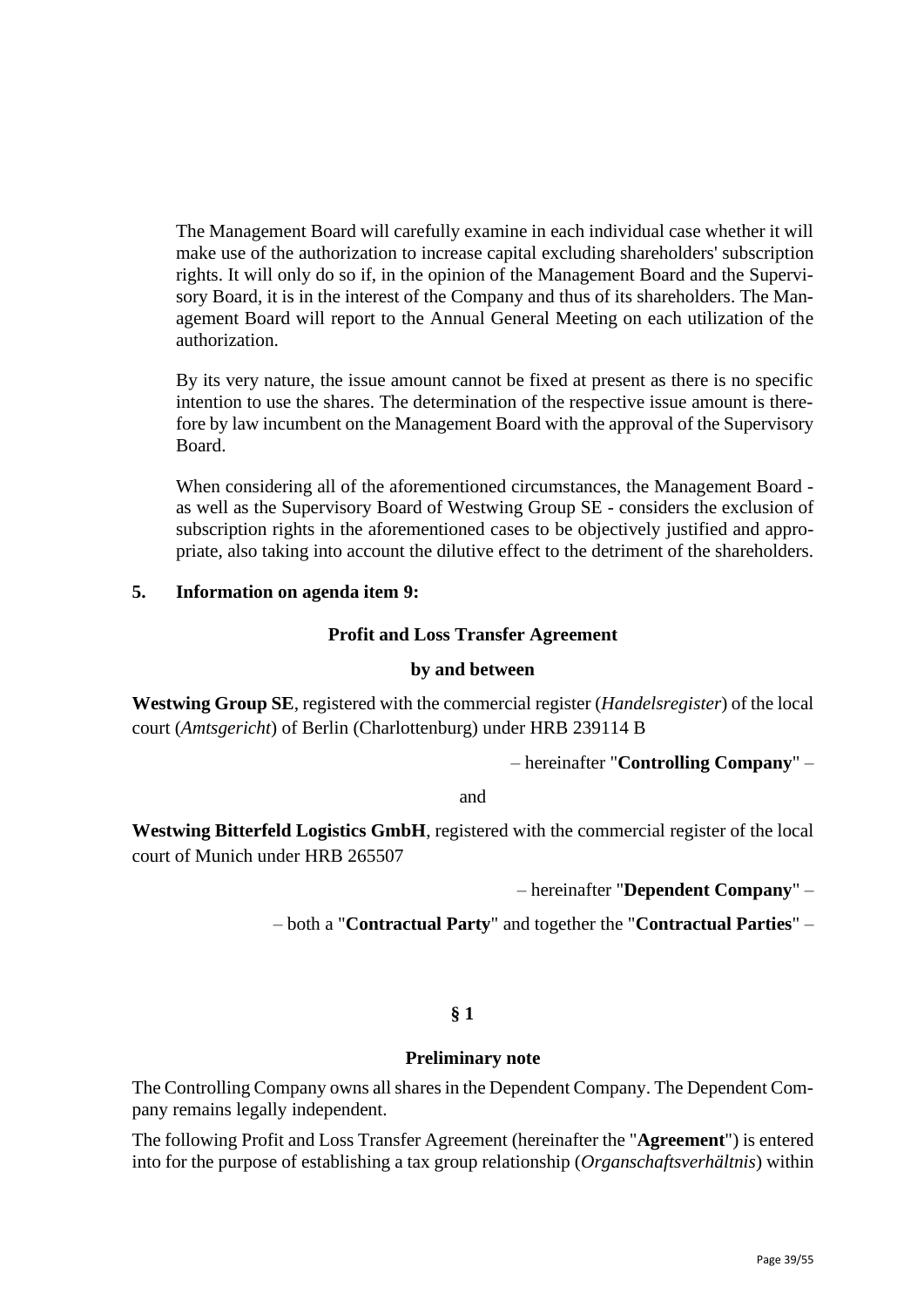the meaning of sections 14, 17 German Corporation Tax Act (*Körperschaftsteuergesetz. KStG*).

#### **§ 2**

#### **Transfer of Profits and Assumption of Losses**

- (1) The Dependent Company undertakes to transfer its entire profit to the Controlling Company as of the point in time specified in section 3 (1) sentence 2 of this Agreement. Subject to the formation or release of reserves pursuant to (2), the profit to be transferred shall be the net profit for the year arising without the profit transfer, reduced by any loss carried forward of the previous year, by any amount to be allocated to the statutory reserves pursuant to section 300 German Stock Corporation Act (*Aktiengesetz*, *AktG*) and by the amount blocked from distribution pursuant to section 268 (8) German Commercial Code (*Handelsgesetzbuch, HGB*). The amount to be transferred may not exceed the amount resulting from section 301 German Stock Corporation Act (*AktG*) as amended. Reference is made to the provisions of sections 300 et seq. German Stock Corporation Act (*AktG*).
- (2) To the extent legally permitted and economically justified on the basis of a reasonable commercial assessment, the Dependent Company may, with the consent of the Controlling Company, allocate amounts from the annual net profit to further revenue reserves pursuant to section 272 (3) German Commercial Code HGB (*sonstige Gewinnrücklagen*). At the request of the Controlling Company, further revenue reserves formed during the duration of this Agreement pursuant to section 272 (3) German Commercial Code (*HGB*) shall be dissolved in order to be used to offset an annual net loss or to be transferred as profit.
- (3) The transfer of amounts from the release of further revenue reserves pursuant to section 272 (3) German Commercial Code (*HGB*) which were formed prior to the duration of this Agreement, as well as capital reserves (*Kapitalrücklagen*) pursuant to section 272 (2) German Commercial Code (*HGB*) is excluded. The same shall apply to any pre-contractual profit carried forward.
- (4) The claim for profit transfer arises at the end of the fiscal year of the Dependent Company. The payment is due six (6) weeks after approval of the annual financial statements of the Dependent Company.
- (5) The provision of article 9 (1) c) ii) of the Regulation on the Statute for a European company (SE) ("SE-Regulation") in conjunction with section 302 German Stock Corporation Act (*AktG*), both as amended, shall apply to the assumption of losses. Section 2 (4) of this Agreement shall apply mutatis mutandis to the Dependent Company's claim for the assumption of losses.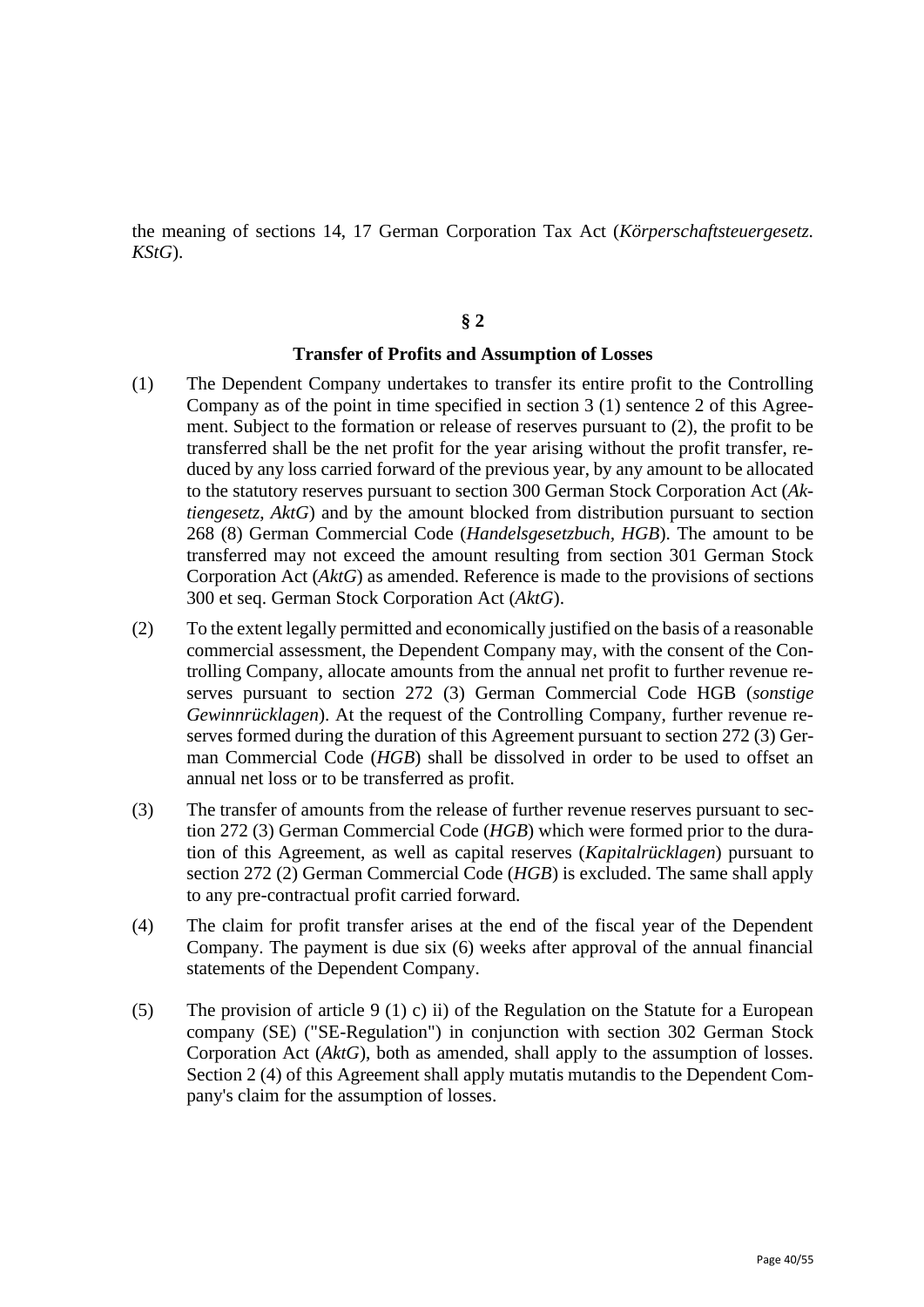## **§ 3 Rights to Information**

The Controlling Company shall at any time be entitled to inspect the books and other business records of the Dependent Company. The Dependent Company's management shall be obligated to transfer to the Controlling Company at any time all requested information regarding the affairs of the Dependent Company. In case of a termination of this Agreement or a transfer of all or a portion of the shares in the Dependent Company held by the Controlling Company all rights and obligations under this section 3 in respect of the period in which this Agreement was in force shall remain unaffected.

#### **§ 4**

#### **Effectiveness and Term**

- (1) This Agreement shall be entered into subject to the approval of the general meeting (*Hauptversammlung*) of the Controlling Company and the approval of the shareholders' meeting (*Gesellschafterversammlung*) of the Dependent Company. It shall become effective with its entry in the commercial register of the Dependent Company and shall apply with retroactive effect from the beginning of the fiscal year in progress at the time of such entry.
- (2) The Agreement is entered into for an indefinite period of time and may be terminated by giving notice at least two (2) months prior to the end of the respective fiscal year, but at the first time after the expiration of five  $(5)$  years  $(5 \times 12 \text{ months})$  from the effective date of this Agreement. If this Agreement is not terminated, it shall be extended by one year and the same notice period applies for termination. Any notice of termination must be given in written form. The punctuality of the notice of termination is determined by its receipt by the respective other Contractual Party.
- (3) The right to terminate the Agreement for good cause without prior notice shall remain unaffected. In particular (but without being limited thereto) the following shall be deemed "good cause":
	- a) a disposal of all shares in the Dependent Company or a disposal of shares with the consequence that the prerequisites of the financial integration of the Dependent Company in the Controlling Company are no longer satisfied according to tax law,
	- b) a contribution of shares in the Dependent Company by the Controlling Company, or
	- c) a transformation (*Umwandlung*), spin-off, merger or liquidation of the Controlling Company or the Dependent Company.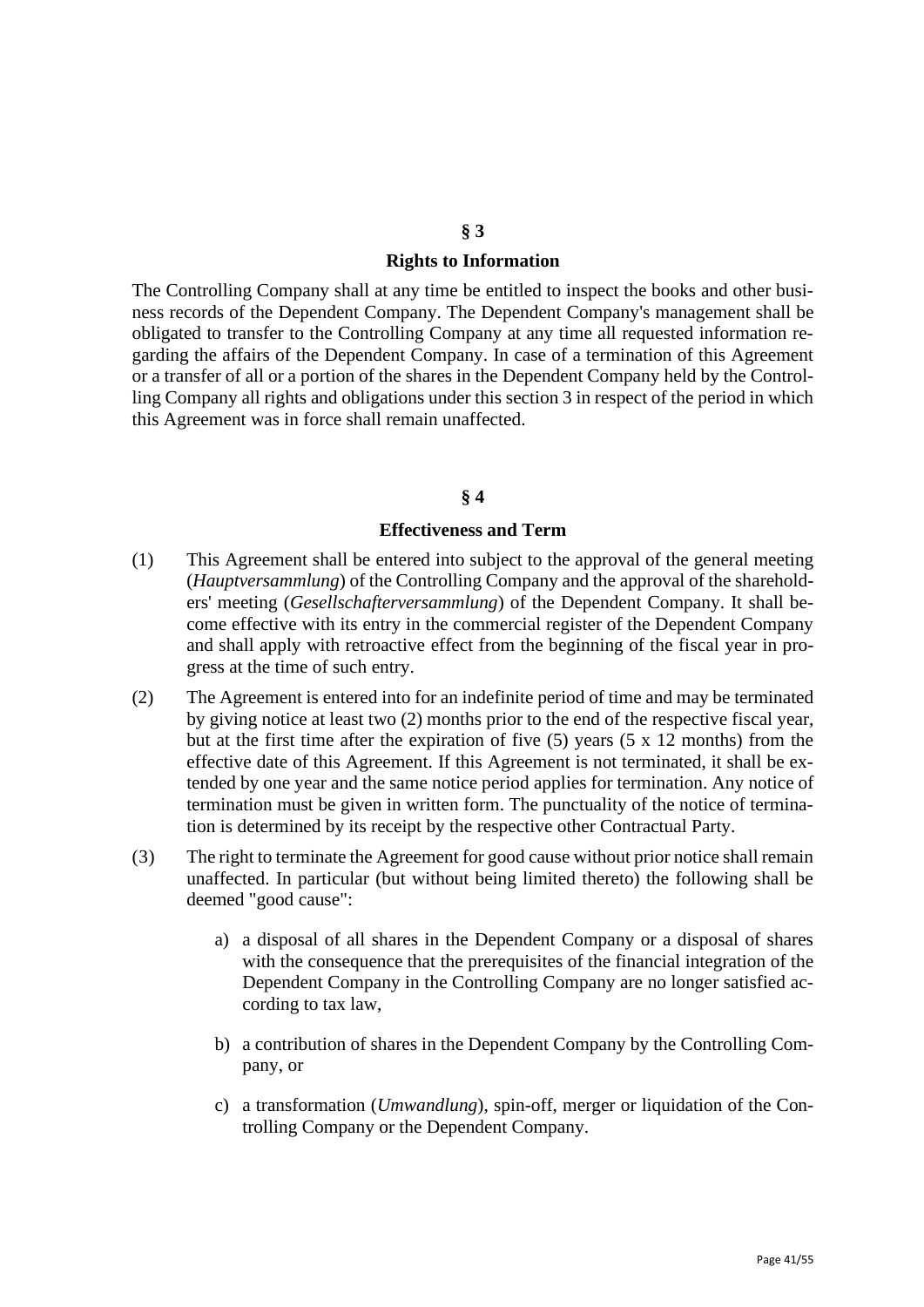(4) At the end of this Agreement, the Controlling Company shall be obligated to provide security to the creditors of the Dependent Company in accordance with the provision of article 9 (1) c) ii) SE-Regulation in conjunction with section 303 German Stock Corporation Act (*AktG*), both as amended.

## **§ 5**

#### **Severability Clause**

- (1) Any amendments or supplements to this Agreement must be in written form in order be effective. The same applies to an amendment of this written form requirement itself.
- (2) If any provision of this Agreement is or becomes invalid or unenforceable in whole or in part, the remaining provisions of the Agreement shall remain valid. The Contractual Parties are obligated to substitute the wholly or partially invalid or unenforceable provision by a valid or enforceable provision that comes, in a legally permitted manner, as close as possible to the economic purpose and objective pursued by the wholly or partially invalid or unenforceable provision. The same applies to contractual gaps; in this case, the Contractual Parties are obligated to adopt provisions filling the respective gap in the Agreement.

## **6. Information on agenda item 10:**

#### **Profit and Loss Transfer Agreement**

### **by and between**

**Westwing Group SE**, registered with the commercial register (*Handelsregister*) of the local court (*Amtsgericht*) of Berlin (Charlottenburg) under HRB 239114 B

– hereinafter "**Controlling Company**" –

and

**Westwing Delivery Service GmbH**, registered with the commercial register of the local court of Munich under HRB 265384

– hereinafter "**Dependent Company**" –

– both a "**Contractual Party**" and together the "**Contractual Parties**" –

#### **§ 1**

#### **Preliminary note**

The Controlling Company owns all shares in the Dependent Company. The Dependent Company remains legally independent.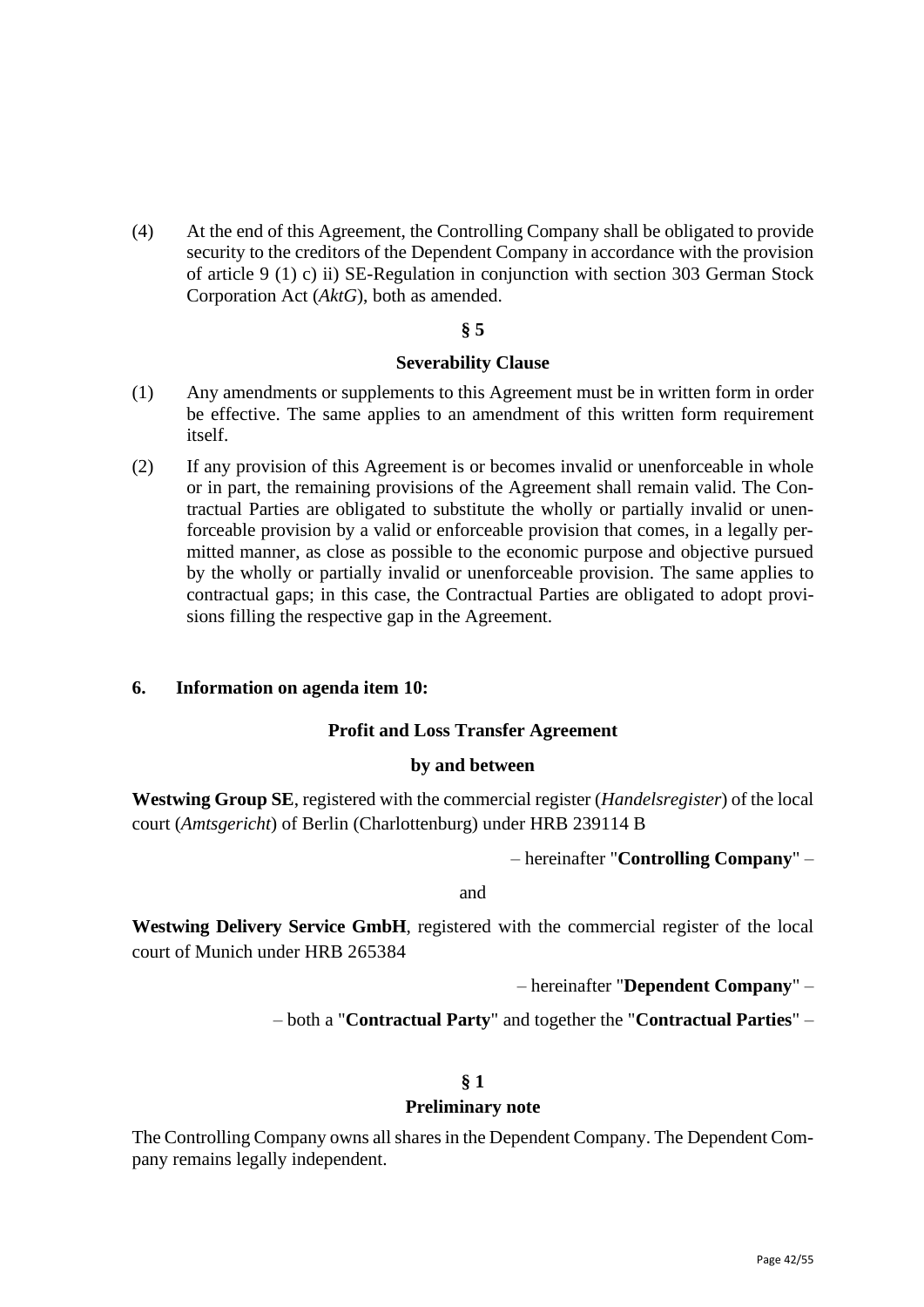The following Profit and Loss Transfer Agreement (hereinafter the "**Agreement**") is entered into for the purpose of establishing a tax group relationship (*Organschaftsverhältnis*) within the meaning of sections 14, 17 German Corporation Tax Act (K*örperschaftsteuergesetz, KStG*).

#### **§ 2**

#### **Transfer of Profits and Assumption of Losses**

- (1) The Dependent Company undertakes to transfer its entire profit to the Controlling Company as of the point in time specified in section 3 (1) sentence 2 of this Agreement. Subject to the formation or release of reserves pursuant to (2), the profit to be transferred shall be the net profit for the year arising without the profit transfer, reduced by any loss carried forward of the previous year, by any amount to be allocated to the statutory reserves pursuant to section 300 German Stock Corporation Act (*Aktiengesetz*, *AktG*) and by the amount blocked from distribution pursuant to section 268 (8) German Commercial Code (*Handelsgesetzbuch, HGB*). The amount to be transferred may not exceed the amount resulting from section 301 German Stock Corporation Act (*AktG*) as amended. Reference is made to the provisions of sections 300 et seq. German Stock Corporation Act (*AktG*).
- (2) To the extent legally permitted and economically justified on the basis of a reasonable commercial assessment, the Dependent Company may, with the consent of the Controlling Company, allocate amounts from the annual net profit to further revenue reserves pursuant to section 272 3 German Commercial Code (*HGB*) (*sonstige Gewinnrücklagen*). At the request of the Controlling Company, further revenue reserves formed during the duration of this Agreement pursuant to section 272 (3) German Commercial Code (*HGB*) shall be dissolved in order to be used to offset an annual net loss or to be transferred as profit.
- (3) The transfer of amounts from the release of further revenue reserves pursuant to section 272 (3) German Commercial Code (*HGB*), which were formed prior to the duration of this Agreement, as well as capital reserves (*Kapitalrücklagen*) pursuant to section 272 (2) German Commercial Code (*HGB*) is excluded. The same shall apply to any pre-contractual profit carried forward.
- (4) The claim for profit transfer arises at the end of the fiscal year of the Dependent Company. The payment is due six (6) weeks after approval of the annual financial statements of the Dependent Company.
- (5) The provision of article 9 (1) c) ii) of the Regulation on the Statute for a European company (SE) ("SE-Regulation") in conjunction with section 302 German Stock Corporation Act (*AktG*), both as amended, shall apply to the assumption of losses. Section 2 (4) of this Agreement shall apply mutatis mutandis to the Dependent Company's claim for the assumption of losses.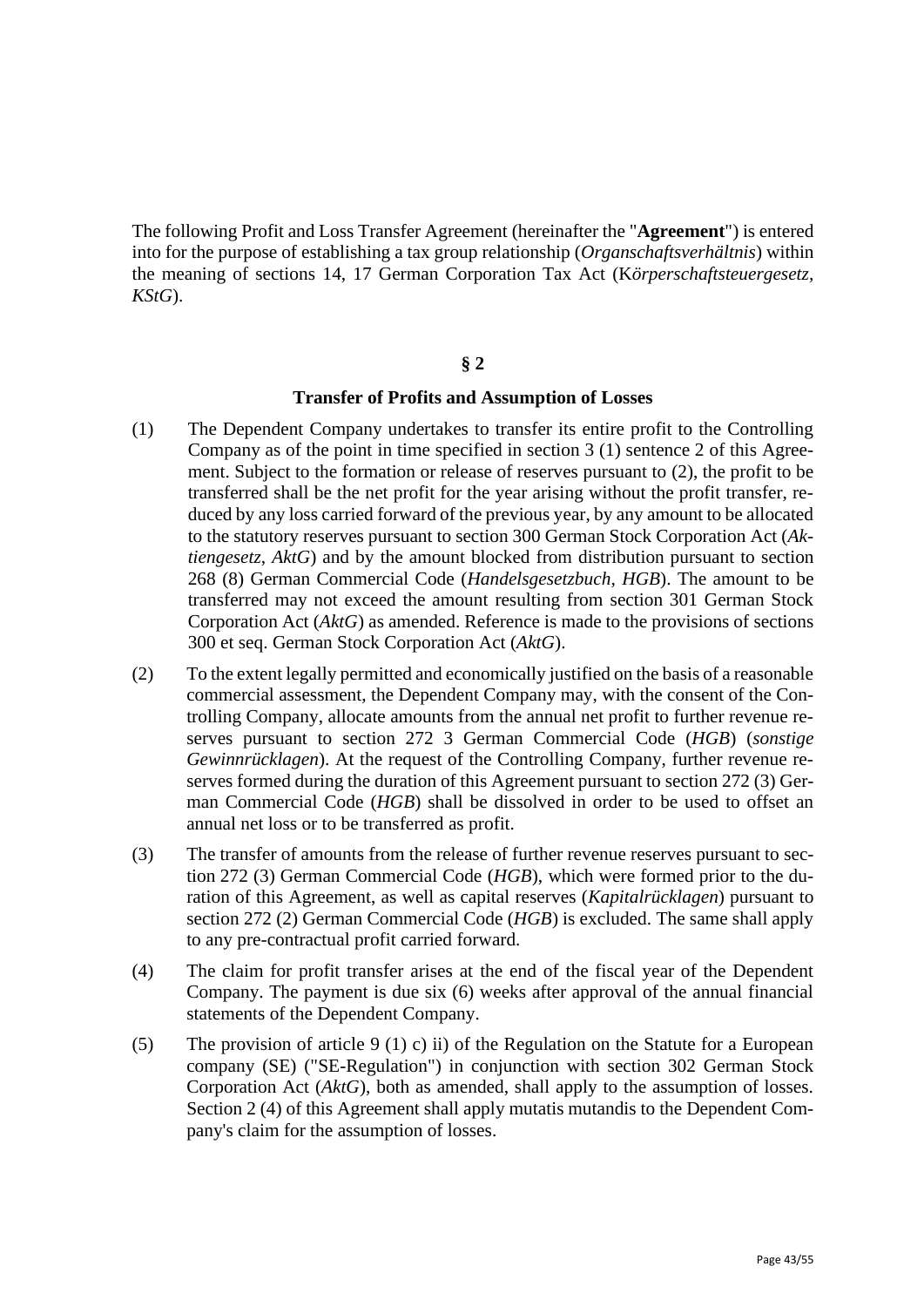## **§ 3 Rights to Information**

The Controlling Company shall at any time be entitled to inspect the books and other business records of the Dependent Company. The Dependent Company's management shall be obligated to transfer to the Controlling Company at any time all requested information regarding the affairs of the Dependent Company. In case of a termination of this Agreement or a transfer of all or a portion of the shares in the Dependent Company held by the Controlling Company all rights and obligations under this section 3 in respect of the period in which this Agreement was in force shall remain unaffected.

## **§ 4 Effectiveness and Term**

- (1) This Agreement shall be entered into subject to the approval of the general meeting (*Hauptversammlung*) of the Controlling Company and the approval of the shareholders' meeting (*Gesellschafterversammlung*) of the Dependent Company. It shall become effective with its entry in the commercial register of the Dependent Company and shall apply with retroactive effect from the beginning of the fiscal year in progress at the time of such entry.
- (2) The Agreement is entered into for an indefinite period of time and may be terminated by giving notice at least two (2) months prior to the end of the respective fiscal year, but at the first time after the expiration of five (5) years (5 x 12 months) from the effective date of this Agreement. If this Agreement is not terminated, it shall be extended by one year and the same notice period applies for termination. Any notice of termination must be given in written form. The punctuality of the notice of termination is determined by its receipt by the respective other Contractual Party.
- (3) The right to terminate the Agreement for good cause without prior notice shall remain unaffected. In particular (but without being limited thereto) the following shall be deemed a "good cause":
	- a) a disposal of all shares in the Dependent Company or a disposal of shares with the consequence that the prerequisites of the financial integration of the Dependent Company in the Controlling Company are no longer satisfied according to tax law,
	- b) a contribution of shares in the Dependent Company by the Controlling Company, or
	- c) a transformation (*Umwandlung*), spin-off, merger or liquidation of the Controlling Company or the Dependent Company.
- (4) At the end of this Agreement, the Controlling Company shall be obligated to provide security to the creditors of the Dependent Company in accordance with the provision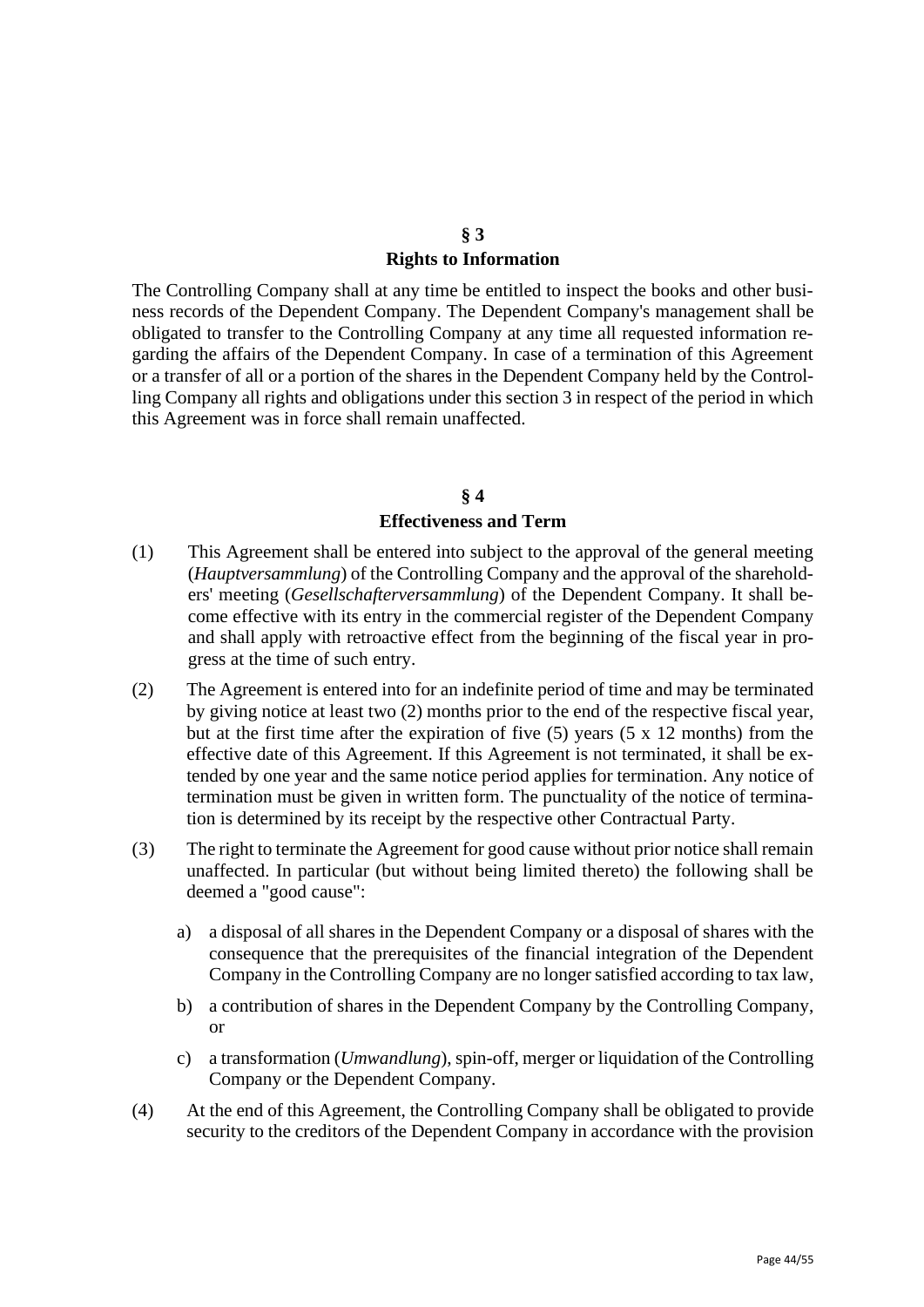of article 9 (1) c) ii) SE-Regulation in conjunction with section 303 German Stock Corporation Act (*AktG*), both as amended.

## **§ 5 Severability Clause**

- (1) Any amendments or supplements to this Agreement must be in written form in order be effective. The same applies to an amendment of this written form requirement itself.
- (2) If any provision of this Agreement is or becomes invalid or unenforceable in whole or in part, the remaining provisions of the Agreement shall remain valid. The Contractual Parties are obligated to substitute the wholly or partially invalid or unenforceable provision by a valid or enforceable provision that comes, in a legally permitted manner, as close as possible to the economic purpose and objective pursued by the wholly or partially invalid or unenforceable provision. The same applies to contractual gaps; in this case, the Contractual Parties are obliged to adopt provisions filling the respective gap in the Agreement.

## **III. Further information on the invitation**

## **Total number of shares and voting rights at the time the Annual General Meeting is convened**

At the time of convening of the Annual General Meeting in the Federal Gazette, the registered share capital of the Company amounts to EUR 20,903,968.00 and is divided into 20,903,968 no-par value shares. At the time the Annual General Meeting is convened in the Federal Gazette this total amount of shares includes 326,475 treasury shares in the Company, under which the Company is not entitled to exercise any rights pursuant to section 71b German Stock Corporation Act (*AktG*). The total number of shares conferring participation and voting rights therefore amounts to 20,577,493 at the time the Annual General Meeting is convened in the Federal Gazette.

## **Information on conducting the virtual Annual General Meeting; AGM Portal**

The ordinary Annual General Meeting will be held as a virtual annual general meeting without the physical presence of the shareholders and their proxies (with the exception of the voting proxies appointed by the Company) with the approval of the Company's Supervisory Board due to the ongoing spread of the SARS-CoV-2 virus (COVID-19 pandemic) pursuant to sections 1 (1), (2) and (8) sentence 2 of the German Act on Measures in Corporate, Cooperative, Association, Foundation and Condominium Law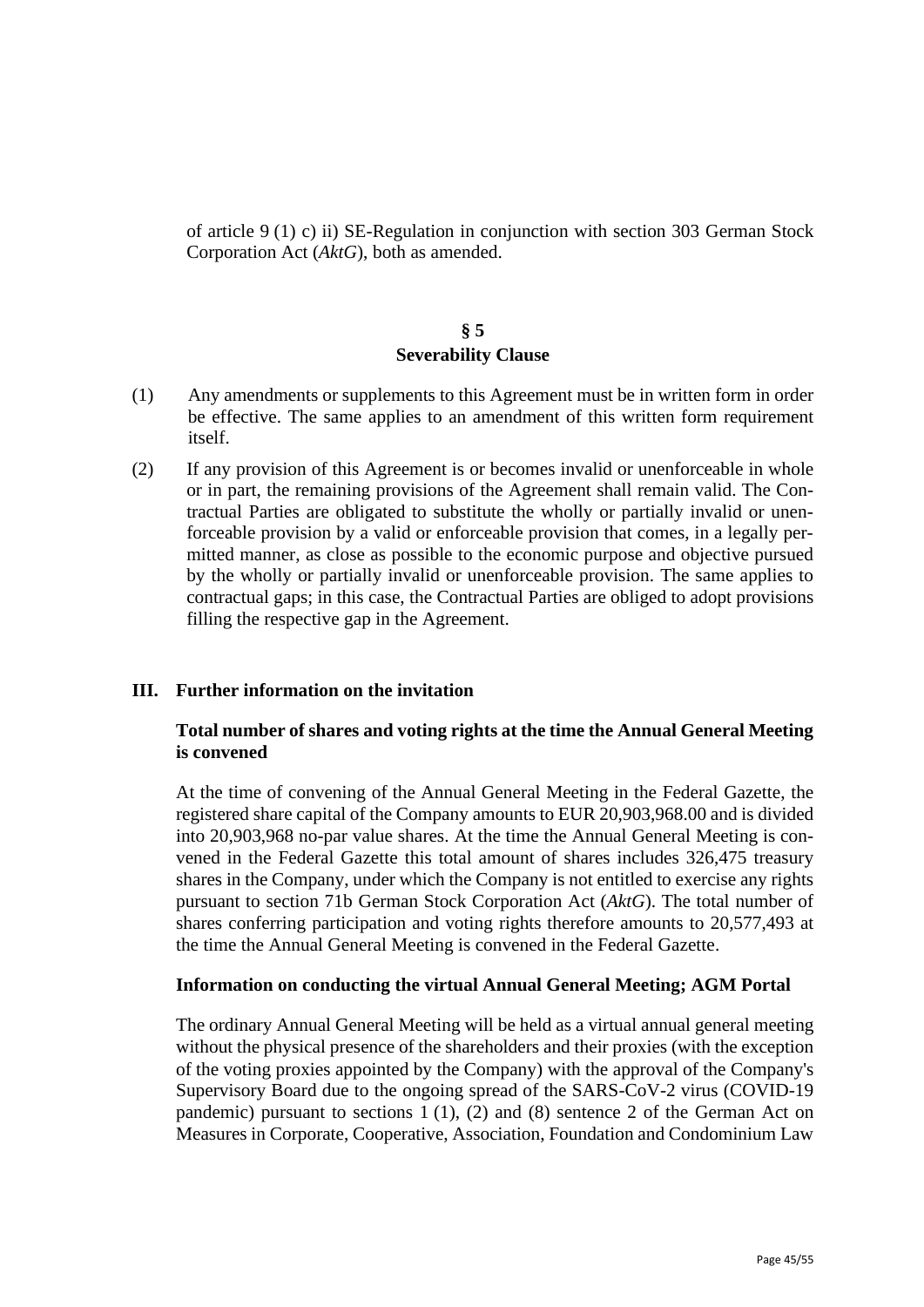to Combat the Effects of the COVID-19 Pandemic (*Gesetz über Maßnahmen im Gesellschafts-, Genossenschafts-, Vereins-, Stiftungs- und Wohnungseigentumsrecht zur Bekämpfung der Auswirkungen der COVID-19-Pandemie)* of March 27, 2020 in its currently applicable version, last amended by the Amendment Act of September 10, 2021, Federal Gazette 2021 I, page 4174, (hereinafter "**COVID-19 Act**")

The entire Annual General Meeting taking place on the Company's premises will be broadcast live with video and audio transmission for this purpose on May 18, 2022 from 9:00 hours (CEST) on the Company's password-protected shareholder portal ("**AGM Portal**"), which can be accessed on the Company's website at

## **https://ir.westwing.com/agm**

Only shareholders who have duly registered as described below (see part III.1 "*Requirements for exercising shareholder rights in connection with the virtual Annual General Meeting*") and have provided evidence of share ownership or their proxies will be able to follow the video and audio broadcast of the entire Annual General Meeting on the Company's AGM Portal. In addition, shareholders who have duly registered and identified themselves can exercise their voting right personally or by duly authorized proxy by Electronic Postal Vote or by granting power of attorney to one of the voting proxies appointed by the Company and ask questions and record objections on the AGM Portal.

The AGM Portal will be accessible on the Company's website at

## **https://ir.westwing.com/agm**

on April 27, 2022 from 0:00 hours (CEST) for shareholders who have duly registered and provided due evidence of share ownership and for their proxies. To be able to use the AGM Portal you have to log on using your access data, which you will be sent once you have submitted your registration and provided evidence of your shareholding to the Company in due form and due time. Proxies can also access the AGM Portal by using the access data of the shareholder they represent. Further details on the use of the AGM Portal are printed on the voting card which will be sent to shareholders after their registration and evidence of share ownership have been received by the Company in due form and within the time limit.

## **1. Requirements for exercising shareholder rights in connection with the virtual Annual General Meeting**

Only shareholders who have registered in text form (section 126b German Civil Code (*Bürgerliches Gesetzbuch*, *BGB*) and provided evidence of share ownership in due time will be entitled to follow the virtual Annual General Meeting on the AGM Portal and to exercise other shareholder rights. Evidence of a shareholding is to be provided by submitting evidence for the shareholding issued by the depositary institution in text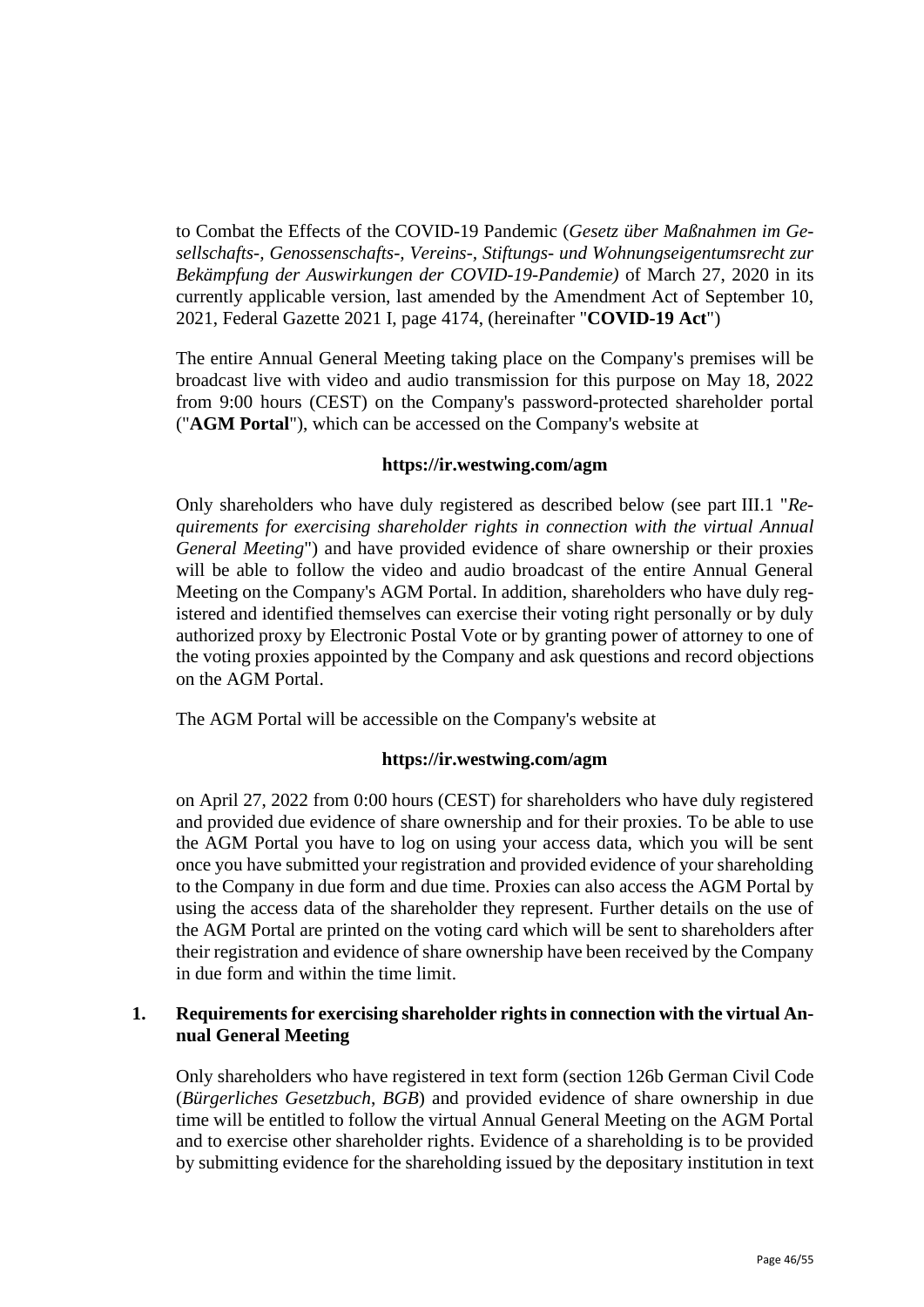form (section 126b German Civil Code (*BGB*)) in German or English or by submitting evidence pursuant to section 67c (3) German Stock Corporation Act (*AktG*). The evidence of ownership of the shares in the Company must document ownership at 0:00 hours (CEST) at the beginning of April 27, 2022 ("**Record Date**").

The registration and evidence of share ownership must be sent to the Company using one of the contact methods below and must be received no later than 24:00 hours on May 11, 2022:

## **Westwing Group SE c/o Link Market Services GmbH Landshuter Allee 10 80637 Munich or by e-mail: inhaberaktien@linkmarketservices.de**

Once the registration and evidence of share ownership have been received, voting cards to exercise shareholder rights at the Annual General Meeting including the access data to use the AGM Portal will be sent to shareholders. We ask shareholders to make sure that they register and provide evidence of share ownership to the Company in good time.

## **Significance of the Record Date**

As regards the exercising of shareholder rights in connection with the virtual Annual General Meeting, including the right to vote, only persons who have provided evidence of share ownership will be considered shareholders in relation to the Company. The entitlement to exercise shareholder rights in connection with the virtual Annual General Meeting and the scope of the right to vote will be based solely on the shareholder's share ownership on the Record Date. The Record Date does not create any restrictions on the disposal of the shareholding, meaning that the shareholders may also dispose of their shares after registering. Even in the event of a full or partial disposal of the shareholding after the Record Date, the entitlement to exercise shareholder rights in connection with the Annual General Meeting and the scope of the voting right are solely based on the shares held by the shareholder on the Record Date, i.e., any disposal of shares after the Record Date does not affect the entitlement to exercise shareholder rights in connection with the Annual General Meeting and the scope of voting rights. The same applies to additional acquisitions of shares after the Record Date. Consequently, persons who do not hold any shares on the Record Date and subsequently become shareholders may only exercise their shareholder rights in connection with the virtual Annual General Meeting provided that they arrange to be given power of attorney or to be authorized to exercise these rights. The Record Date does not have any significance for dividend entitlements.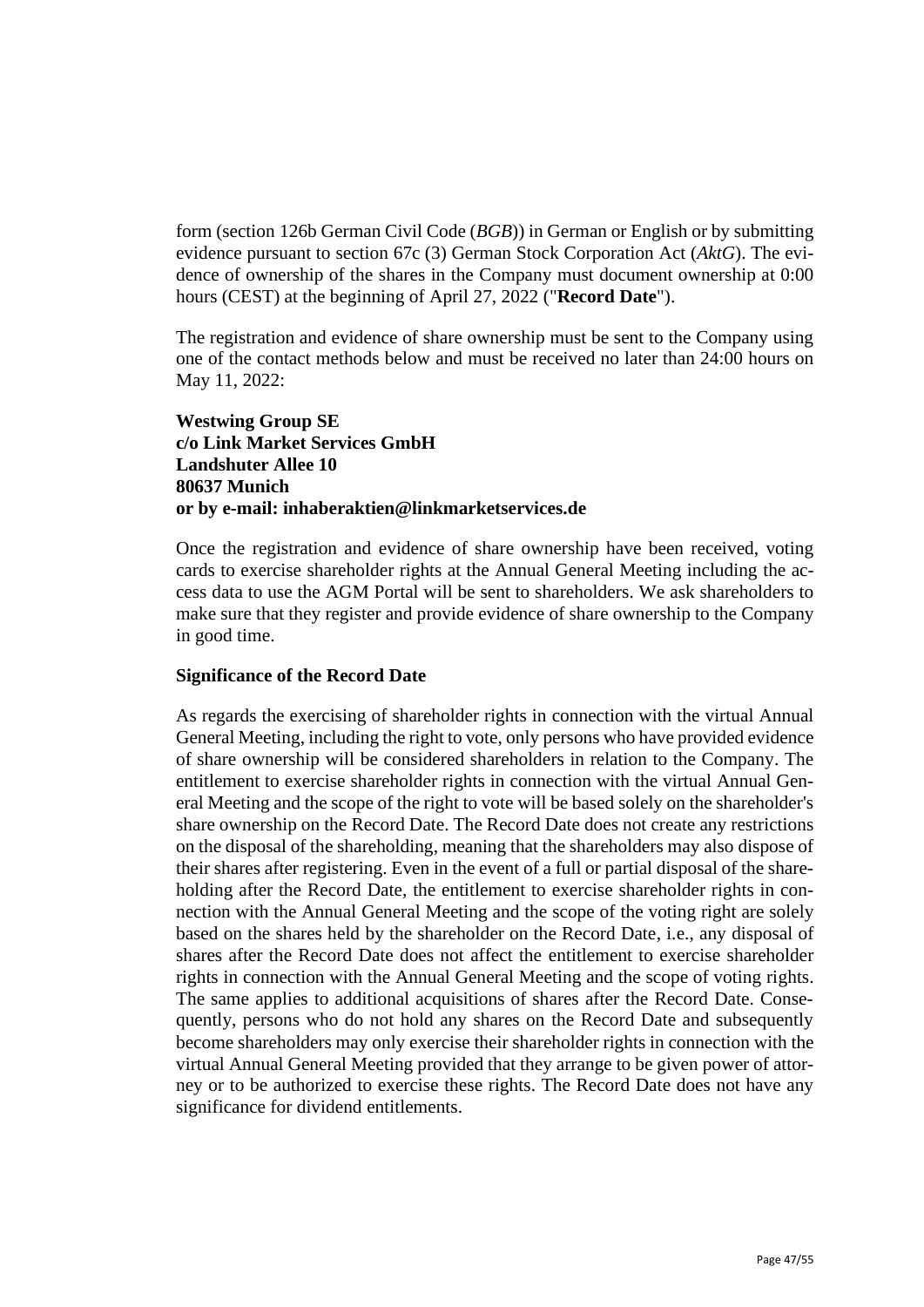## **Voting by Electronic Postal Vote**

Shareholders may also exercise their voting rights by electronic communications without taking part in the meeting ("**Electronic Postal Vote**"). This also requires due registration and evidence of share ownership (see Part III.1 "*Requirements for exercising shareholder rights in connection with the virtual Annual General Meeting*"). Votes may be cast by Electronic Postal Vote on the AGM Portal.

It is possible to cast votes on the AGM Portal on April 27, 2022 from 00:00 hours (CEST), and before and during the virtual Annual General Meeting until the start of voting during the virtual Annual General Meeting on May 18, 2022. A vote previously cast can also be modified or revoked on the AGM Portal until the start of voting during the virtual Annual General Meeting.

Please note that other communication channels are not available for postal voting, in particular votes may not be sent by mail.

Authorized intermediaries, shareholders' associations and proxy advisors or other persons treated as equivalent pursuant to section 135 (8) German Stock Corporation Act (*AktG*) may also vote by Electronic Postal Vote.

If individual votes are held on an agenda item without this having been communicated in advance of the Annual General Meeting, a vote cast on this agenda item as a whole will also be deemed to be a corresponding vote for each item of the individual vote.

## **Procedure for voting by proxy**

Shareholders who have duly registered and provided due evidence of their share ownership may be represented by proxy, e.g. an intermediary, a shareholders' association, a proxy advisor or another person of their choice when exercising their shareholder rights in relation to the virtual Annual General Meeting, in particular when exercising their right to vote. If the shareholder authorizes more than one person, the Company may reject one or more of them.

The granting of the power of attorney, its revocation and evidence of the authorization to the Company must be made in text form (section 126b German Civil Code (*BGB*)) or must be made using the input mask on the AGM Portal.

If an intermediary within the meaning of section 67a (4) German Stock Corporation Act (*AktG*), a shareholders' association, a proxy advisor or any other person within the meaning of section 135(8) German Stock Corporation Act (*AktG*) is authorized, then the rules may differ; shareholders should ask the parties involved about these rules. However, a breach of these requirements and certain other requirements referred to in section 135 German Stock Corporation (*AktG*) for granting power of attorney to an intermediary within the meaning of section 67a (4) German Stock Corporation Act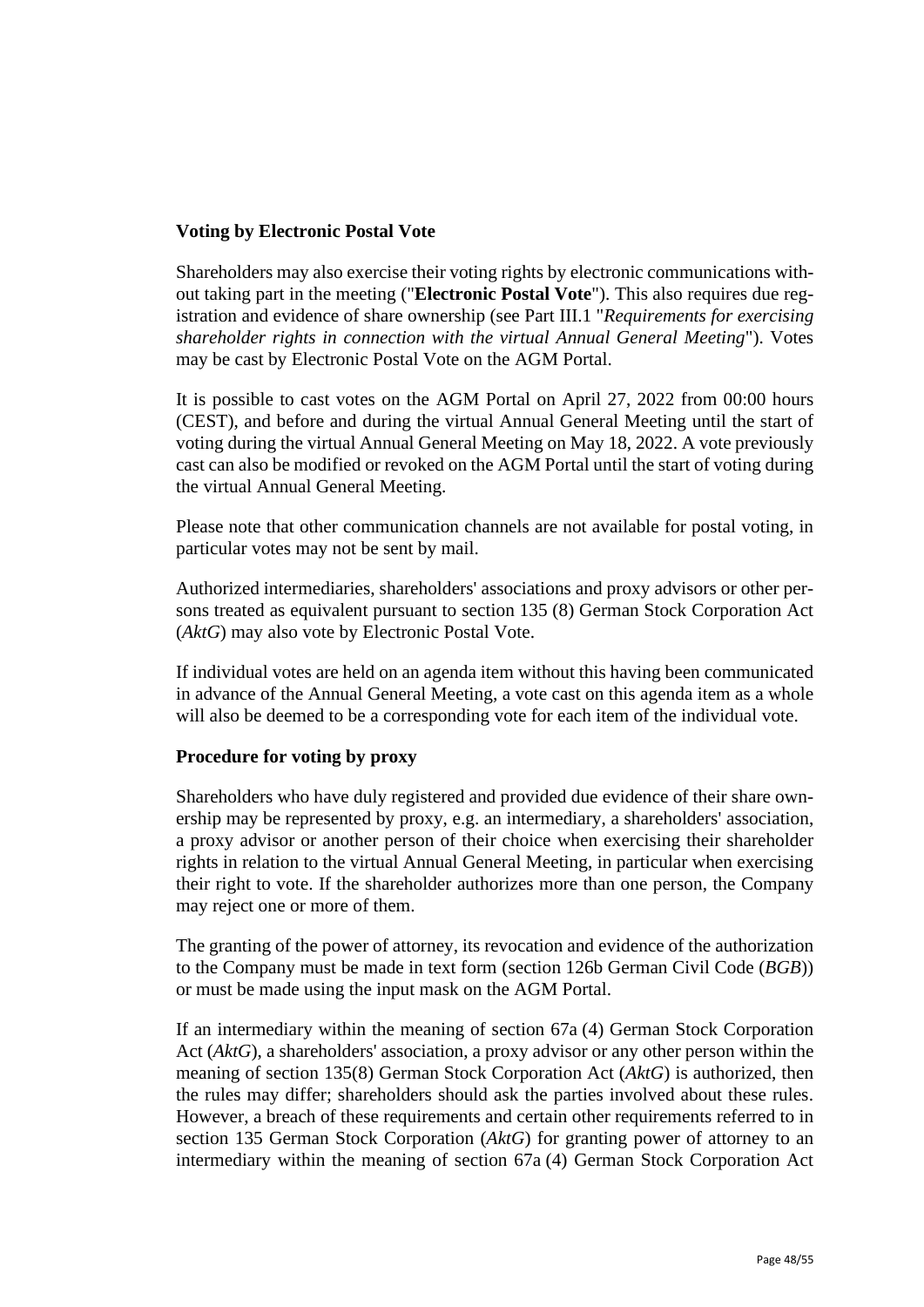(*AktG*), a shareholders' association, a proxy advisor or another person within the meaning of section 135 (8) German Stock Corporation Act (*AktG*) does not affect the validity of the vote cast pursuant to section 135 (7) German Stock Corporation Act (*AktG*).

A form for granting power of attorney is printed on the voting card sent to shareholders after the registration and evidence of share ownership have been received by the Company in in due form and within the time limit. A form is also available on the Company's website at

## **https://ir.westwing.com/agm**

It also possible to grant power of attorney by other means; however, this likewise has to meet the requirements of text form (section 126b German Civil Code (*BGB*)), unless it is granted using the using the input mask in the Company's AGM Portal which can be accessed on the Company's website at

#### **https://ir.westwing.com/agm**

if neither an intermediary within the meaning of section 67a (4) German Stock Corporation Act (*AktG*) nor a shareholders' association, proxy advisor or other person within the meaning of section 135 (8) German Stock Corporation Act (*AktG*) is being authorized.

The granting of the proxy, its revocation and the proof of proxy granted to a proxy or its revocation to the Company must be received by the Company for organizational reasons in one of the following ways by 24:00 hours (CEST) on May 17, 2022:

## **Westwing Group SE c/o Link Market Services GmbH Landshuter Allee 10 80637 Munich or by e-mail: inhaberaktien@linkmarketservices.de**

The granting and revocation of the proxy can also be made using the input mask on the AGM Portal, before and during the virtual Annual General Meeting until the start of voting during the virtual Annual General Meeting on May 18, 2022. A power of attorney previously sent in text form (section 126b German Civil Code (*BGB*)) or granted on the AGM Portal can also be modified or revoked on the AGM Portal until the start of voting during the virtual Annual General Meeting on May 18, 2022.

Even in the event that a proxy is granted, registration and evidence of share ownership must be provided in due form and due time in accordance with the above provisions. Subject to the above conditions for granting proxy, this does not preclude the granting of proxies after registering and providing evidence of share ownership.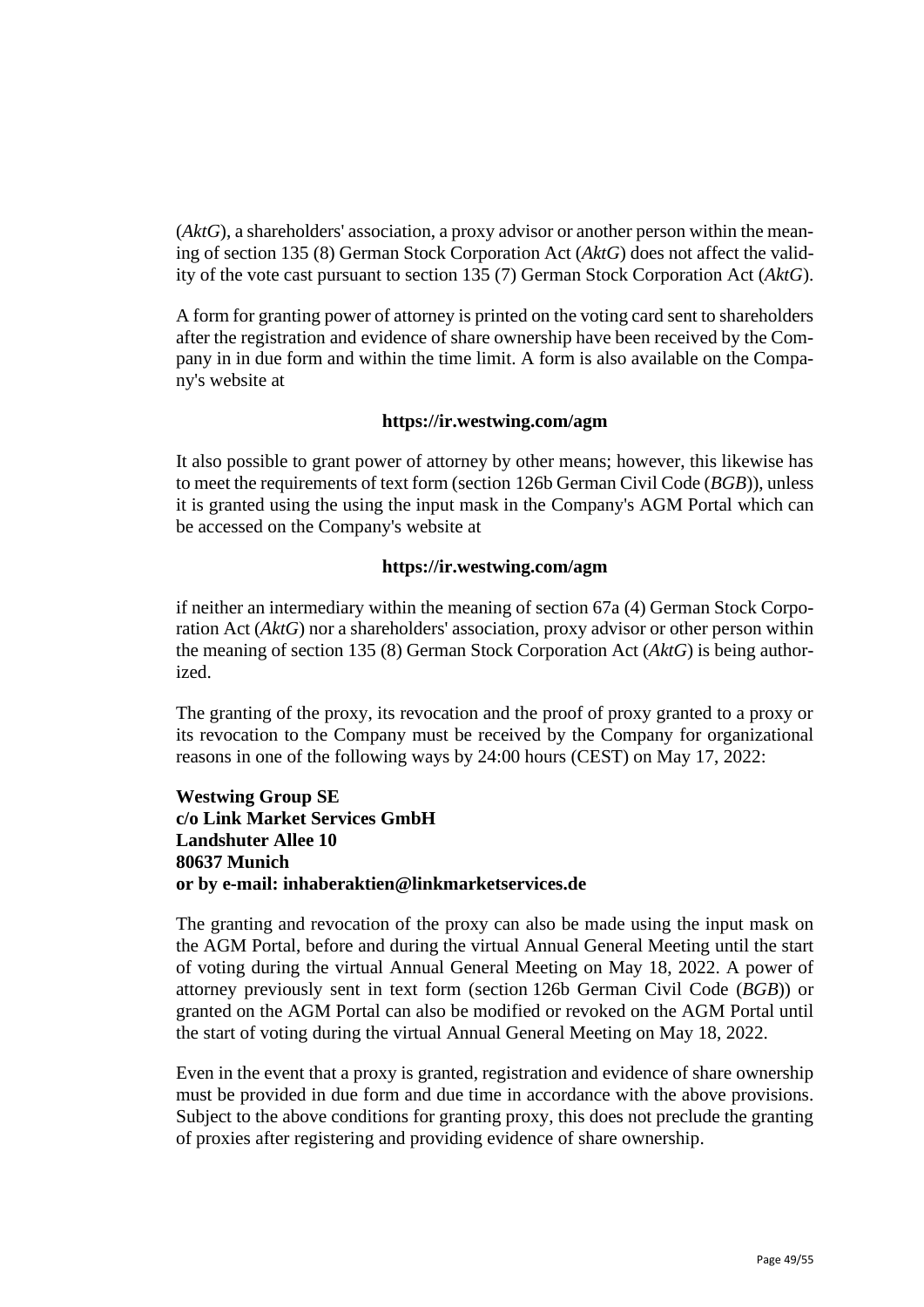As such proxies cannot physically participate in the Annual General Meeting due to the fact that the Annual General Meeting is held as a virtual Annual General Meeting in accordance with the COVID 19 Act, these proxies can only exercise their voting rights in the Annual General Meeting by means of electronic communication by postal vote or by (sub-)authorization of the proxies appointed by the Company. For a proxy to exercise rights by way of electronic communication via the password-protected AGM portal it is necessary for the proxy to receive the personal access data sent with the voting card from the party granting the proxy.

The Company offers its shareholders the opportunity to authorize voting proxies appointed by the Company who are bound by instructions to exercise their voting rights. The voting proxies appointed by the Company exercise the right to vote exclusively on the basis of the instructions issued by the shareholder and have the right to grant sub-powers of attorney. The power of attorney to the voting proxies appointed by the Company (and the instructions given) must be made in text form (section 126b German Civil Code (*BGB*)) or be granted using the input mask on the AGM Portal. If no explicit instructions or contradictory or unclear instructions have been issued, the voting proxies appointed by the Company will abstain from voting on the relevant agenda items; this also always applies to other motions. If an individual vote is held on an agenda item without this having been communicated in advance of the Annual General Meeting, an instruction on this agenda item as a whole will also be deemed to be a corresponding instruction for each item in the individual vote. The proxies appointed by the Company will not accept any instructions to speak, ask questions, propose motions or file objections to resolutions of the Annual General Meeting, either prior to or during the Annual General Meeting.

The authorization and instruction form for the voting proxies appointed by the Company and the explanations on how to use them are printed on the voting card sent to shareholders after the registration and evidence of share ownership have been received by the Company in due form and due time. This form is also available on the Company's website at

## **https://ir.westwing.com/agm**

Powers of attorney for exercising the right to vote with instructions to the voting proxies appointed by the Company must be received by the Company for organizational reasons at the aforementioned address or e-mail address by 24:00 hours (CEST) on May 17, 2022.

It is also possible to grant the power of attorney to exercise the right to vote together with instructions to the voting proxies appointed by the Company and to revoke this power of attorney using the input mask on the AGM Portal, prior to and during the virtual Annual General Meeting until the start of voting during the virtual Annual Gen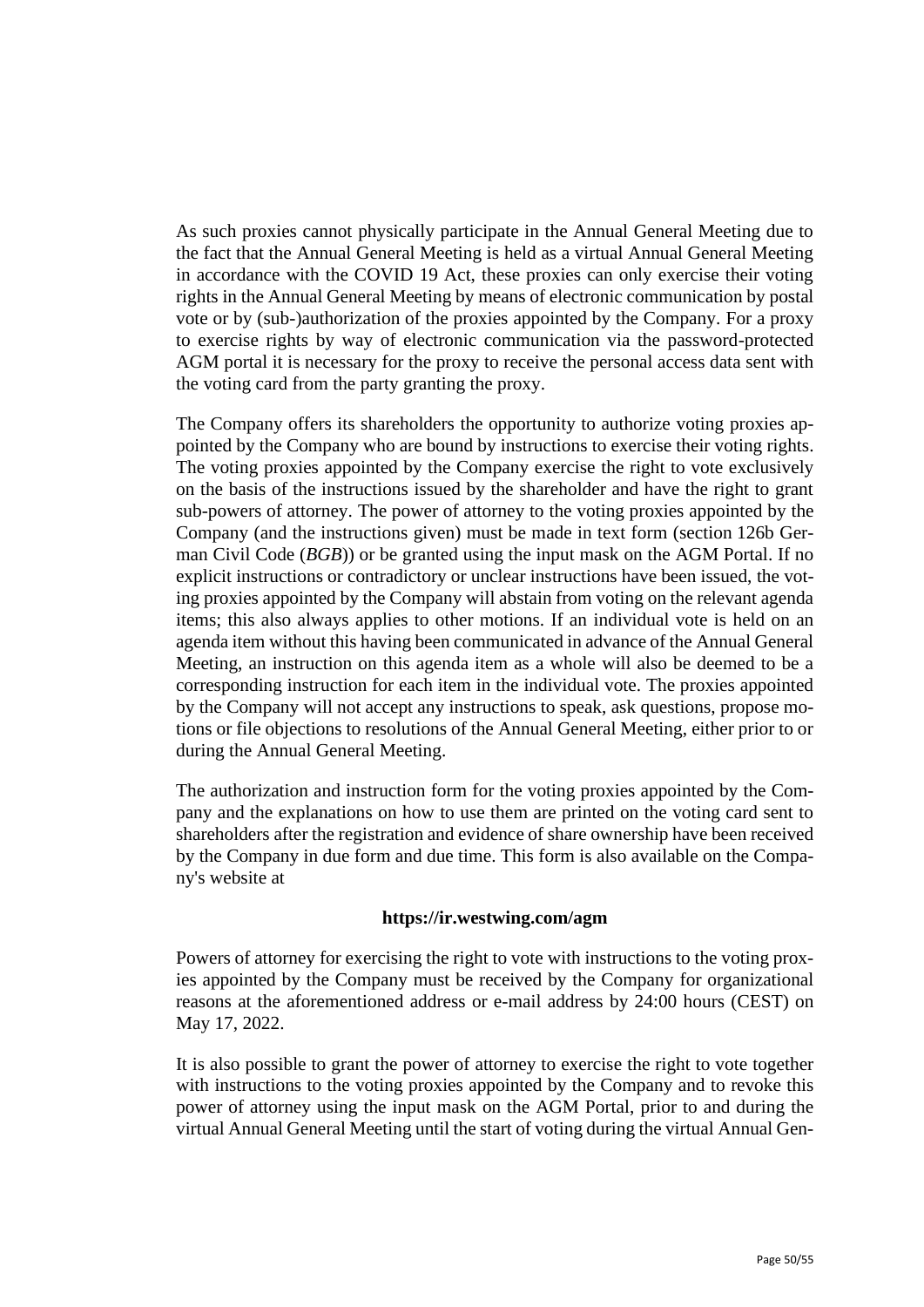eral Meeting on May 18, 2022. Until the start of voting during the virtual Annual General Meeting on May 18, 2022 it is also possible to revoke or modify a power of attorney previously sent in text form (section 126b German Civil Code (*BGB*)) or granted on the AGM Portal with instructions to the voting proxies appointed by the Company.

Even if a proxy is granted together with instructions to the voting proxies appointed by the Company, registration and evidence of share ownership must be provided in due form and due time in accordance with the above conditions. Subject to the above conditions for granting a proxy with instructions to the voting proxies appointed by the Company, this does not preclude granting a proxy together with instructions to the voting proxies appointed by the Company after registering and providing evidence of share ownership.

## **Further information on exercising voting rights**

If the Company has received both a vote cast by Electronic Postal Vote and a power of attorney with instructions given to the voting proxies appointed by the Company for one and the same share without one of these being revoked, the last vote received will be regarded as binding. Furthermore, if the Company receives declarations that differ from one another by different means of transmission in connection with the granting and revocation of a proxy or instruction and is unable to identify which of these declarations was received last, these declarations will be treated as binding in the following order of transmission: (1) AGM Portal, (2) e-mail and (3) hard copy.

## **Further information on voting**

The scheduled votes on agenda items 2 to 4 and 6 to 9 are binding, the scheduled vote on agenda item 5 is recommendatory in the sense of Table 3 of the Annex to Implementing Regulation (EU) 2018/1212. In each case, there is the option to vote yes (in favor), no (against) or abstain.

## **Right of shareholders to ask questions under section 1 (2) sentence 1 no. 3, sentence 2 COVID-19 Act; right of shareholders to information under section 131 German Stock Corporation Act (***AktG***)**

Shareholders who have registered for the Annual General Meeting in due form and provided evidence of share ownership in due form have the right to ask questions using electronic communications (section 1(2) sentence 1 no. 3, sentence 2 COVID-19 Act).

Based on section 1 (2) sentence 1 no. 3, second half of the second sentence COVID-19 Act, the Management Board has decided with the consent of the Company's Supervisory Board for organizational reasons that any questions have to be submitted no later than **24:00 hours (CEST) on May 16, 2022** using the designated input mask on the AGM Portal. Questions submitted by other means or later will be disregarded. The Management Board decides at its own equitable discretion how to answer questions.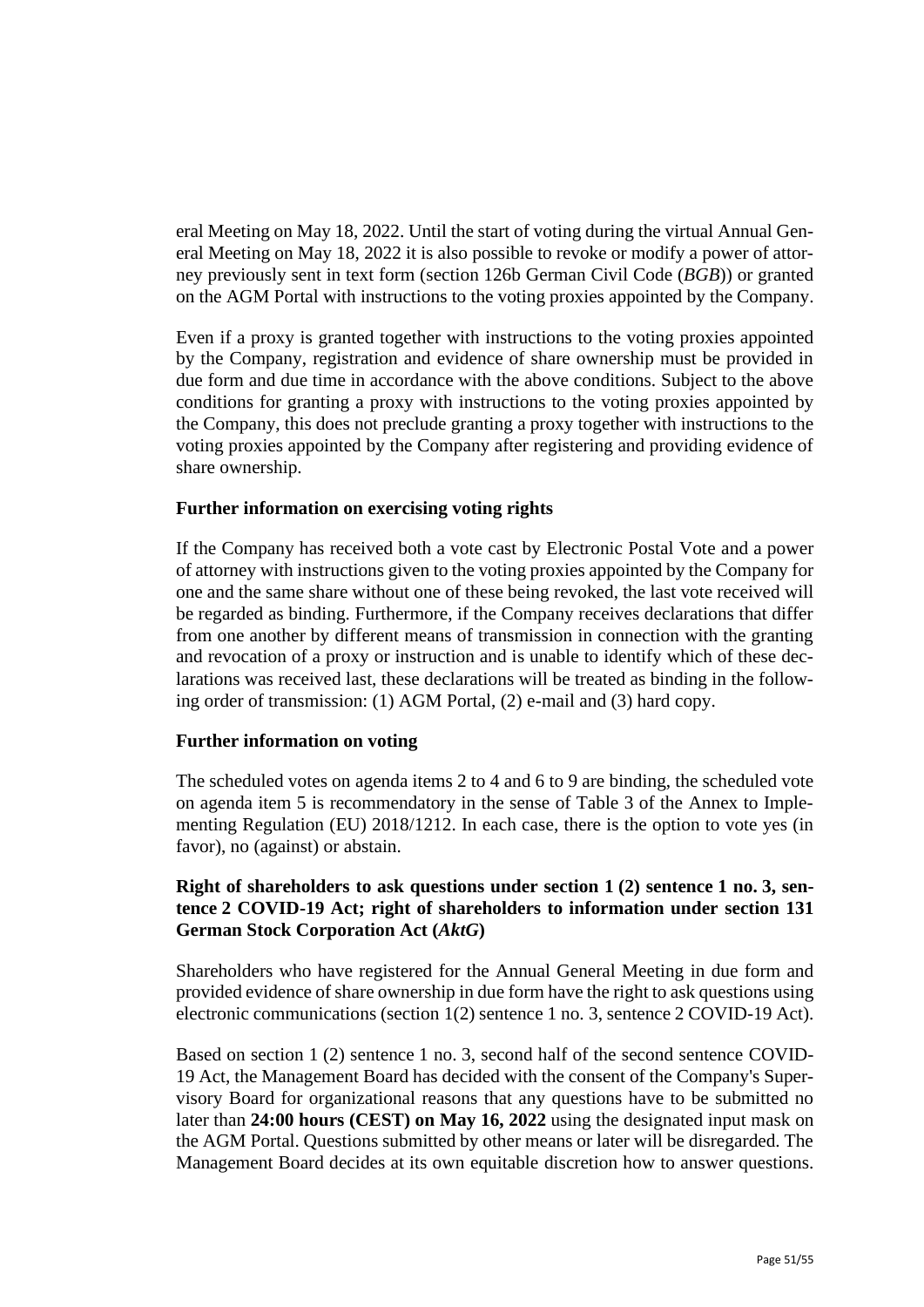Questions on the information provided by the Management Board are excluded. Furthermore, the shareholders and their proxies have neither the right to information pursuant to section 131 German Stock Corporation Act (*AktG*) nor the right to speak or ask questions at or during the virtual Annual General Meeting.

**Rights of the shareholders under article 56 sentences 2 and 3 SE Regulation, section 50 (2) SEAG in conjunction with sections 122 (2), 126 (1) and 127 German Stock Corporation Act (***AktG***) in conjunction with section 1(2) sentence 3 COVID-19 Act**

a) **Motions for additions to the agenda in accordance with article 56 sentences 2 and 3 SE Regulation, section 50 (2) SEAG and section 122 (2) German Stock Corporation Act (***AktG***)**

Shareholders whose shares, alone or in the aggregate, are at least equivalent to one twentieth of the share capital or to a pro rata amount of EUR 500,000.00 (equivalent to 500,000 shares) are entitled to request that items be placed on the agenda and announced. This quorum is required in accordance with article 56 sentence 3 of Council Regulation (EC) No. 2157/2001 on the Statute for a European company ("**SE Regulation**") in conjunction with section 50 (2) German Act on the Implementation of Council Regulation (EC) No. 2157/2001 on the Statute for a European company ("**SEAG**"), section 122 (2) German Stock Corporation Act (*AktG*) for supplementary motions by the shareholders of a European company (SE).

Applicants must prove that they have held the shares for at least 90 days prior to the date of receipt of the request and that they have held the shares until the decision of the Management Board on the request; section 70 German Stock Corporation Act (*AktG*) applies when calculating the shareholding period. The day the request is received will not be counted. It is not possible to shift a date falling on a Sunday, Saturday or public holiday to a preceding or subsequent working day. Sections 187 to 193 German Civil Code (*BGB*) will not be applied by analogy. Each new item must be accompanied by a statement of reasons or a motion for resolution.

The request is to be made to the Company's Management Board in writing and must be received by the Company at least 30 days before the Annual General Meeting, i.e., no later than 24:00 hours (CEST) on April 17, 2022. Please send such requests to the following address:

**Westwing Group SE Management Board Moosacher Straße 88 80809 Munich**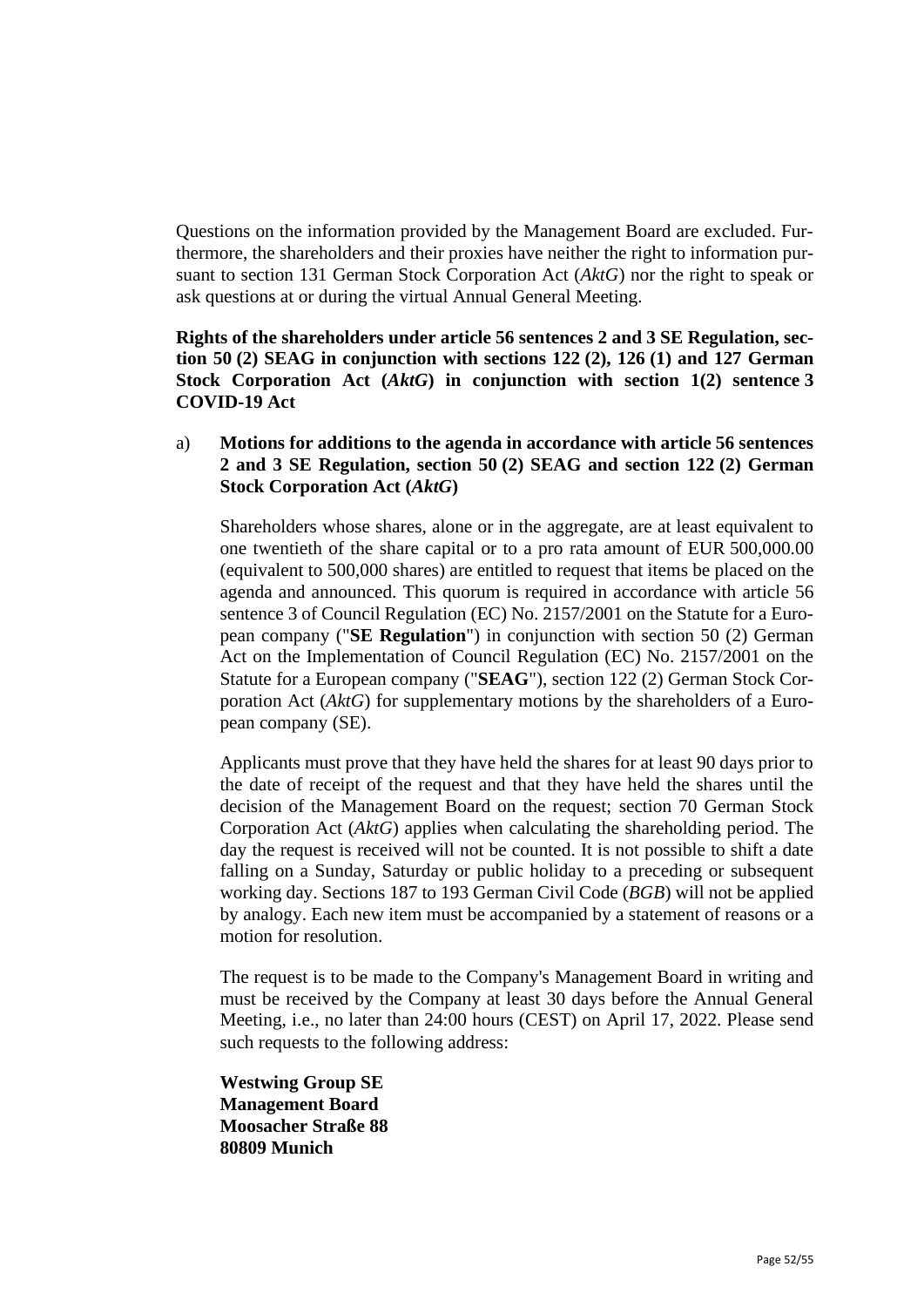Additions to the agenda which have to be announced will be published in the same manner as the convening of the Annual General Meeting without undie delay after receipt of the request, unless this has already been done at the time the AGM was convened.

Any admissible motion for a resolution submitted with the duly made request for inclusion of additional items will be treated at the virtual Annual General Meeting as if it had been submitted again at the Annual General Meeting, provided that the shareholder submitting the motion has duly registered for the virtual Annual General Meeting and has provided evidence of share ownership (see Part III. "*Requirements for exercising shareholder rights in connection with the virtual Annual General Meeting*").

**Countermotions and nominations by shareholders pursuant to article 56 sentences 2 and 3 SE Regulation, section 50 (2**) **SEAG, sections 126 (1), 127** German Stock Corporation Act (*AktG*) in conjunction with section 1 (2) sen**tence 3 COVID-19 Act**

Shareholders can send countermotions to motions by the Management Board and/or Supervisory Board on certain points of the agenda pursuant to section 126 (1) German Stock Corporation Act (*AktG*) and nominations for election pursuant to section 127 German Stock Corporation Act (*AktG*).

Such countermotions and nominations are to be sent using exclusively one of the following contact methods:

**Westwing Group SE Investor Relations Moosacher Straße 88 80809 Munich or by e-mail: ir@westwing.de**

Any countermotions or nominations sent to a different address will be disregarded.

Countermotions or nominations for election received on time, i.e., by 24:00 hours (CEST) on May 3, 2022 and sent using one of the above contact methods that are to be made accessible will be made available to the shareholders without undue delay on the Company's website at

#### **https://ir.westwing.com/agm**

together with the shareholder's name and any statement of reasons. Any comments by the management will also be published there.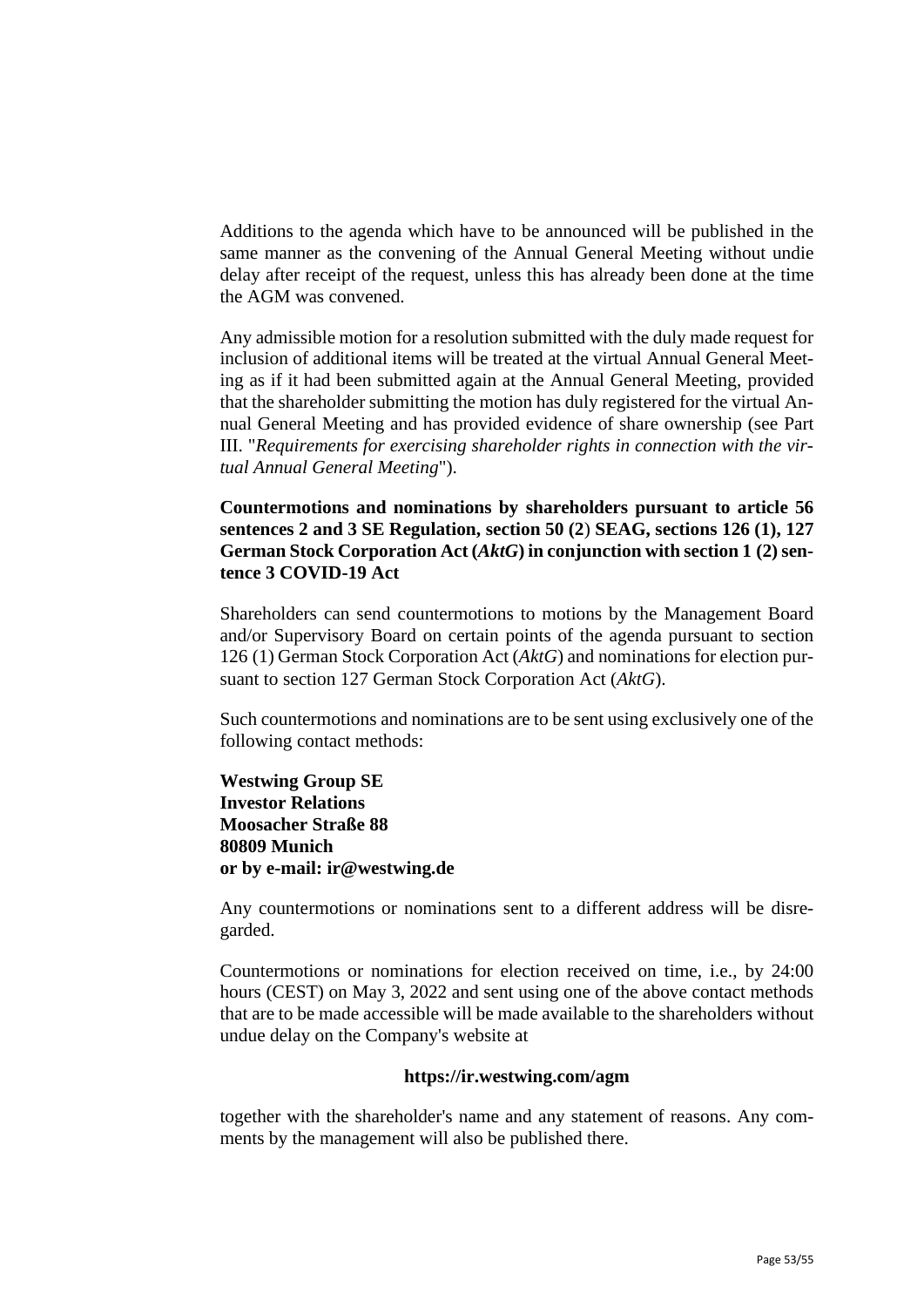The Company may refrain from publishing a countermotion and its statement of reasons or a nomination under the conditions set out to in section 126 (2) German Stock Corporation Act (*AktG*) (in conjunction with section 127 sentence 1 German Stock Corporation Act (*AktG*)). For example, the statement of reasons need not be made accessible if it has more than 5,000 characters in total. A nomination for election also need not be made accessible by the Management Board pursuant to section 127 sentence 3 German Stock Corporation Act (*AktG*) if it does not contain the information required by section 124 (3) sentence 4 German Stock Corporation Act (*AktG*).

No countermotions or nominations for election may be made during the virtual Annual General Meeting. Motions for resolutions or nominations for election by shareholders that are to be made accessible in accordance with the above requirements under section 126 or section 127 German Stock Corporation Act (*AktG*) will be deemed to have been made at the virtual Annual General Meeting pursuant to section 1 (2) sentence 3 of the COVID-19 Act if the shareholder submitting the proposal or nomination has duly registered for the virtual Annual General Meeting and has provided evidence of share ownership (see Part III.1 "*Requirements for exercising shareholder rights in connection with the virtual Annual General Meeting*").

## b) **Additional explanations**

Additional explanations on the shareholders' rights in accordance with article 56 sentence 2 and 3 SE Regulation, section 50 (2) SEAG, section 122 (2), section 126 (1), 127, 131 (1) German Stock Corporation Act (*AktG*) and section 1 (2) sentence 1 no. 3, sentences 2 and 3 COVID-19 Act are available on the Company's website at

### **https://ir.westwing.com/agm**

## **2. Filing objections to resolutions of the Annual General Meeting pursuant to section 1 (2) sentence 1 no. 4 COVID-19 Act**

Shareholders who have duly registered and provided due evidence of share ownership and their proxies can file objections to resolutions of the Annual General Meeting from the start of the virtual Annual General Meeting until its end on the AGM Portal, waiving the need to attend the Annual General Meeting in derogation of section 245 no. 1 German Stock Corporation Act (*AktG*) by having them recorded in the minutes, if they exercise or have exercised their voting right in accordance with the provisions set out above. Any other form of transmitting objections is excluded.